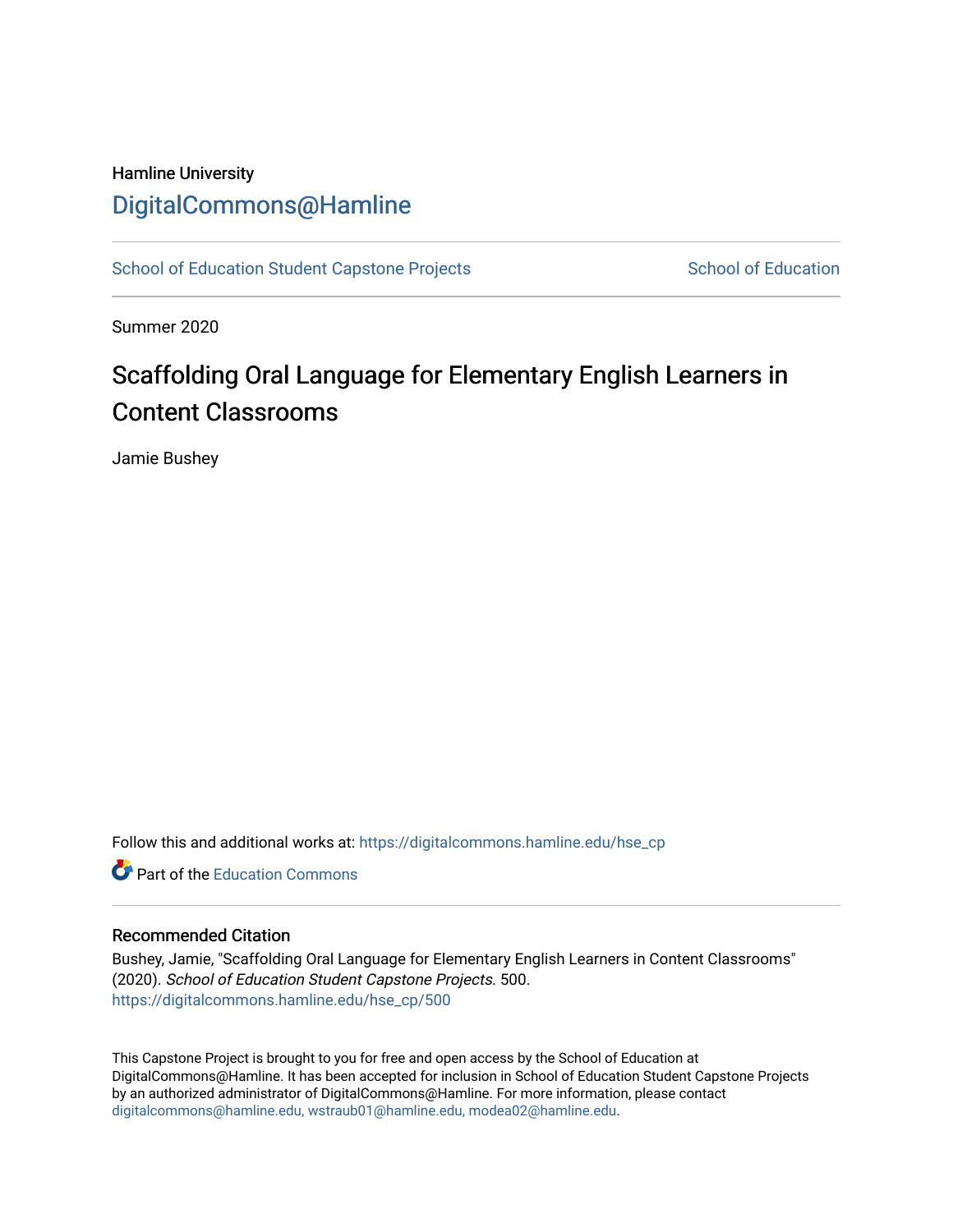# SCAFFOLDING ORAL LANGUAGE FOR ELEMENTARY ENGLISH LEARNERS IN CONTENT CLASSROOMS

by

Jamie Beth Bushey

 A capstone thesis submitted in partial fulfillment of the requirements for the degree of Master of Arts in English as a Second Language.

Hamline University

Saint Paul, Minnesota

August 2020

Capstone Project Facilitators: Melissa Erickson & Julianne Scullen

Content Experts: Jessica Murphy & Mandy Erlandson

Peer Reviewers: Brandon Fike & Danelle Doyscher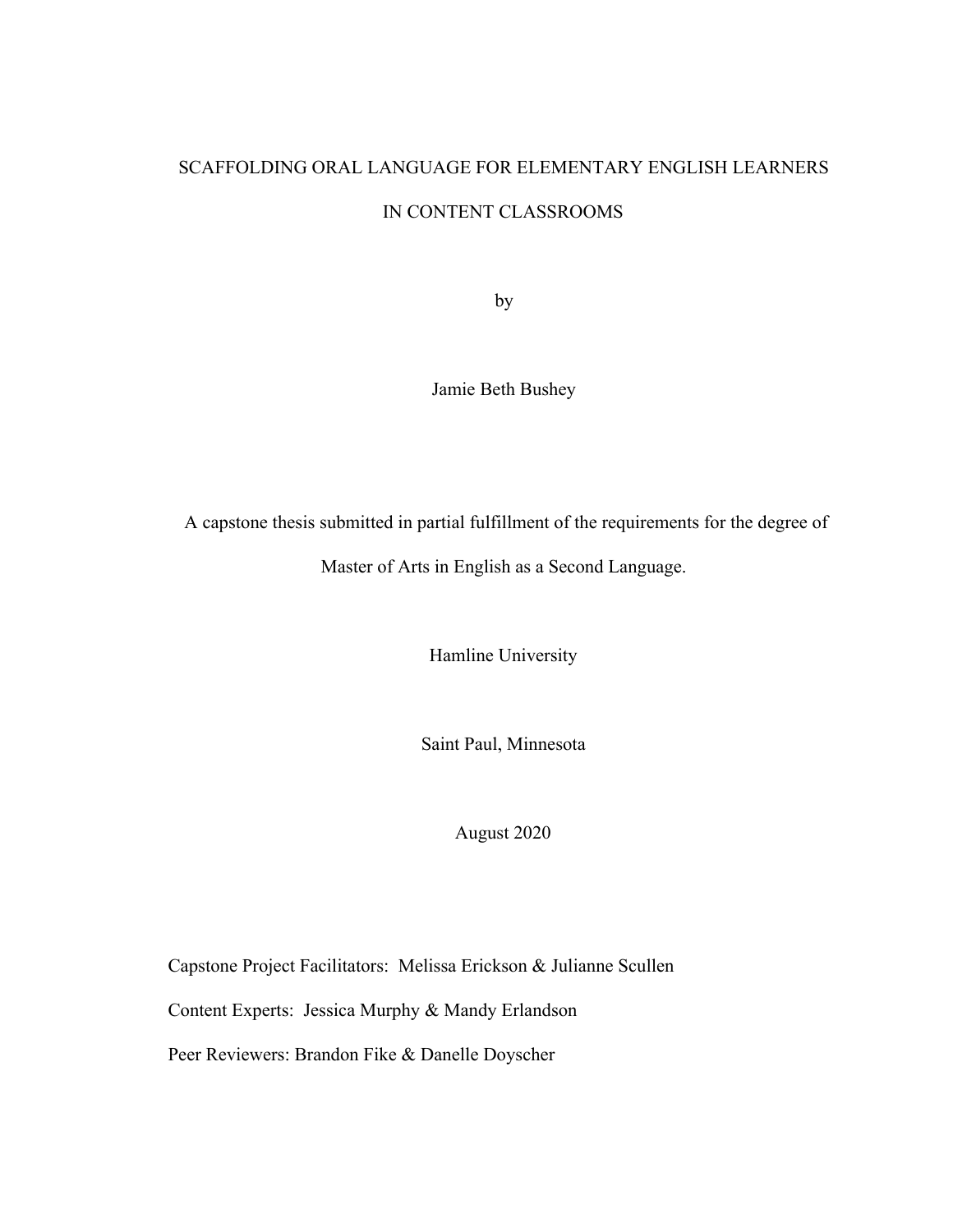# TABLE OF CONTENTS

| .24 |
|-----|
|     |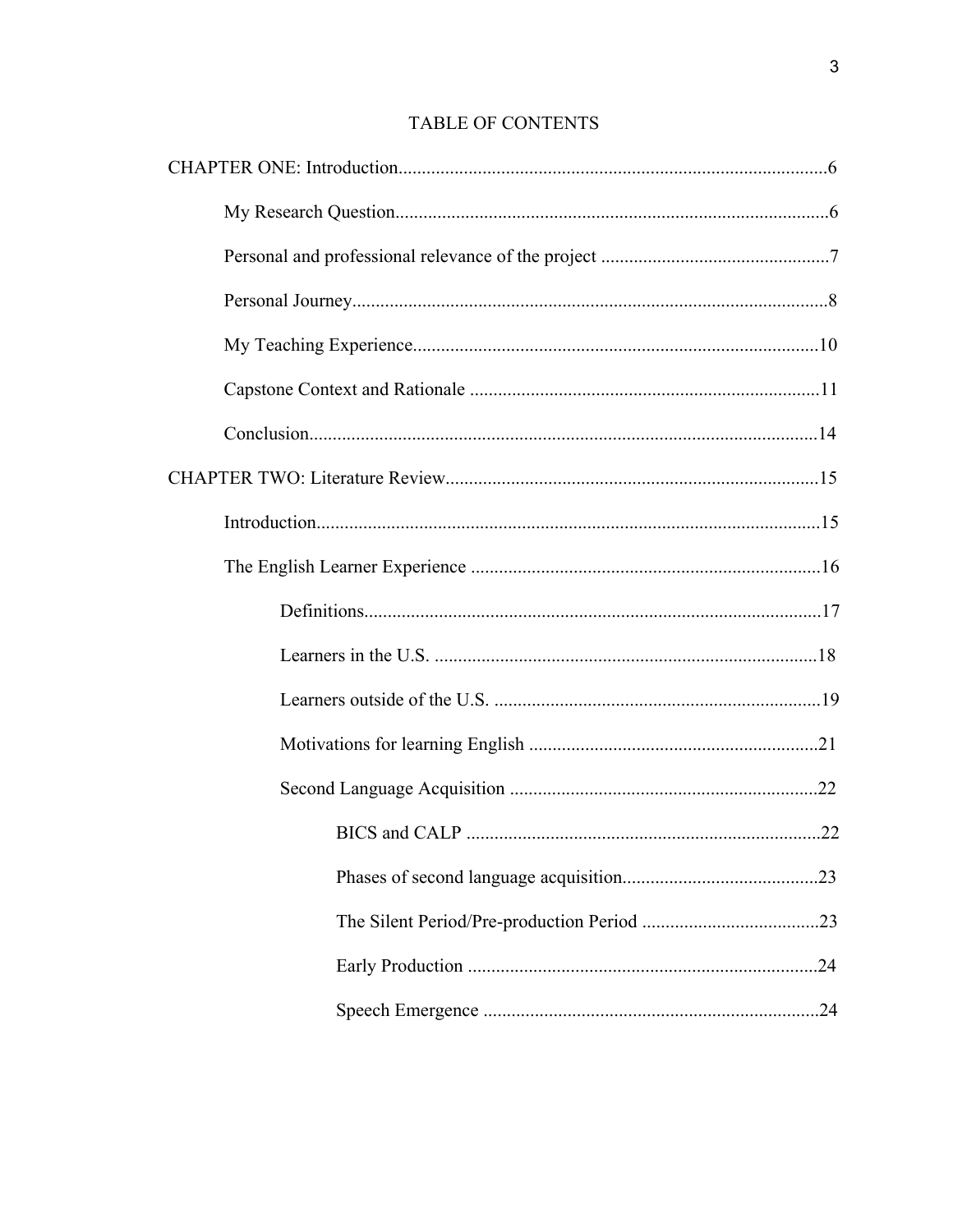| Connections between science and language arts standards 27             |  |
|------------------------------------------------------------------------|--|
|                                                                        |  |
|                                                                        |  |
|                                                                        |  |
|                                                                        |  |
| Direct oral language instruction: language structures and vocabulary30 |  |
|                                                                        |  |
|                                                                        |  |
|                                                                        |  |
|                                                                        |  |
|                                                                        |  |
|                                                                        |  |
|                                                                        |  |
|                                                                        |  |
|                                                                        |  |
|                                                                        |  |
|                                                                        |  |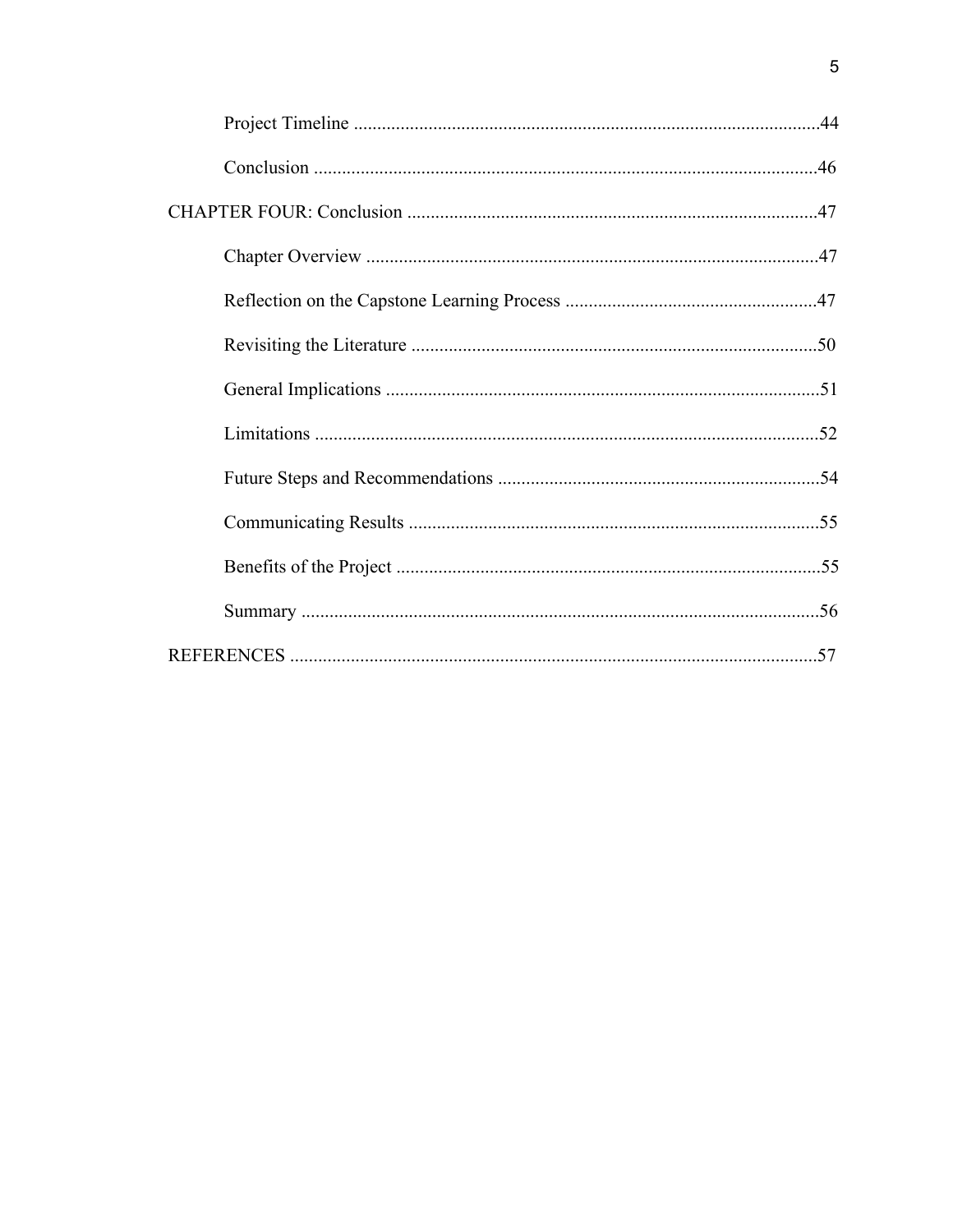#### **CHAPTER ONE**

#### **Introduction**

# **My research question**

As an elementary classroom teacher who works with English learners in a bilingual international school setting in Colombia, where students are expected to use English in almost all of their academic classes throughout the day, I have found it challenging to address the unique language needs of all of my English learners. In addition, as a teacher of 26 English learners, I know it is my job to provide my young English learners with language instruction that supports their production of oral language in content classes such as social studies, math, and science. I know that when learning a new language, students tend to quickly acquire language that is more commonly used, but struggle to learn and use the more complex and specific academic language that is necessary in content classrooms such as science or social studies. These considerations led me to my research question: *What strategies could be provided to content and English as a Second Language (ESL) teachers to help scaffold oral language use for English Learners in the elementary content classroom?* By exploring this question, I have determined effective practices to support proactive unit planning which incorporates both language instruction and the academic content of the unit. My hope is that the curriculum resources I have created and shared within this project will serve others who work with young English learners in the content classroom, no matter the type of setting they work in.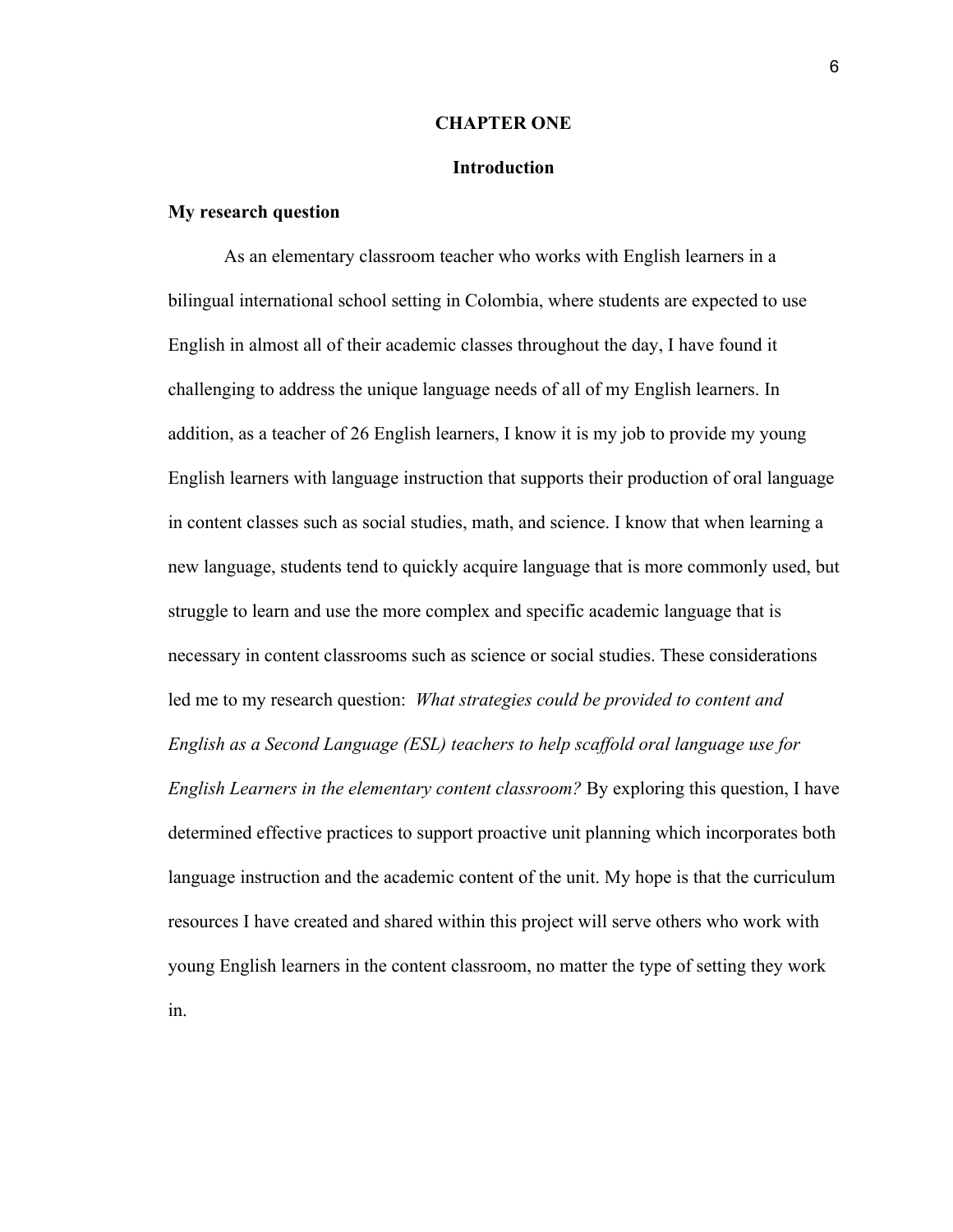The setting of the school for this project is a medium sized city in Colombia. Colombians are culturally very social. They typically come from big, close-knit families and thrive off of social interactions. Adults and children alike seem to never stop talking and even often talk over one another. My first graders are no different in that they are incredibly social and they crave interactions with their peers and adults. At my school, students are expected to use English in their homeroom classrooms. However, because of their desire to get out their ideas, it can be a challenge to ensure that they are using English to communicate with one another, especially among their monolingual peers. It is even more difficult for them to communicate in English with others about academic topics because they simply do not have the tools to do so.

In this chapter, I share about the personal and professional experiences that have led me to the curriculum development project I've undertaken, which includes a unit plan and a variety of language scaffolding resources that can be used by teachers who work with young language learners in a variety of settings.

### **Personal and Professional Relevance of the Project**

This project has personal and professional significance for me because the students at my school in Colombia are almost all English learners attending a bilingual school, where they are expected to use English for all of their core subjects throughout the school day (reading, writing, phonics, math, science, and social studies). In all their classes, students are expected to meet standards that have high linguistic demands. In order to meet the expectations the school lays out for them, students need to be provided with language instruction within every content class in order to ensure that the content is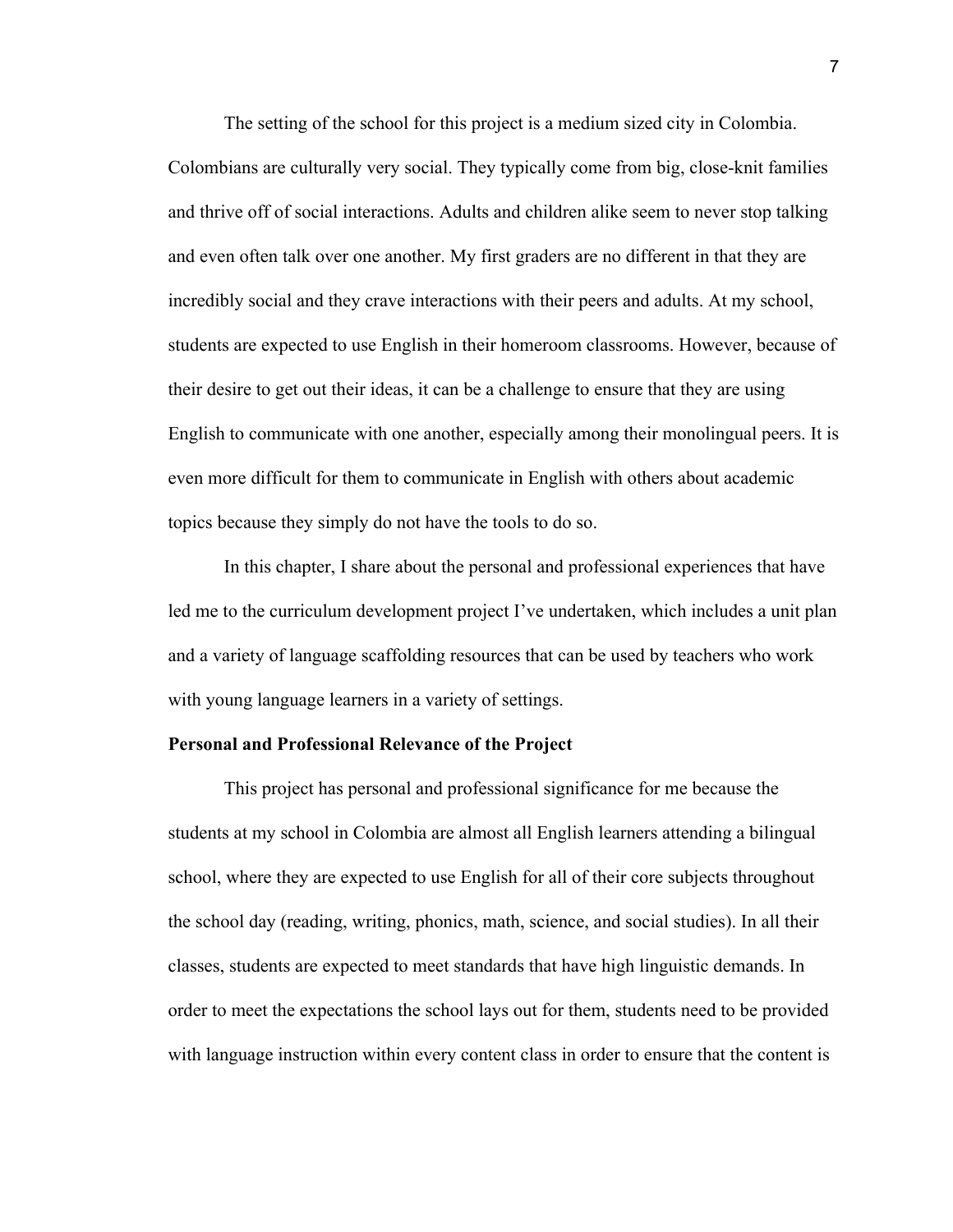accessible and that they are able to effectively use it in various contexts. Academic standards in courses such as science and social studies have particularly high language demands. Language learners need to be provided with support in the form of language scaffolds in order to access those standards and perform the skills they need in order to be successful communicators.

# **Personal journey**

There are two primary elements of my personal journey that have led me to the project I am undertaking with this capstone: my experience as a second language learner and my experiences in education over the past 14 years.

Unlike my students who have had the opportunity to learn a new language from a very young age, I began my second language learning experience as a teenager when I took high school Spanish classes. I loved my Spanish classes so much that I continued my studies of Spanish in college, spent a semester studying abroad in Peru, and ultimately completed a major in Spanish studies. I truly fell in love with the language, linguistics, and everything about the culture of Spanish speaking places. I became incredibly motivated to learn as much as I could; the nuances of linguistic differences from place to place and learning the lyrics and the rhythms of dance from Spanish speaking countries thrilled me. I met people who I could interact with, I took jobs for which I needed to use my Spanish. I simply couldn't get enough and I yearned to live abroad where I could delve further into my fascination for culture and language. After college, I ended up living in Spain for a year, where this fascination for language and culture continued to grow. Many years later, I am living abroad again, this time in the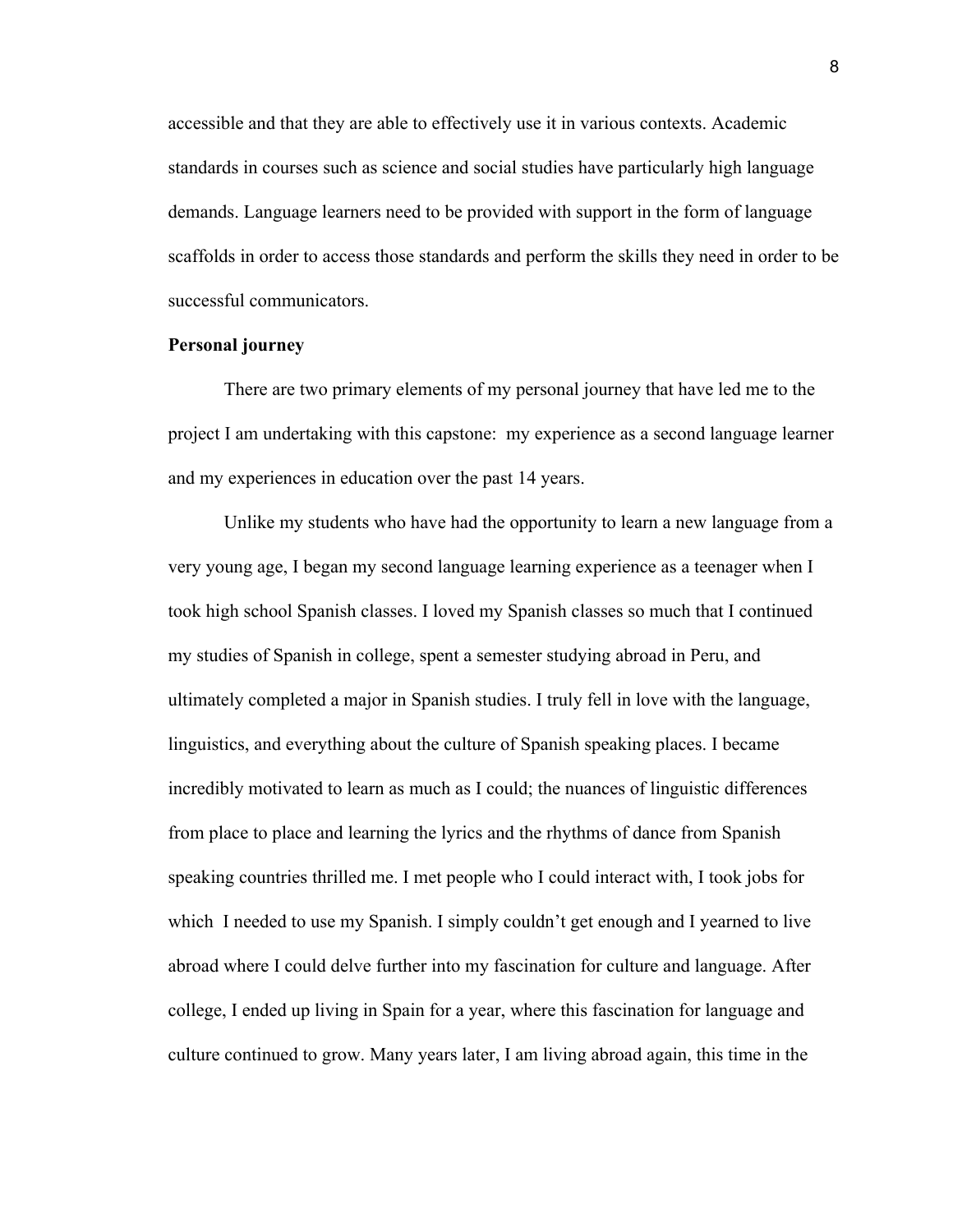beautiful country of Colombia. This motivation that I had fostered in myself as a young adult led me to achieve the advanced level of language skills that I currently possess. It has been a long journey and I know it is quite different from the journey my language learning students are on.

Since I learned my second language much later in life than my students, I had different motivators in pursuing second language proficiency. Because my students are not living in a society that widely utilizes English, they have little to no motivation to seek proficiency in English. Much of their motivation comes from their parents' expectations that they speak another language, but they personally do not see the benefits of bilingualism. Despite these considerations of motivation, I feel that my understanding of my students' first language and culture is a major asset as I serve as their teacher and primary English instructor.

Since my undergraduate years I have been very much involved in the field of education, with students and their families in various positions. I have worked as a tutor, an assistant in early childhood and in elementary classrooms, a substitute teacher, a translator and an administrative assistant at a public school all before becoming a licenced teacher. I also spent a year living and serving as a bilingual assistant at a school in Spain, which was the point at which I decided to pursue my first teaching license. In all of these roles, I have noticed the immense language load that is required in content classrooms. Every class I have worked with that has included language learners has students of varying language proficiency levels. These students need to be met where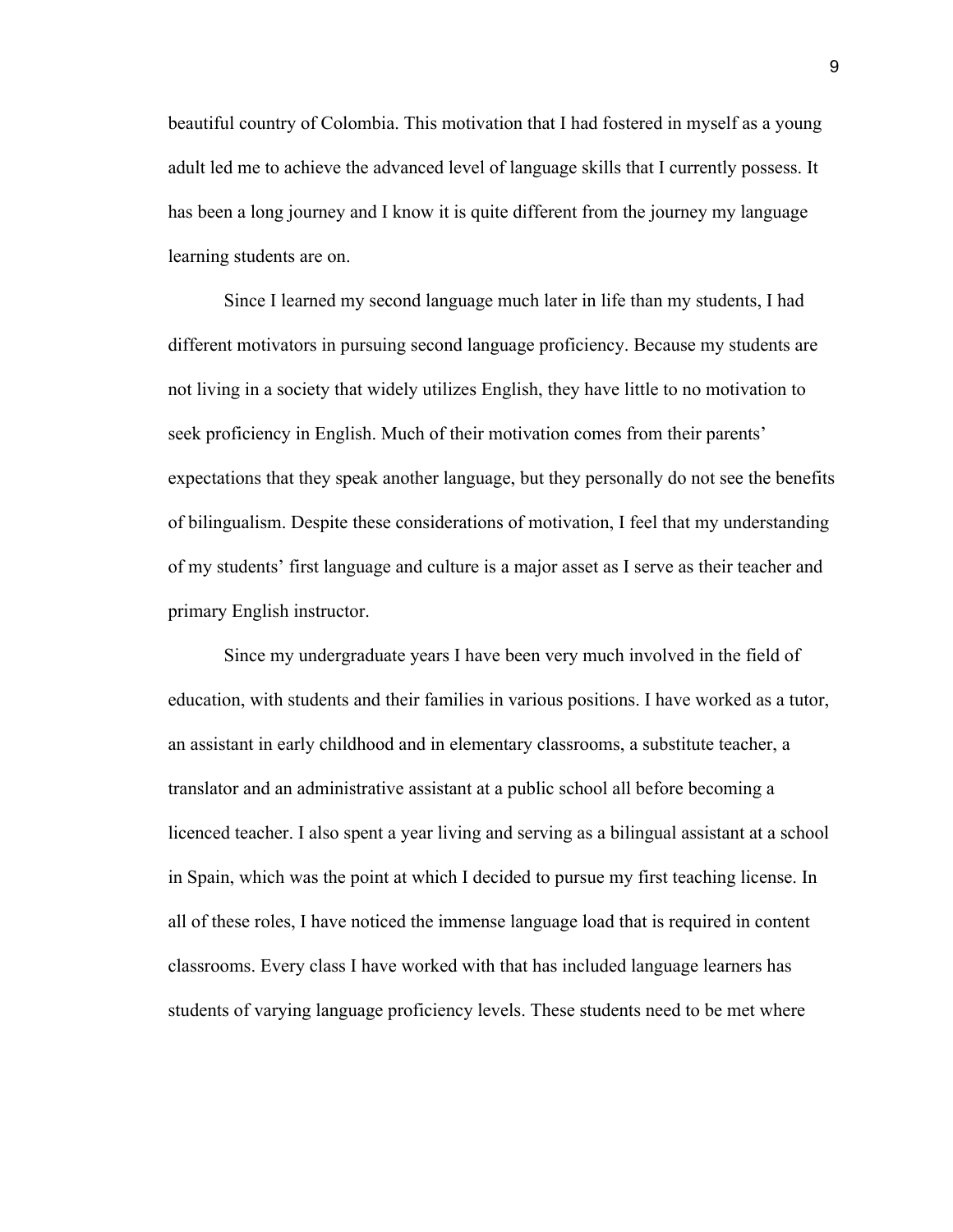they are at; they need to be provided with the necessary tools to communicate about the content they are learning about in their classrooms.

# **My Teaching Experience**

My teaching experience has been an interesting journey. I started as a middle school Spanish teacher, which I did for just one year. While in that position, I learned that my real passion was in teaching young language learners. Because of this, after that first year I went back to school to work towards another license in teaching ESL. I spent about half of the school year working as a substitute teacher and, after working in several Spanish immersion schools in this position, I found that I was really passionate about working in language immersion settings. I was offered a full time teaching position in a first grade classroom at a Spanish immersion school for the remainder of the school year and was rehired for the following school year. This experience helped deepen my understanding of the language demands on students, especially in their content classrooms. No matter if the students in a class are learning the content in Spanish or English or any other language, they need to be guided in how to communicate effectively about the content and to be able to meet the standards of that subject area.

After my second year of teaching Spanish immersion, I decided to pursue teaching in an international setting. I was hired at my current school where I teach first grade to a class of 26 English learners in Colombia. In my third year at my school, I moved to teaching third grade; I was excited to have the opportunity to work with many of the students that were in my class in first grade. The switch to third grade made me feel excited because I knew that students would be more independent learners and have a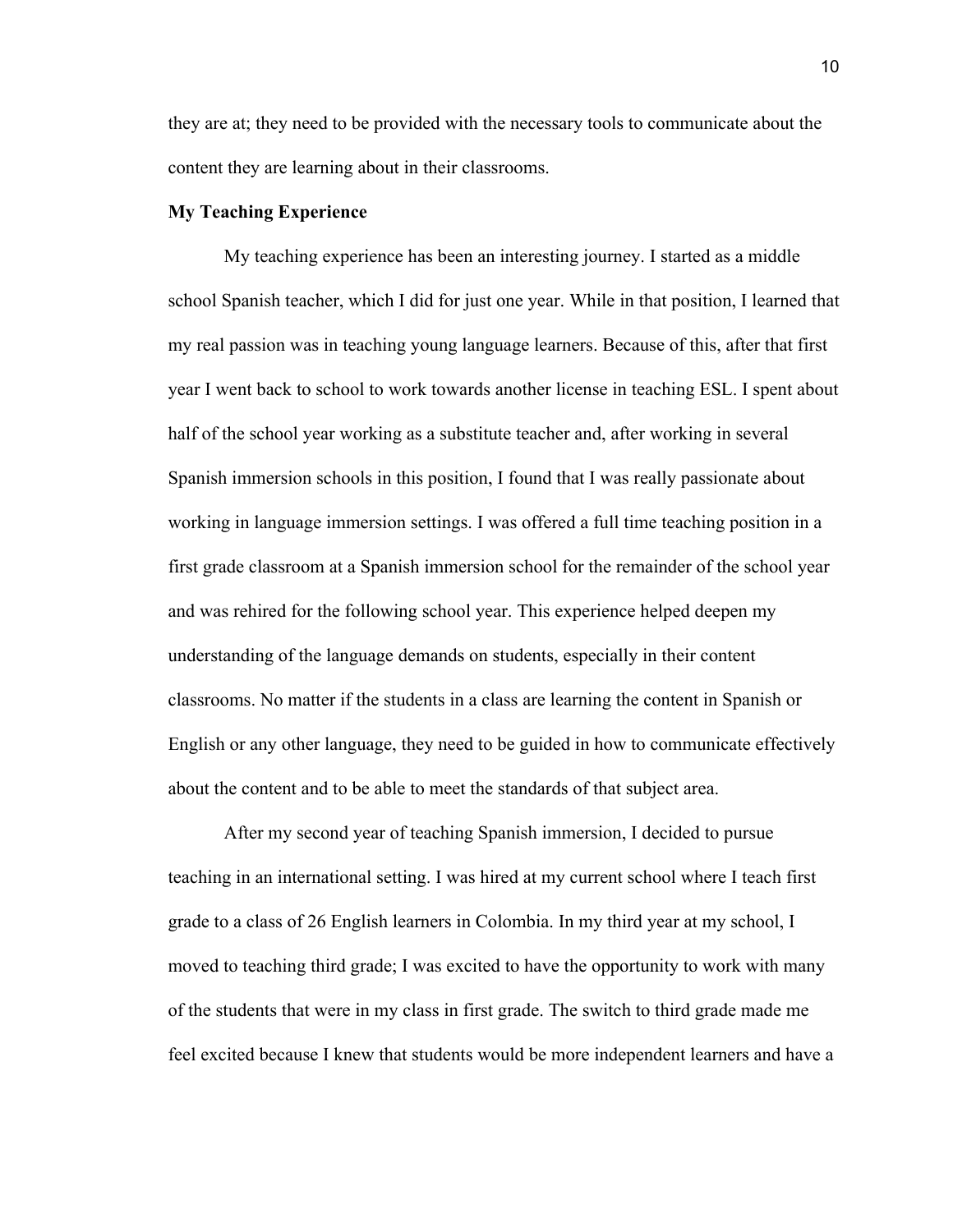higher proficiency level in English. I am incredibly passionate about teaching language, especially to young learners. I think my expertise in second language acquisition definitely has been a key in helping me succeed as a classroom teacher and I look forward to continuing to grow in my skills as an educator.

# **Capstone Context and Rationale**

The setting of this capstone project is a private bilingual school in a medium sized city in the mountains of Colombia. The school serves students from 1 year old through 12th grade. The project will be carried out with third grade students in my classroom during the 2020-2021 school year. The families whose students attend the school are almost entirely from the highest socio-economic strata of the city. In this community, such individuals care about image and prestige, which is what this school provides. The school is growing and developing, with ambitious expansion projects under way. It is focused on providing rigorous, bilingual education, utilizing the latest educational philosophies from preschool and beyond. The majority of families in the school community are Colombian or at least claim Spanish as their primary language. Students begin learning English in Kinder 5, which is essentially kindergarten for 5-year-olds. Throughout primary, or grades 1 through 5, they are expected to learn and use English as the primary academic language. However, because most students speak Spanish as their first and primary language, Spanish is the language they use socially.

Learning English in an international school setting such as the school that is the setting of this project has unique challenges, which have helped to guide the development of the project described in this paper. According to Guthrie (2003, p. 183), factors such as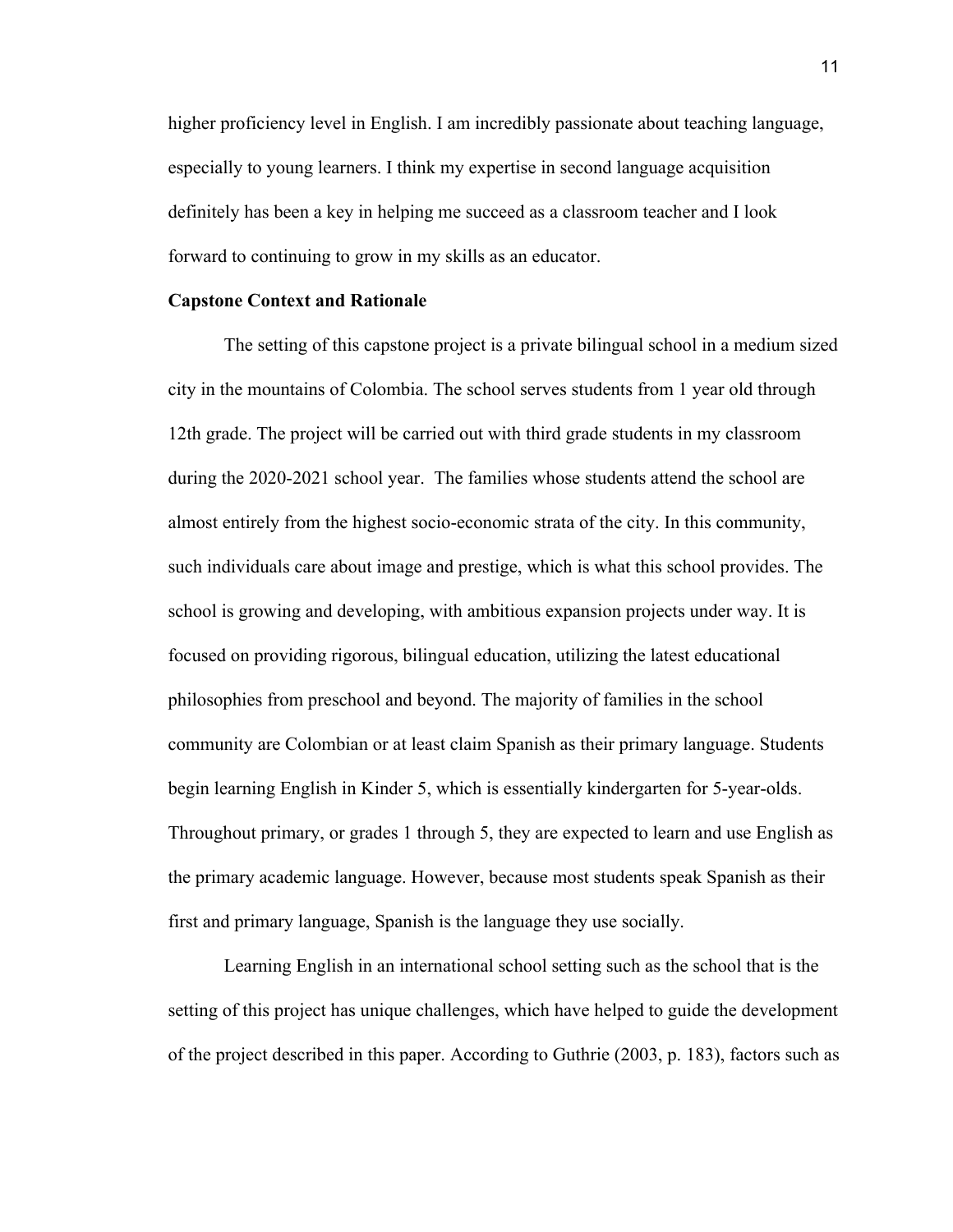interest in learning the second language  $(L2)$ , value of the L2 to the learner, social influences such as opportunities to interact with speakers of the L2, along with the learner's age and the social status of learning the L2 can all affect the process of learning a second language.

In the case of the setting of this project, some of these challenges are manifested in the fact that the school community is largely monolingual/monocultural. This means that students are not socializing with individuals from other places that speak other languages, which greatly reduces opportunities for them to use their language learning in an authentic way. In a bilingual international school setting typically about 4 to 5 classes per day are in English, while the rest of the day is spent using their native language. In addition, many English learners in an international environment have limited English language development support at home. At best, some students may have parents or siblings who understand English, but without motivation or a need to speak it at home, opportunities to practice their language learning are diminished.

Another challenge for students in international school settings is that they are learning in a tutored, not naturalistic environment. They learn in an environment in which the language being acquired is used in instruction (tutored), but not consistently used in social situations or amongst peers (naturalistic) meaning that students have limited exposure to the language (Alptekin, 2007). Even if a teacher is a native English speaker, students are not "forced" to use English with peers when they are playing or spending time together outside of class. Students who are being taught a language and use it in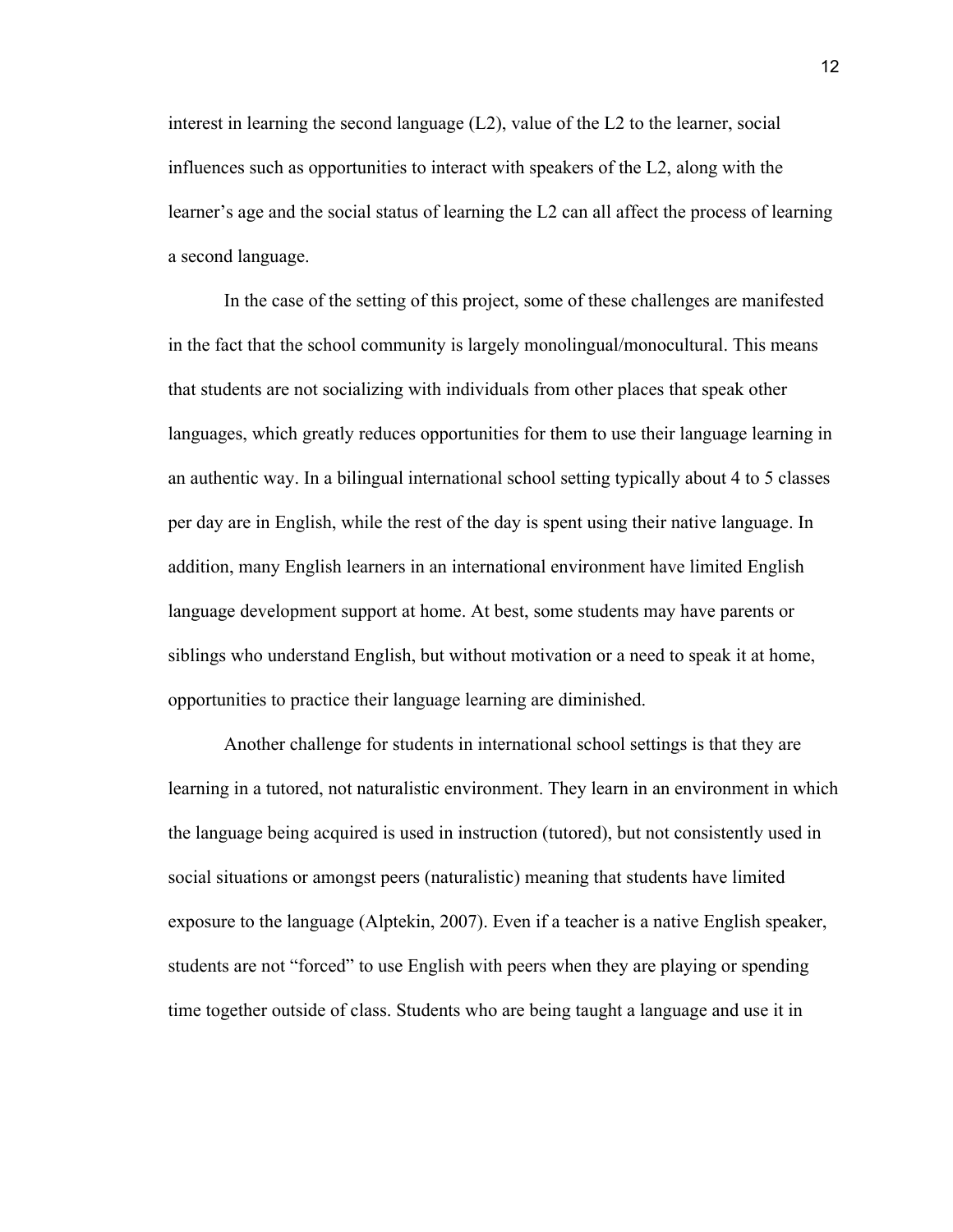their classes but who are not speaking the language in other settings will have a limited knowledge and vocabulary set with that language (Alptekin, 2007).

Additionally, when living in a place where everyone speaks your language and very few people in the community speak other languages, there are few natural opportunities to practice the language being learned while out in the greater community. In comparison to English learners living in a community where the majority of individuals speak English (for example, in the U.S.), individuals learning a language while living in their own community have much fewer opportunities to practice the language skills they are learning. One must seek out language practice opportunities, such as language groups or make friends who are native speakers. For young children, these opportunities can be even fewer. Fortunately, students who attend international schools such as the one I work at have the economic means to travel frequently and have the opportunity to practice their language while visiting places where English is spoken or is lingua franca.

Individuals who belong to the same linguistic and cultural group are less likely to interact using their second language in social settings. As someone who learned a second language myself, I understand this phenomena well. It feels awkward and unnatural to speak a new language with peers who share the same first language. The level of comfort in socializing in their second language may change depending on several factors: language proficiency in their second language, presence of a peer whose dominant language is the rest of the group's second language, and, again, motivation for the use of the second language (Guthrie, 2003). This aspect of level of comfort in the use of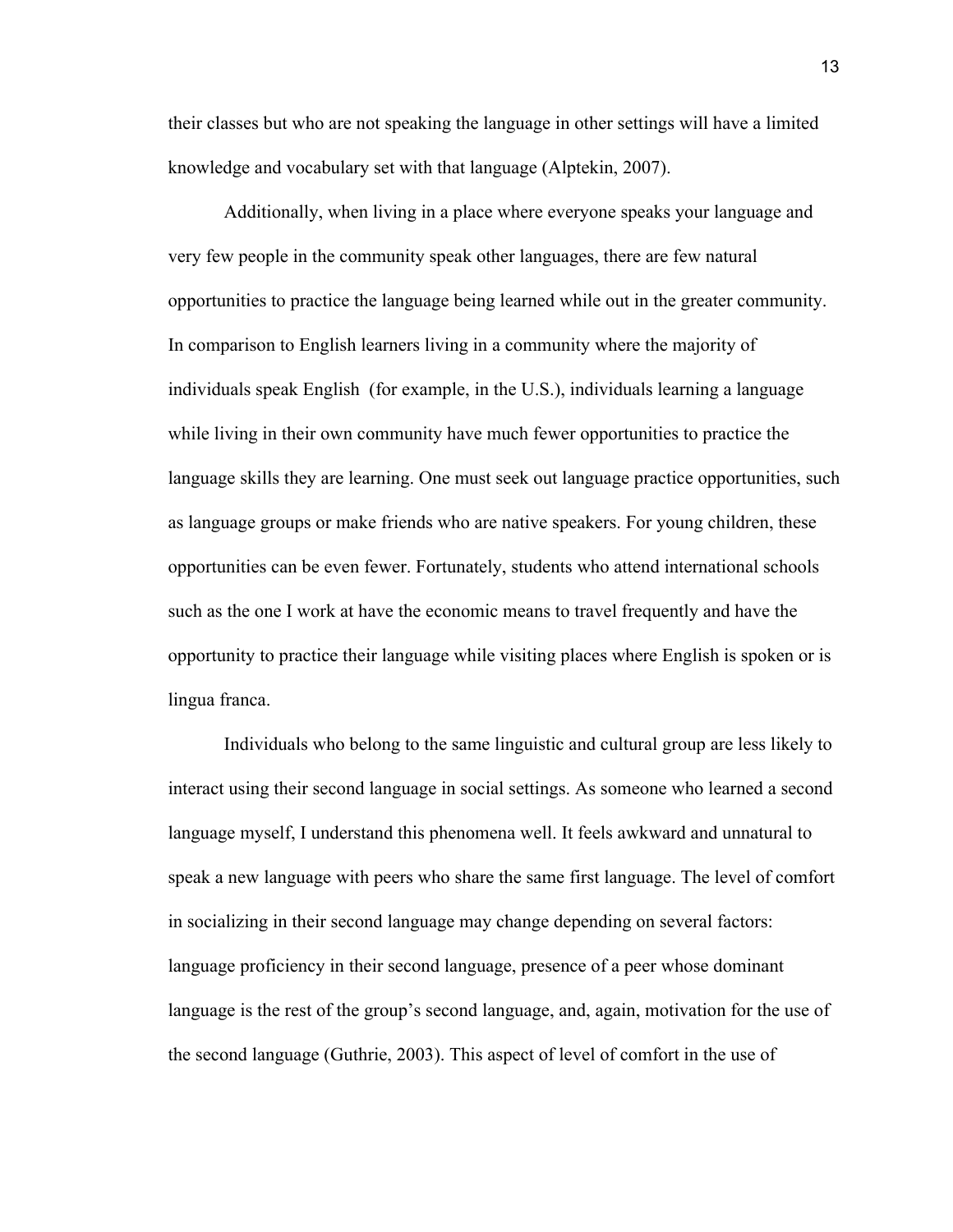language among peers poses a challenge for learners in an environment such as the one I teach in.

Finally, students' motivation to learn English is a major factor that affects their language acquisition in this educational environment; students simply do not have the same types of motivation to learn English as someone living in an English speaking environment such as the U.S. In an international environment, parents' attitudes may play a big factor into students' motivation (Asmali, 2016). In addition, student age and future plans (i.e. students hoping to attend university in the U.S.) may play a large factor in their motivation to learn English. For young students, this level of motivation may not be present as they may not understand the relevance of the language learning to their lives. Students of mine have voiced "Why should I learn English if we speak Spanish here in Colombia?"

#### **Conclusion**

In this chapter, I have discussed how my personal and professional journey have led me to my research question, as well as some background on the context of the project described in this paper. In chapter two, I will provide a review of the literature related to the topic of research, including the literature pertaining to the English learner experience, science education in the elementary context, and finally of literature regarding strategies for teaching oral language in content classrooms.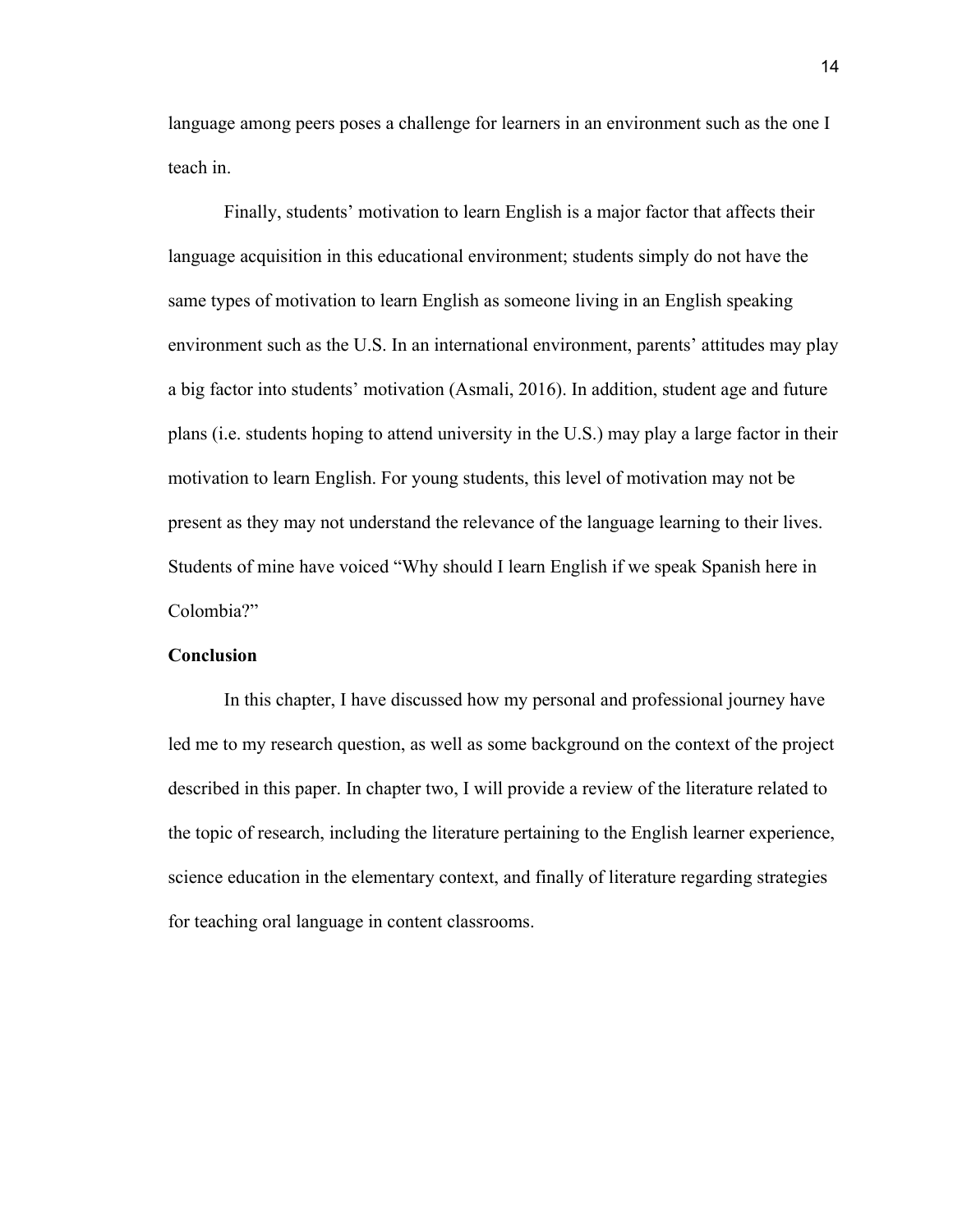#### **CHAPTER TWO**

#### **Literature Review**

#### **Introduction.**

In my many years of experience as a language teacher, guiding students in the development and proficient use of academic oral language has been a challenge. I've seen first hand that when students are learning a new language, they tend to quickly acquire common, social language, but struggle to learn and use more complex and specific language that is necessary in content classrooms such as science or social studies. This has led me to my research question: *What strategies could be provided to content and English as a Second Language (ESL) teachers to help scaffold oral language use for English Learners in the elementary content classroom?*

As a teacher educated in the United States now working in an international school abroad with an almost entirely monolingual/monocultural student body, my research and approach in this project will be largely tailored to similar learning environments, but my hope is that the strategies and ideas that I propose in this project could be used within any elementary content classroom that has a considerable population of English learners. In this chapter, I provide definitions pertinent to both U.S. school settings and international school settings in order to keep my scope and relevance open to educators working in either environment. I also provide a summary of the research relevant to my capstone topic and briefly introduce the relevance and importance of the work of this research project. This chapter will begin by providing a review of the literature pertaining to the English learner (EL) experience, of science education in the elementary/primary context,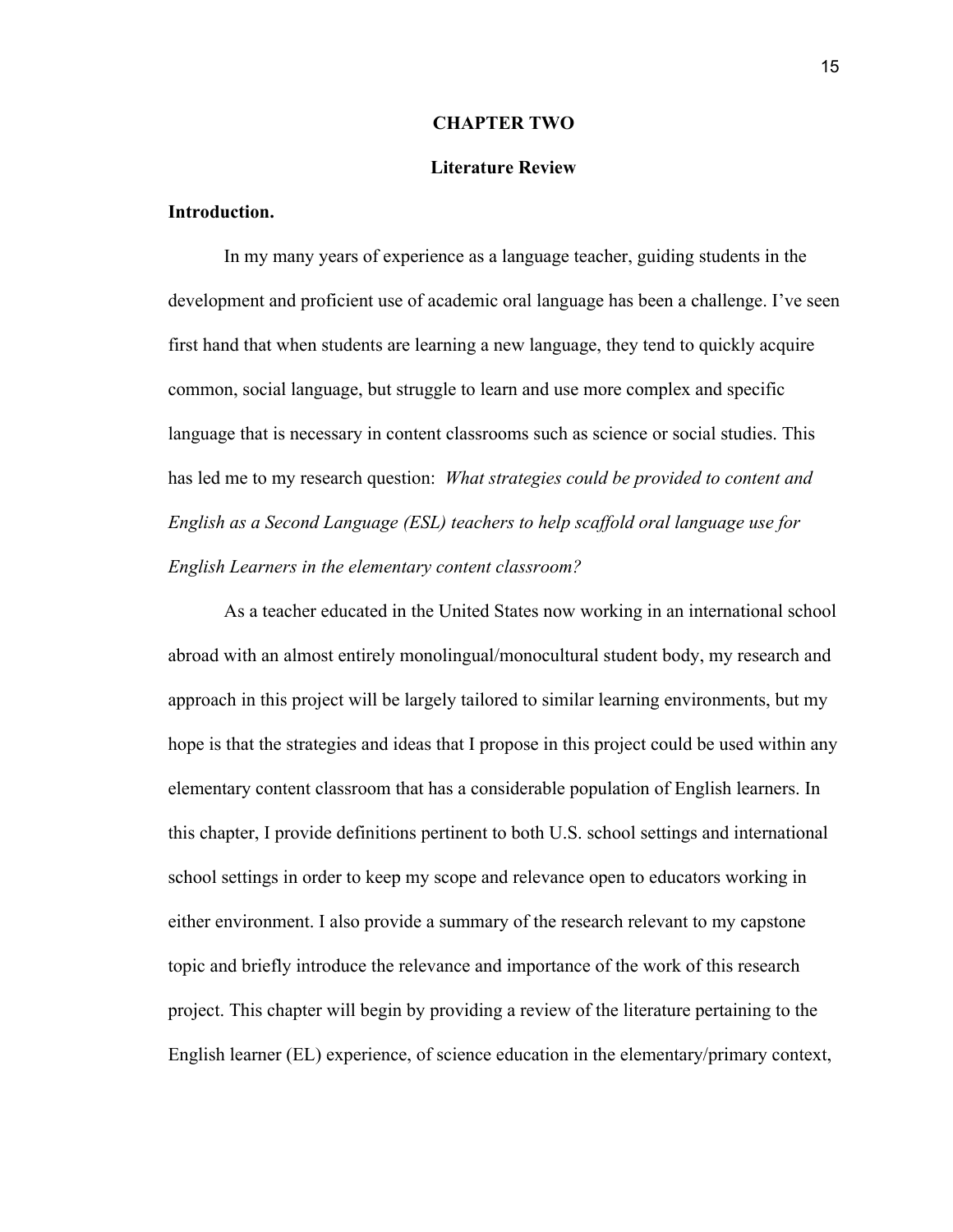and finally of literature pertaining to oral language teaching strategies, with a focus on scaffolding.

The section on the EL experience includes a definition of English learners and some demographics within the context of the U.S. as well as outside of the U.S. It additionally includes some statistics related to English learners around the world and about English learners in international schools (in particular those that follow a North American approach to teaching). This section also provides some theory and definitions regarding the second language acquisition process as well.

The next section of this chapter describes literature pertaining to science education in the elementary context, including relevant definitions and an in-depth look at the Next Generation Science Standards (NGSS). This section also explores literature pertaining to the language demands of these and similar standards in content classrooms.

In the final section, I review literature pertaining to strategies for teaching oral language in content classrooms, with a particular focus on scaffolding. This section of my paper informs the development of my capstone project by providing relevant research and information pertaining various strategies in teaching oral language to English learners. It provides definitions and information on connections between oral language and literacy, as well as various strategies for teaching oral language including the use of comprehensible input, revoicing, direct oral language instruction, direct vocabulary instruction, and the use of the students' native language to bridge understanding.

# **The English Learner (EL) Experience**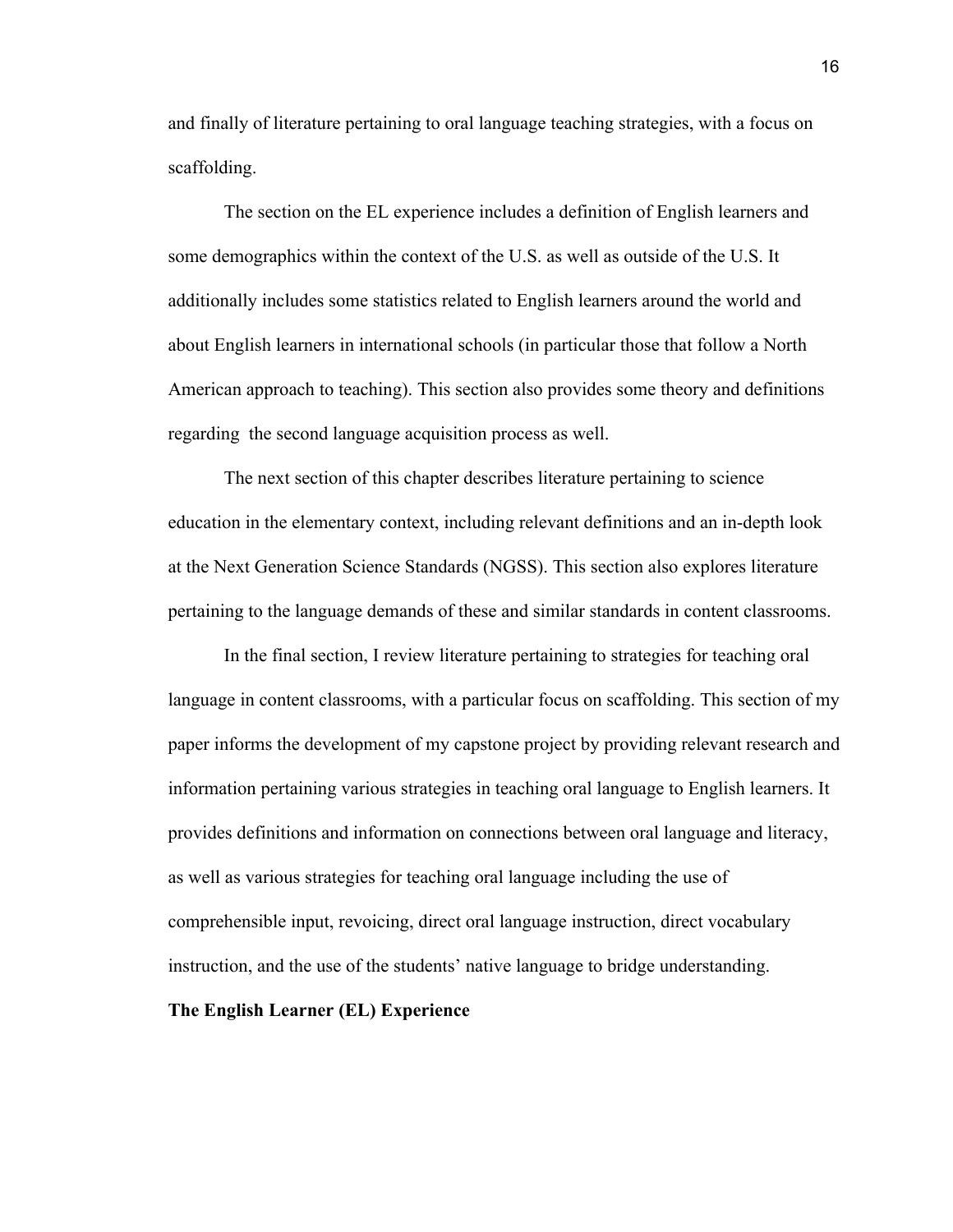This section reviews literature and data available related to the EL experience in the U.S. and worldwide. A review of the literature shows that many studies have been conducted on the demographics of ELs in the U.S. and these learners' academic performance in the U.S. public school system (Garcia & Frede, 2010; Office of English Language Acquisition (OELA), 2015; U.S. Department of Education (U.S. DOE, n.d.). Fewer studies have been conducted pertaining to English learners in the worldwide context. In order to fully engage in this discussion, this section will start out with a definition of the term English learner (ELs).

**Definitions.** In the U.S., national and state laws have played the most important role in defining the terms English Learner (EL) and English Language Learner (ELL). In 2015, the Every Student Succeeds Act (ESSA) provided a national definition for the term English Learner (EL). This definition replaced the previous term—Limited English Proficient (LEP)—used under No Child Left Behind (NCLB). According to ESSA (2015), an English Learner can be defined as:

... an individual— (A) who is aged 3 through 21; (B) who is enrolled or preparing to enroll in an elementary school or secondary school; (C) (i) who was not born in the United States or whose native language is a language other than English; (ii) (I) who is a Native American or Alaska Native, or a native resident of the outlying areas; and (II) who comes from an environment where a language other than English has had a significant impact on the individual's level of English language proficiency; or (iii) who is migratory, whose native language is a language other than English, and who comes from an environment where a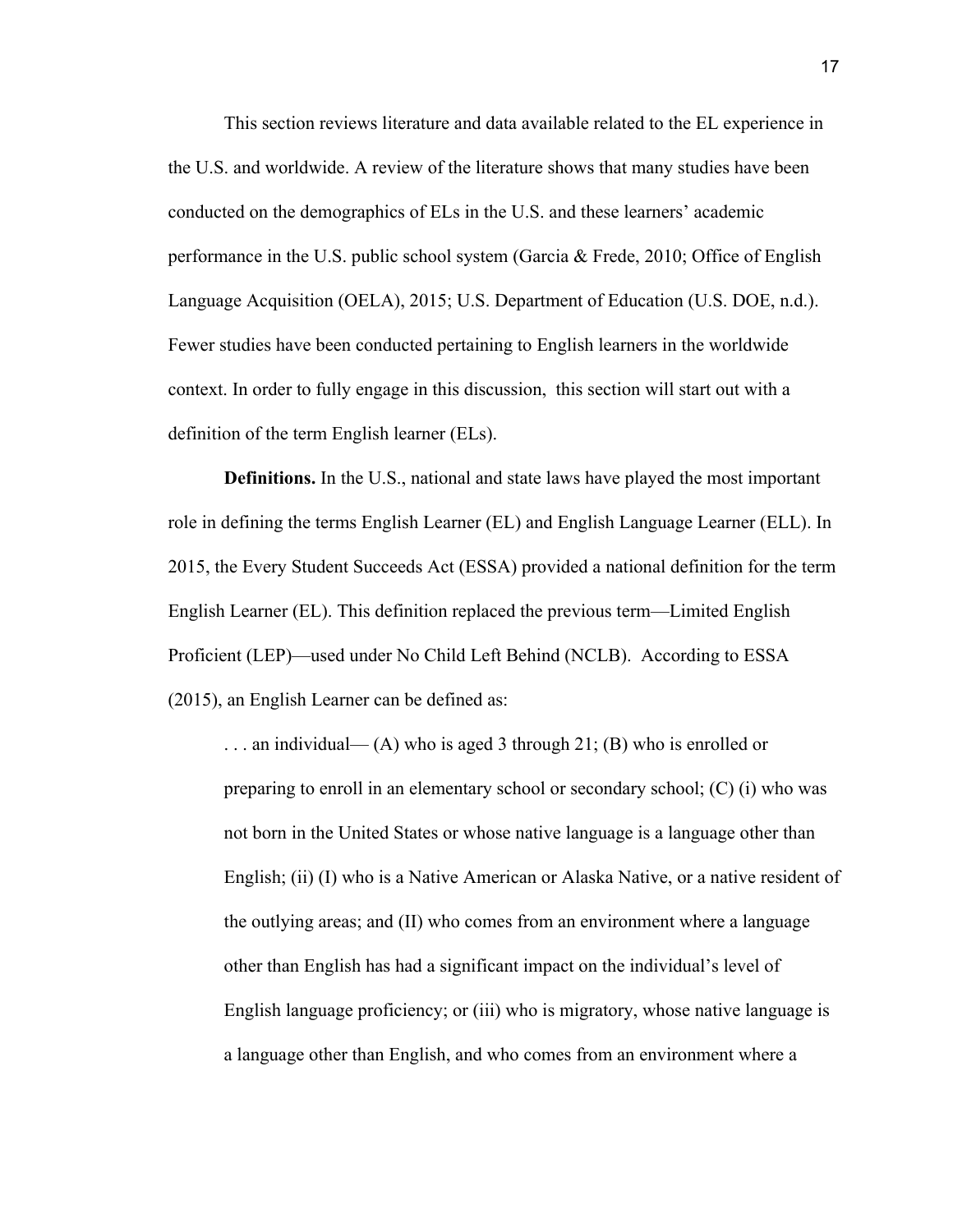language other than English is dominant; and (D) whose difficulties in speaking, reading, writing, or understanding the English language may be sufficient to deny the individual— (i) the ability to meet the challenging State academic standards; (ii) the ability to successfully achieve in classrooms where the language of instruction is English; or (iii) the opportunity to participate fully in society. (ESSA, 2015, Section 8101(20))

This definition defines English Learners in the terms of the U.S. school system and does not take into consideration adult learners or early childhood learners (younger than 3). In addition, it speaks to what these learners are lacking, rather than the value they bring to the school system and to society. Another definition in the context of the U.S. by the National Council of Teachers of English (NCTE) (as cited in Price, 2018) characterizes English Learners as a "highly heterogeneous and complex group of students, with diverse gifts, educational needs, backgrounds, language, and goals" (p. 2). The current literature does not provide a common, worldwide definition for English Learner. This may be due to a number of factors, including the differing range of purposes for learning English in countries around the world, differences in national and regional requirements for reporting such definitions, and various requirements regarding tracking learner progress. For the lack of a consensus on a common worldwide definition of the term, I will give my own general definition of "English Learner" as: an individual who is learning English and who has not yet achieved proficiency in speaking, listening, reading, and/or writing.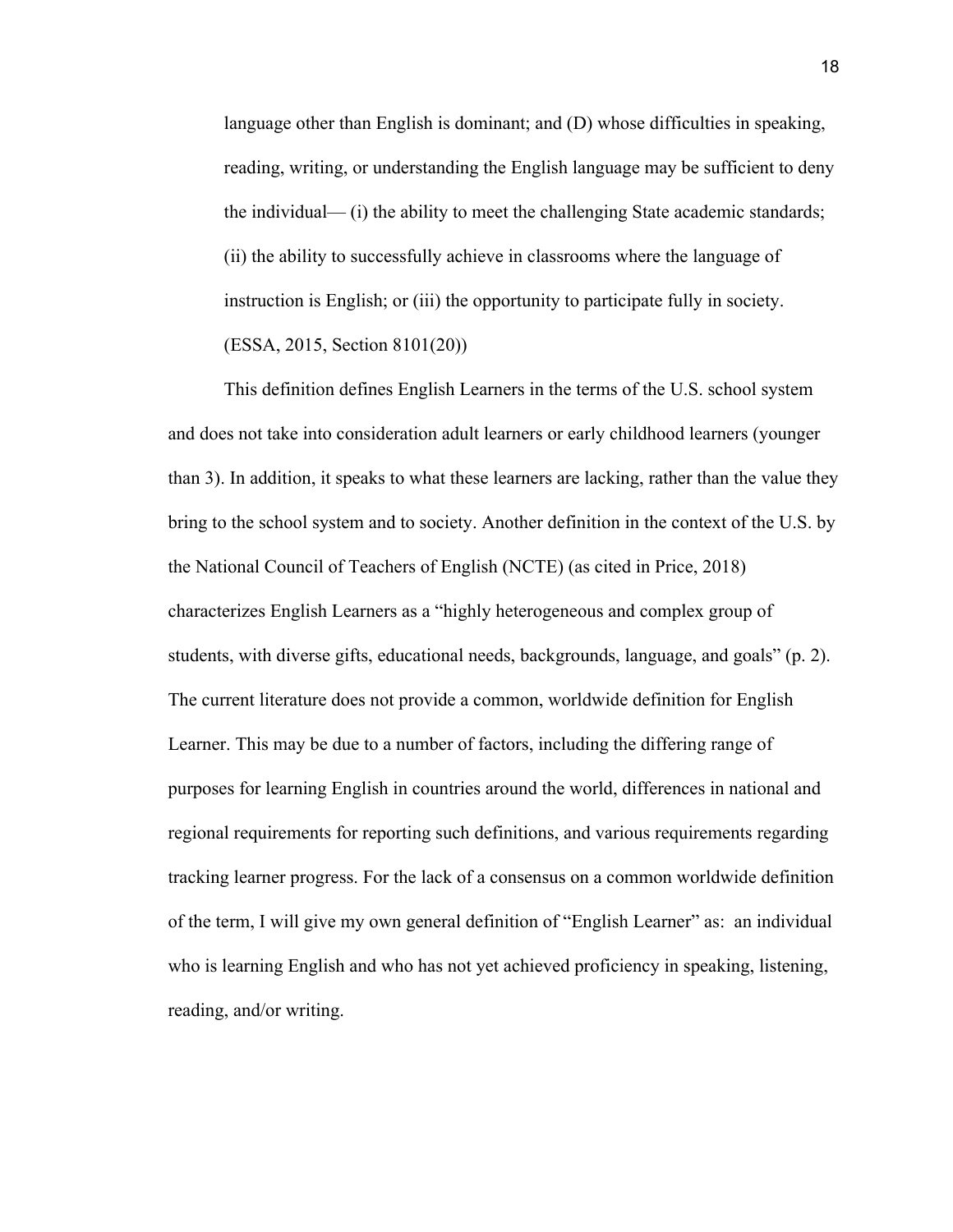**Learners in the U.S.** In a report by the U.S. Department of Education (U.S. DOE) (n.d.) called "Our Nation's English Learners," the Department documents how the population of ELs in the U.S. is growing. The report notes that between the 2009-10 school year and the 2014-15 school year, the population of enrolled ELs increased in nearly half of the states, along with increases of over 40 percent in five U.S. states (n.d.). This report includes data most recently collected in the 2014-2015 school year, when a total of approximately 4.8 million ELs were enrolled in U.S. schools (n.d.). The report also noted that ELs account for 10% of the total K-12 student population (n.d.). The report additionally includes information on U.S. requirements for reporting and tracking proficiency of English Learners enrolled in schools. It states that under the "Every Student Succeeds Act," states are required to annually assess the English language proficiency of English Learners, provide accommodations for ELs on state assessments, and develop accountability systems that include long term goals for ELs and measures of progress for these learners (n.d.).

**Learners outside of the U.S.** As stated earlier in the Definitions section, it is difficult to find information and statistics on English learners worldwide, largely due to the enormous scope and challenges in reporting such data. However, according to a report from TESOL 2014 (reported by the British Council), there are currently approximately 1.5 billion English learners worldwide of all ages. In addition, in a report of English learner test scores called the "EF EPI (English Proficiency Index)" written by English First (EF) (2011), an international education company that coordinates English teaching and various learning opportunities around the world, there will be 2 million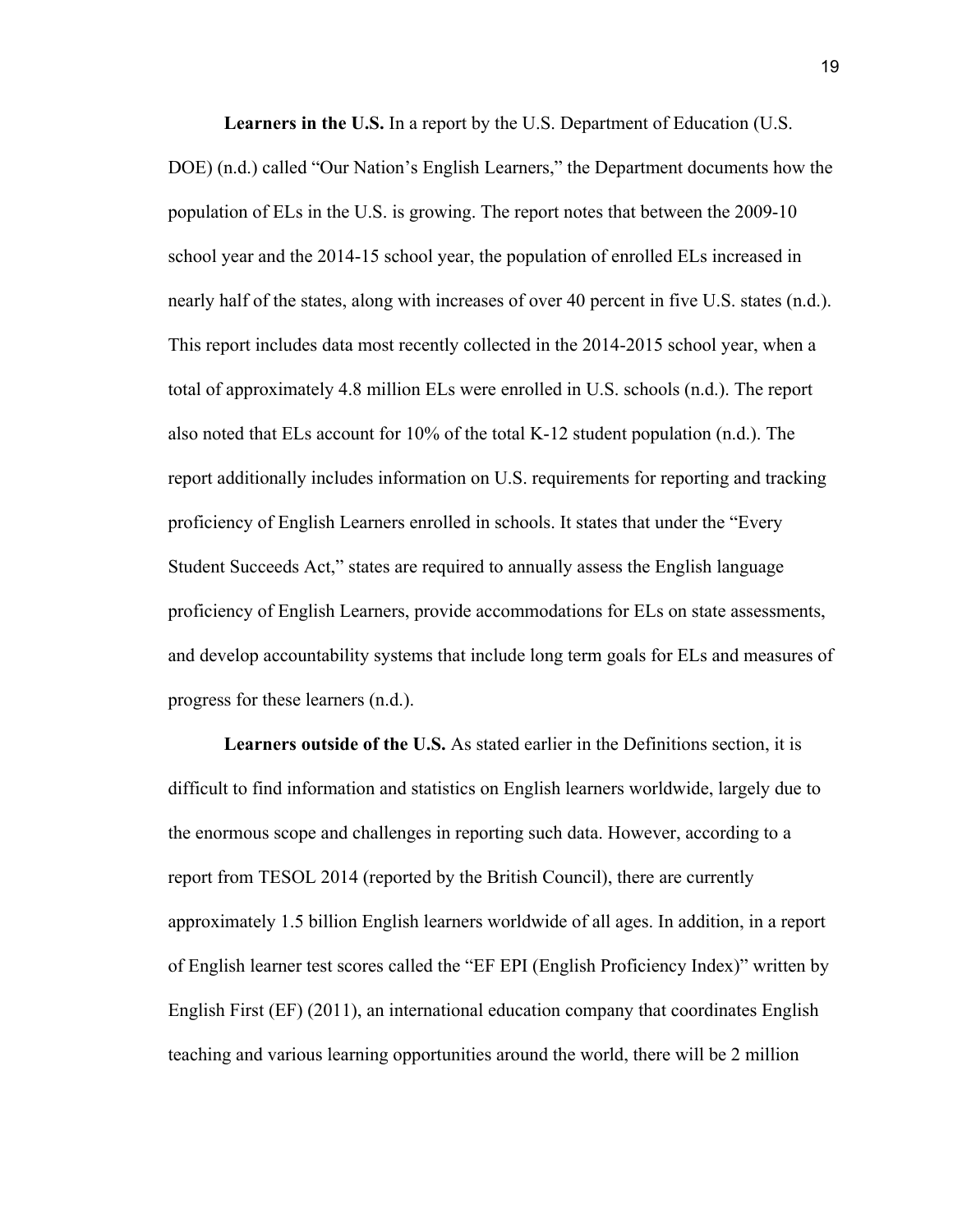people learning English in the next decade. To further my discussion on the lack of consensus regarding English learning worldwide and of a common way to assess learners, I will include a quote from the EF EPI Index (2011):

there is little measurement of the success of [the investment into the teaching and learning of English]. Within the English-teaching community, there is no consensus on the best ways to evaluate English proficiency, or indeed on the ultimate goals of English study. While most English teachers and students agree that communication is the primary objective, more work must be done to define target competencies and how each competency can best be evaluated.

The EF EPI Index (2011) expands on the questions of who learns English and why, how to assess and track learner progress. Since there are so many factors in play, expectations vary greatly. One factor that I will discuss is public versus private institutions. Public institutions tend to follow local or national expectations and standards for learning. Private institutions, such as schools identified as "international schools," typically follow the standards of a certain nation (i.e. British international schools, Canadian international schools, or international schools that follow American curriculum and standards). For the purposes of this study, I will discuss international schools that follow American curriculum and standards. According to Gillies (2001), there are approximately 180 American International Schools worldwide. These schools follow American curriculum and focus on language learning, values, global awareness, and volunteer service. The numbers of English learners enrolled in American international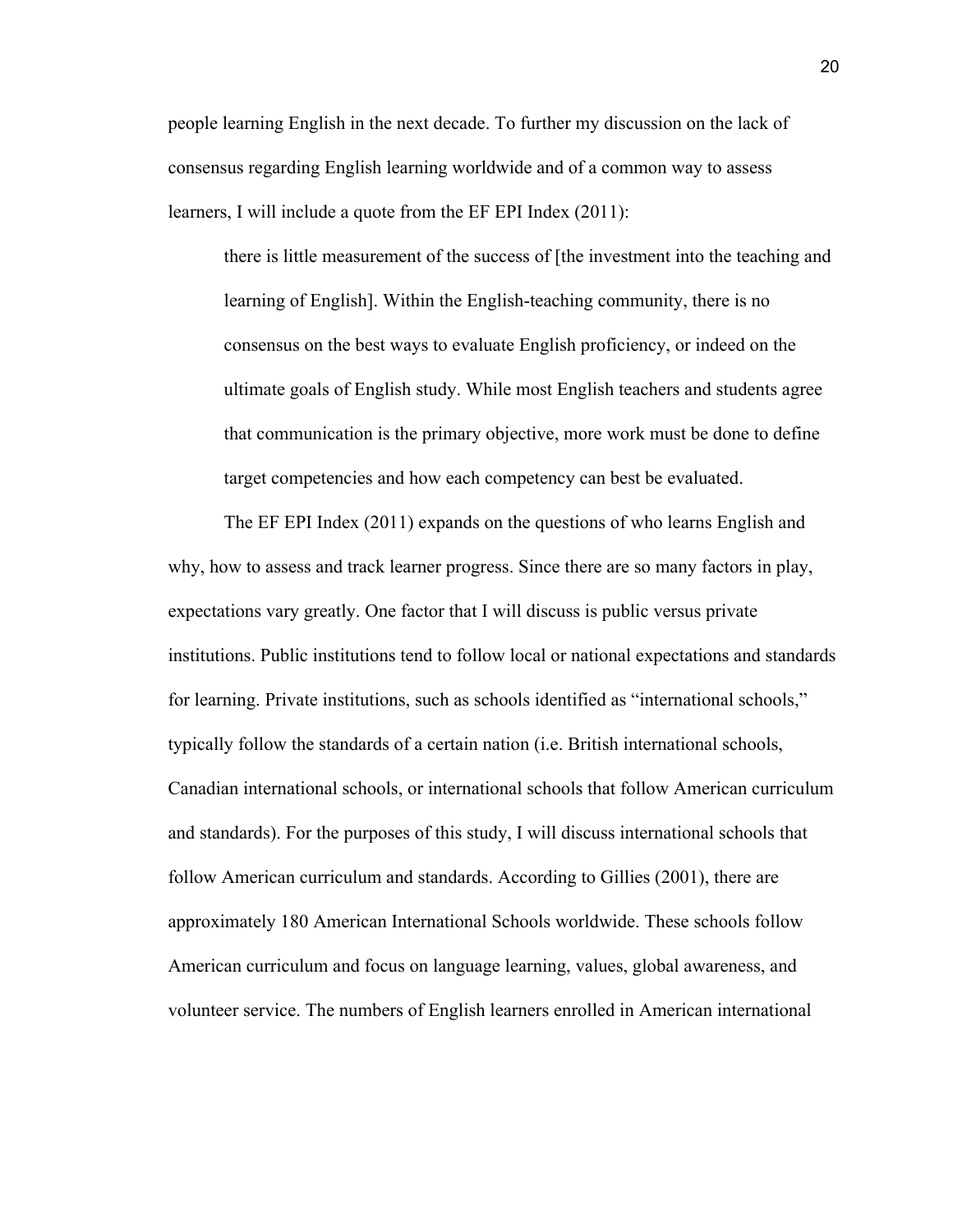school varies greatly from country to country and region to region. I will discuss international schools in more detail later in this chapter.

**Motivations for learning English.** Although attitude and motivation for language learning are believed to be the primary predictors of success and failure in language acquisition (Gardner, 1985), there are many other factors that affect foreign language learning performance and overall success. There are numerous reasons that individuals learn English, which, again, depends on many factors including age, location, career goals, family, etc. According to Asmali (2016), young learners' motivation to learn another language varies according to the factors of parental influence, positive attitudes towards the learning context and the teacher, and the impact of learning conditions. Asmali also notes that young learners are mostly intrinsically motivated to learn a language until the age of eleven, after which extrinsic motivation tends to take over (2016).

As noted in chapter 1, additional motivations for learning English are related to the place an individual lives, or wishes to live. Learners who are living in a community where English is the main language spoken will tend to be more motivated to learn English, out of necessity to communicate with others in the community (Guthrie, 2003). They may also have English proficiency requirements in school, for a job, or to attend college. On the other hand, learners who live in communities where English is not widely spoken may have less motivation to learn English. In these cases, individuals may be motivated by the desire to travel, to attend a school in another country, or for business purposes, for example. Students who are attending international schools where English is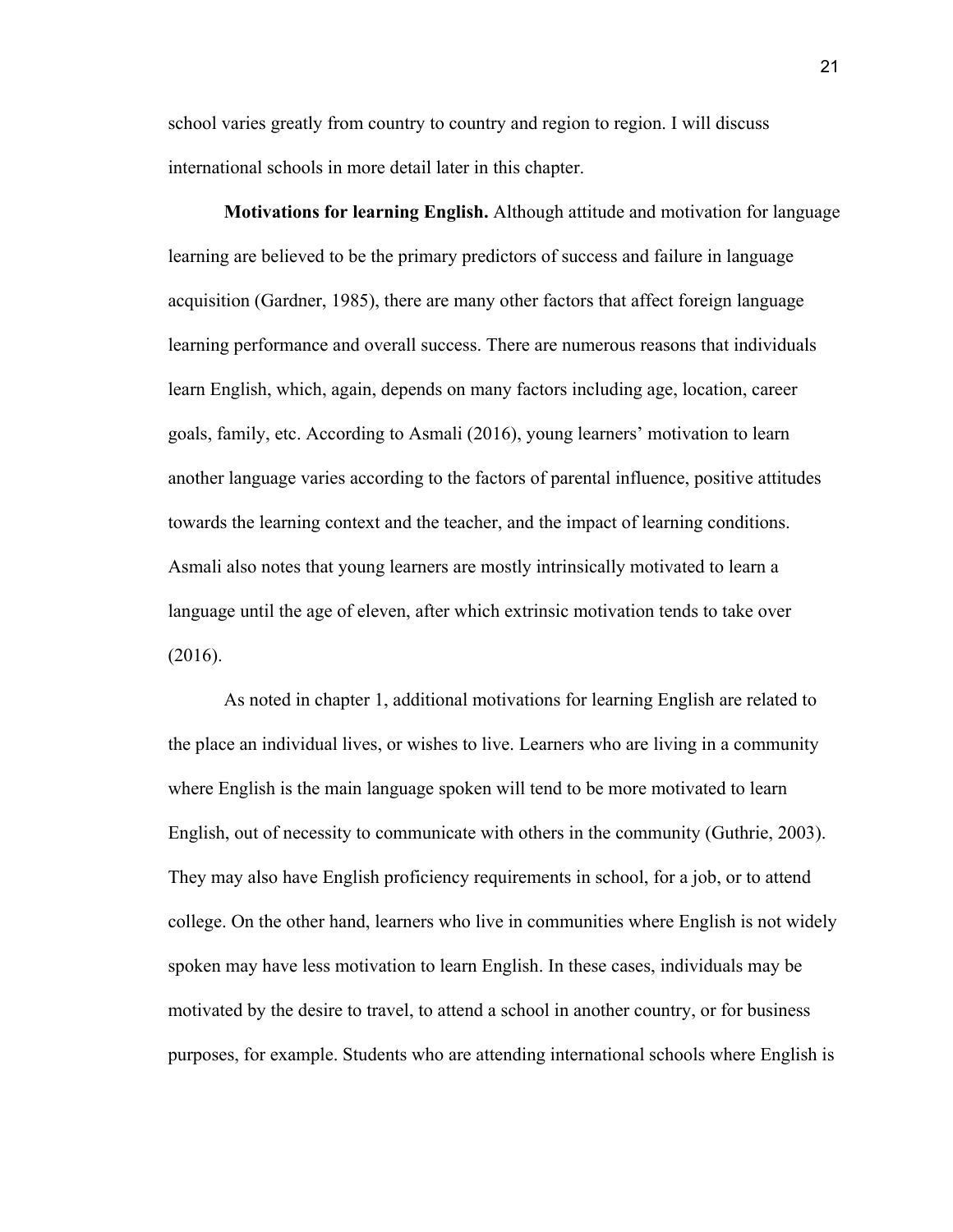the primary language of instruction are typically learning English because a) their parents understand the benefits of bilingualism and knowing English, and b) because they have educational and career aspirations for which knowing English is a major benefit or necessity (Guthrie, 2003).

**Second language acquisition.** This subsection will discuss literature related to several aspects of second language acquisition that are important to be aware of when teaching English Learners, including the phases of language acquisition and a discussion of Krashen's affective filter hypothesis and its effects on language acquisition.

*BICS and CALP.* The concept of Basic Interpersonal Communication Skills (BICS) and Cognitive Academic Language Proficiency (CALP ), founded by Jim Cummins, helps us understand the difference between the development of basic communication skills and academic language skills. According to Schulman (2018), the development of BICS takes approximately six months to two years to develop, as long as the learner is fully immersed in the target language and is provided with plenty of opportunities to use it. This type of language refers to the basic language used in social interactions and is not as cognitively demanding as CALP. Schulman (2018) notes that proficiency in CALP can take anywhere from 5 to 10 years to develop, depending on the language learner's circumstances and academic background. The skills required to reach CALP involve listening, reading, speaking, and writing about subject area content material (Schulman, 2018). It also includes higher order skills such as comparing, classifying, synthesizing, inferring, predicint, and evaluating language for content matter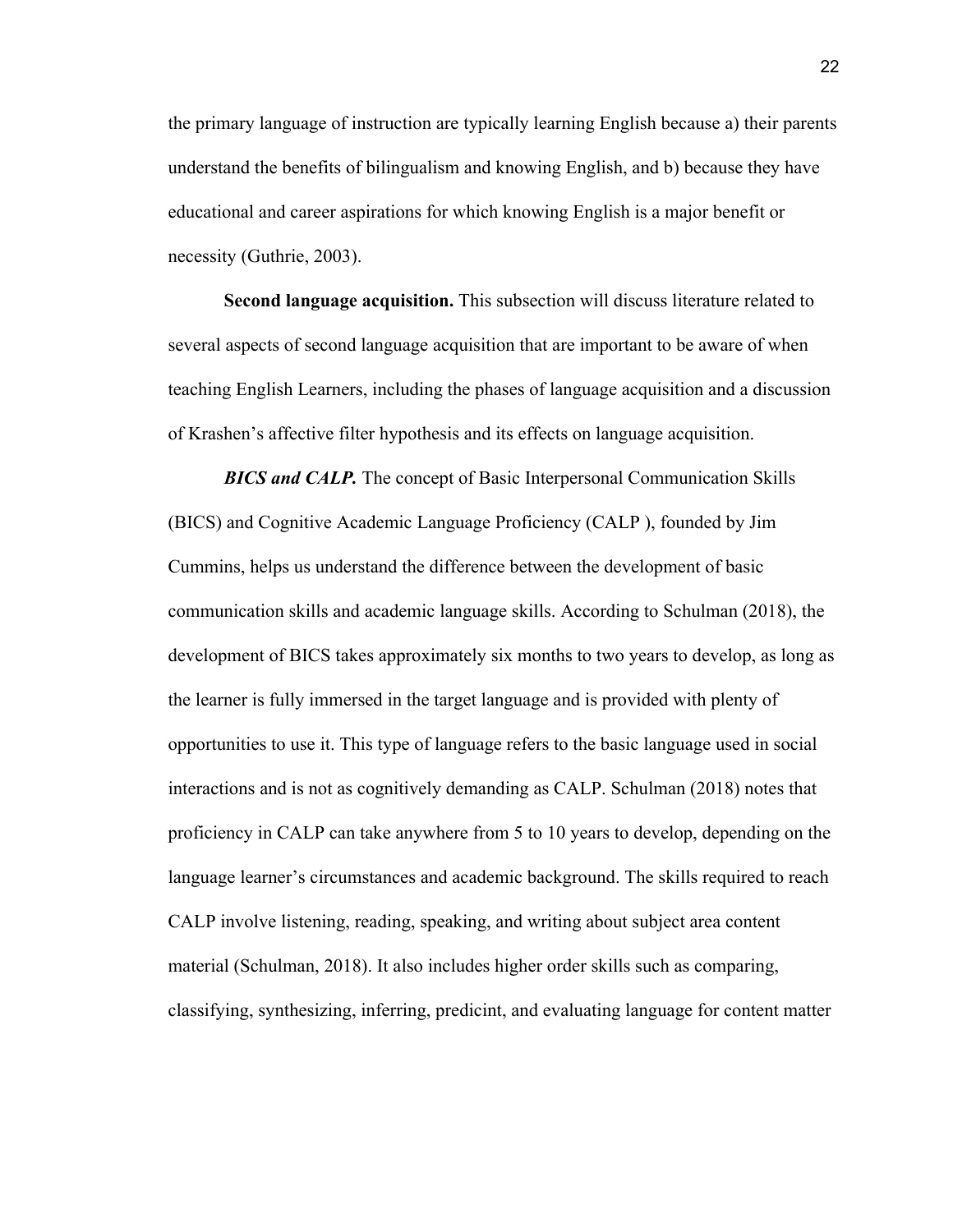(Schulman, 2018). For the purposes of the project described in chapter 3, the focus will be on guiding students towards CALP.

*Phases of second language acquisition.* Another essential consideration when discussing the process of second language acquisition is the phases that learners go through in their journey toward language proficiency. According to Krashen (1982) there are five predictable stages that all second language learners progress through in their path to proficiency. These stages are: the Preproduction/Silent Period, Early Production, Speech Emergence, Intermediate Proficiency, Advanced Proficiency. For the purposes of this study, the focus will be on supports in the preproduction/silent period, early production, and speech emergence phases, thus a deeper explanation of these three initial phases will follow.

*The Silent period/Pre-production period.* Students who are learning a new language typically go through what is called "the silent period" in their process of language acquisition. Typically receptive language (reading and listening) comes before productive language (speaking and writing) can occur. This means that, although a student remains silent and may not seem to be participating in discussions or may not be able to express their understanding, they are indeed taking in and processing what they are hearing (or reading). Students in this phase of language acquisition have about 500 words of receptive vocabulary; they can show their comprehension by using gestures and signals (Krashen, 1982). At this stage, Total Physical Response (TPR) methods, visuals, and pictures can help support student learning (Haynes, 2013). In addition, teachers can strategically place students in this phase with students of higher language proficiency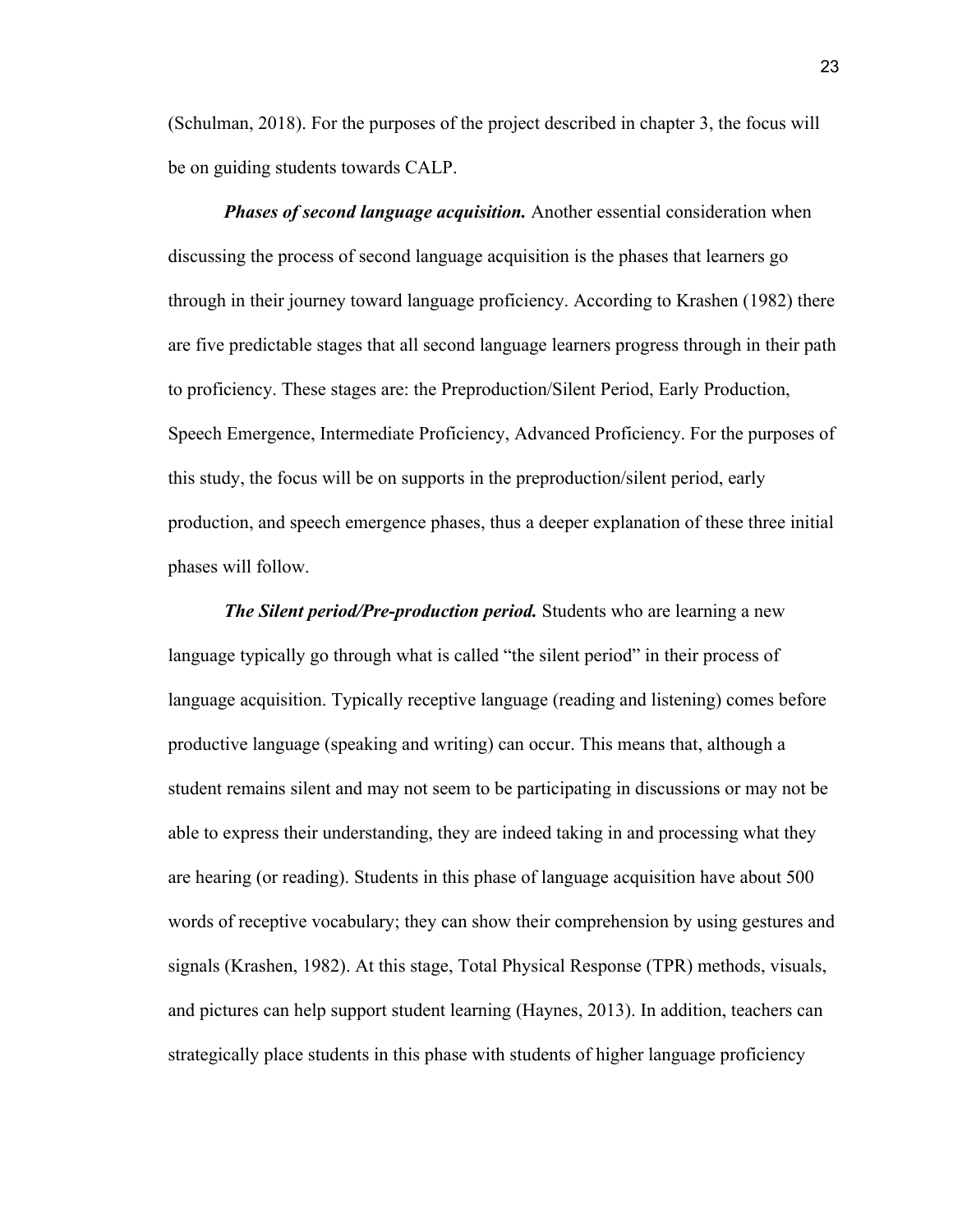levels to help support them. It is of utmost importance that students in this phase feel supported and comfortable, rather than overwhelmed or "put on the spot" in the classroom.

*Early Production.* The next phase of second language acquisition is early production. At this stage, learners will develop both a receptive and active vocabulary of about 1,000 words (Krashen, 1982). Students in this stage can typically speak in one- or two-word phrases. They can memorize and use short language chunks but will often make errors in language forms (1982). Teachers can support students in this phase by asking yes/no questions, accepting short answer responses, and with the use of TPR, picture books and realia, visuals, graphic organizers, charts, and graphs to aid in the development of receptive language and vocabulary building (1982).

*Speech Emergence.* The third phase of second language acquisition is referred to as speech emergence. In this stage, learners possess a receptive and active vocabulary of around 3,000 words and can communicate in short phrases and complete, simple sentences (Krashen, 1982). They can ask questions, although these questions may not be grammatically correct, can read and comprehend short stories and other texts that are accompanied by pictures, and can begin to do some content work with support (1982). At this stage, teachers can expect students to be able to learn key vocabulary and concepts, understand simplified content materials, complete graphic organizers, understand and answer questions about charts and graphs in the content classroom, and have short conversations with their classmates (1982).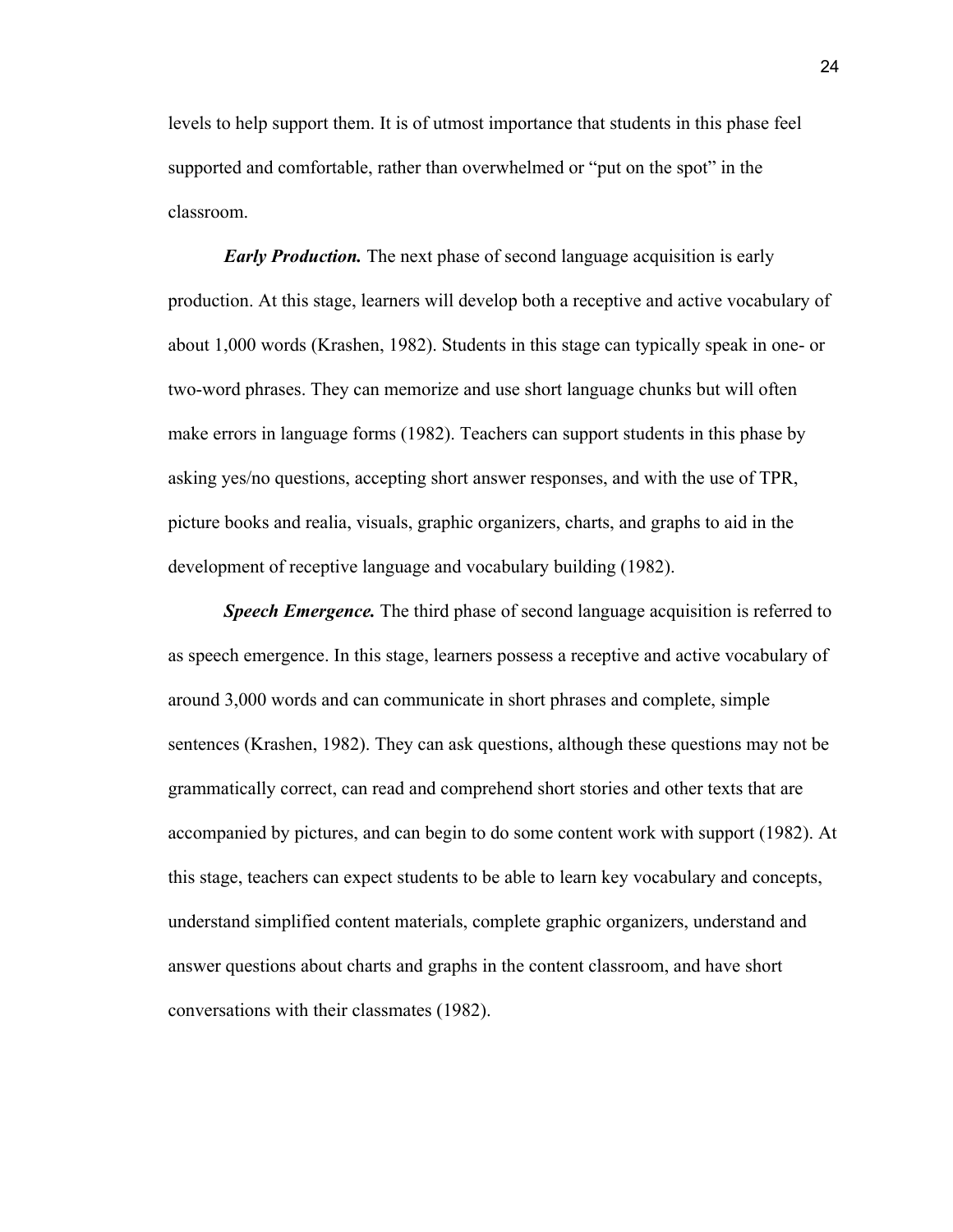*Krashen's Affective Filter Hypothesis.* According to Krashen's theory as referenced by Singh (2008), learners who are "anxious, unmotivated, or lacking self-confidence will experience a mental block, which will impede language from being understood and retained" (Affective Filter, paragraph 2). Since students may be embarrassed or nervous to practice their language skills orally in a larger group setting, it is important to provide them opportunities to practice in a lower stress environment. For example, students can practice speaking with a partner (turn and talks, etc.) or in small groups (Wright, 2016). Focused instruction in oral language skills, language structure, and vocabulary that can be used in different scenarios is another way to ensure that students will feel successful in their interactions. In addition, Wright (2016) notes that it is important to be tactful when correcting errors in students' speech as this may also raise their affective filter and cause them to be afraid to speak up.

**Summary of English Learner (EL) Literature.** A review of the literature on English Learners shows that there are large numbers of English learners in the U.S. and around the world, although exact numbers and data on ELs on the global scale is difficult to find. These learners have numerous motivations for learning the language, including primarily family, place of residence of the learner, within or not within an English dominant community, and career and educational goals. The literature also shows that attitude and motivation has a great influence on success in language learning: how quickly learners acquire English and the level of proficiency they reach. Additionally, the research shows that teachers of ELs in different environments face unique challenges, which means they need to adapt their teaching in various ways to meet the needs of their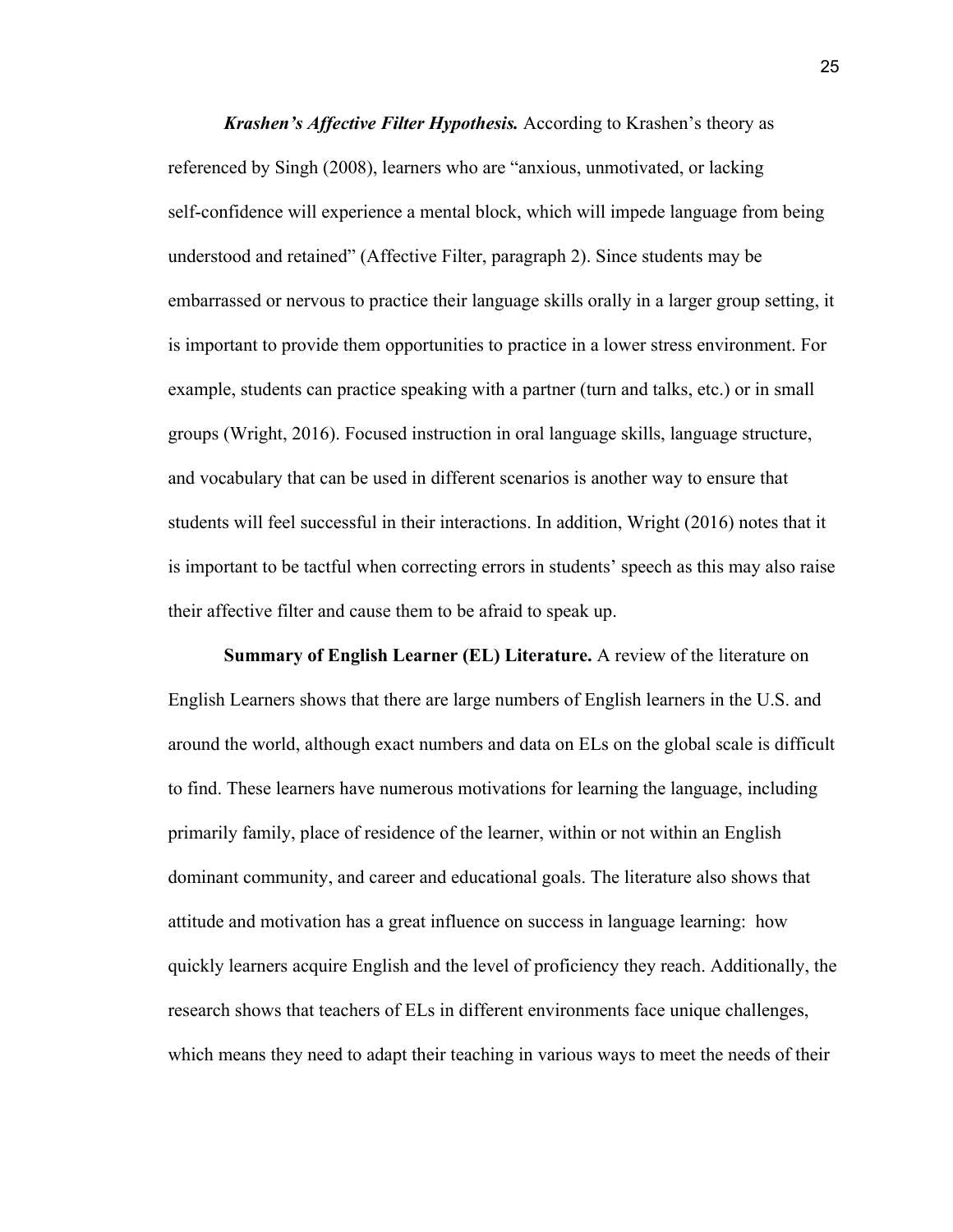students. However, all educators can use knowledge of the process of language acquisition to inform their teaching practices.

#### **Science Education in the Elementary Classroom**

This section of the chapter reviews literature regarding Science education in the elementary/primary school context. First, a brief summary of recent history in science education is discussed, followed by a thorough review of the Next Generation Science Standards, which are the standards used for the purposes of this capstone project. Finally, connections between science and language demands are explored, providing further context and relevance for the project that will be described in chapter 3.

**Science education in the U.S.** Science education in the U.S. has changed greatly over the past 50 years. Most people who grew up in the 80s to early 2000s probably recall memorizing facts, formulas, and processes in their science classes. However, even in the 1980s, science education was beginning its reform. Instead of focusing on simply memorizing content, science education became a discipline focused on the marriage of science, technology, engineering, and mathematics (STEM), and, in the case of STEAM education, arts were also included in the mix. Bequette, et al. (2012) notes that since the second half of the 20th century, the National Science Foundation (NSF) has encouraged the incorporation of engineering and math with a comprehensive science curriculum. Bequette, et al. (2012) describes that the incorporation of technology in the balance led to the creation of the acronym STEM in the early 2000s.

**Next Generation Science Standards (NGSS).** The Next Generation Science Standards (NGSS, 2013) are a set of standards that were developed by states, along with

26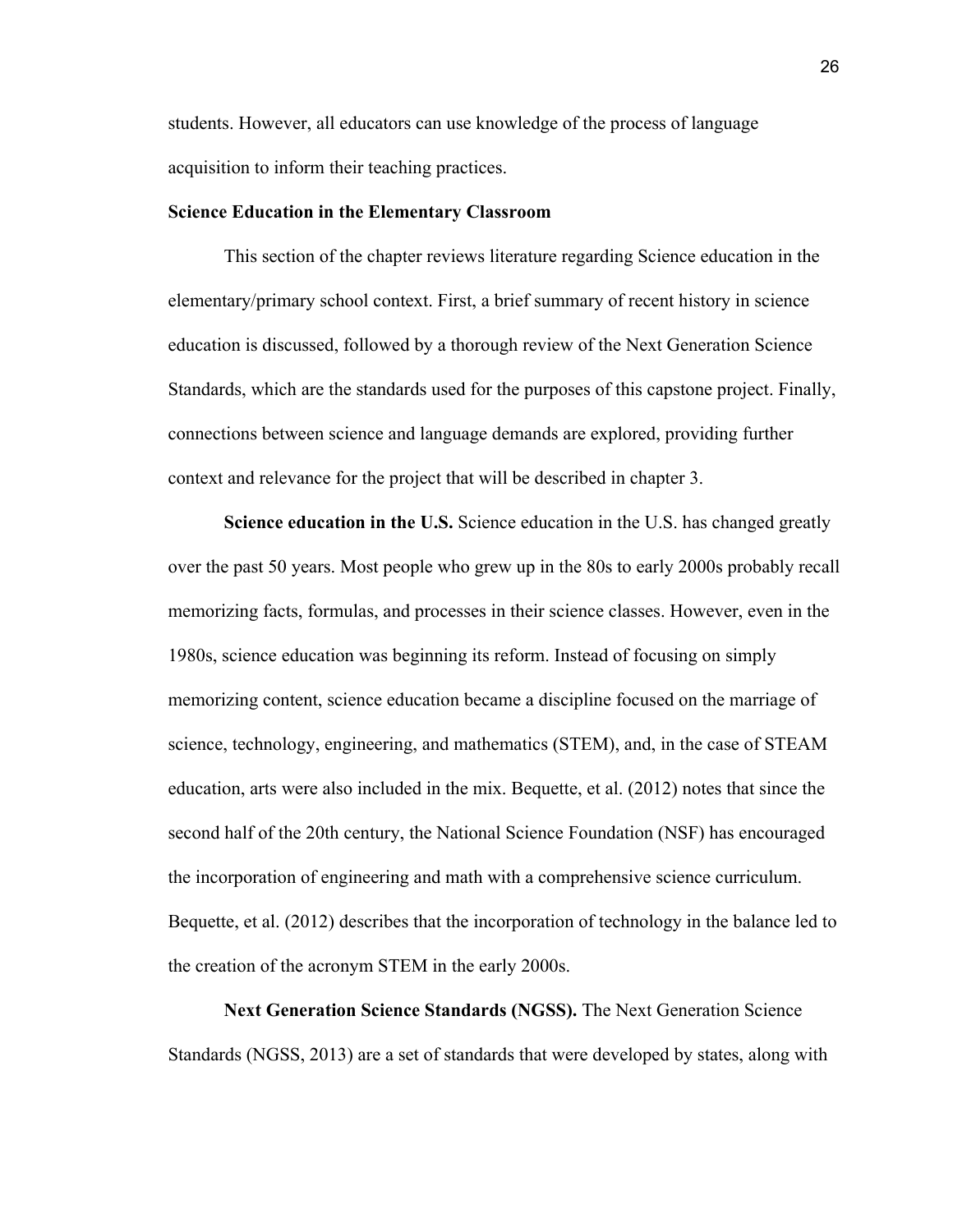support from the National Research Council (NRC), the National Science Teachers Association (NSTA), the American Association for the Advancement of Science (AAAS), and others (NGSS). These standards have now been widely adopted in many states across the U.S. for science education in K-8th grade. NGSS includes standards that integrate science and engineering practices, cross-cutting concepts, and disciplinary core ideas.

Many of these standards, particularly the science and engineering practices standards, have a heavy importance placed on practices that involve communication with peers and presentation skills. For example, some of these standards include: Ask questions that can be investigated and predict reasonable outcomes based on patterns such as cause and effect relationships; use evidence (e.g., measurements, observations, patterns) to construct or support an explanation or design a solution to a problem; plan and conduct an investigation collaboratively to produce data to serve as the basis for evidence to answer a question; respectfully provide and receive criticism from peers about a proposed procedure, explanation, or model by citing relevant evidence and posing specific questions; construct and/or support an argument with evidence, data, and/or a model (NGSS, 2013, Appendix F).

**Connections between science and language arts standards.** This section discusses the connections that can be made between science standards and language arts standards and related language demands.

In addition to the NGSS standards, Common Core language arts standards expect students to be able to comprehend and discuss informational texts. According to Wright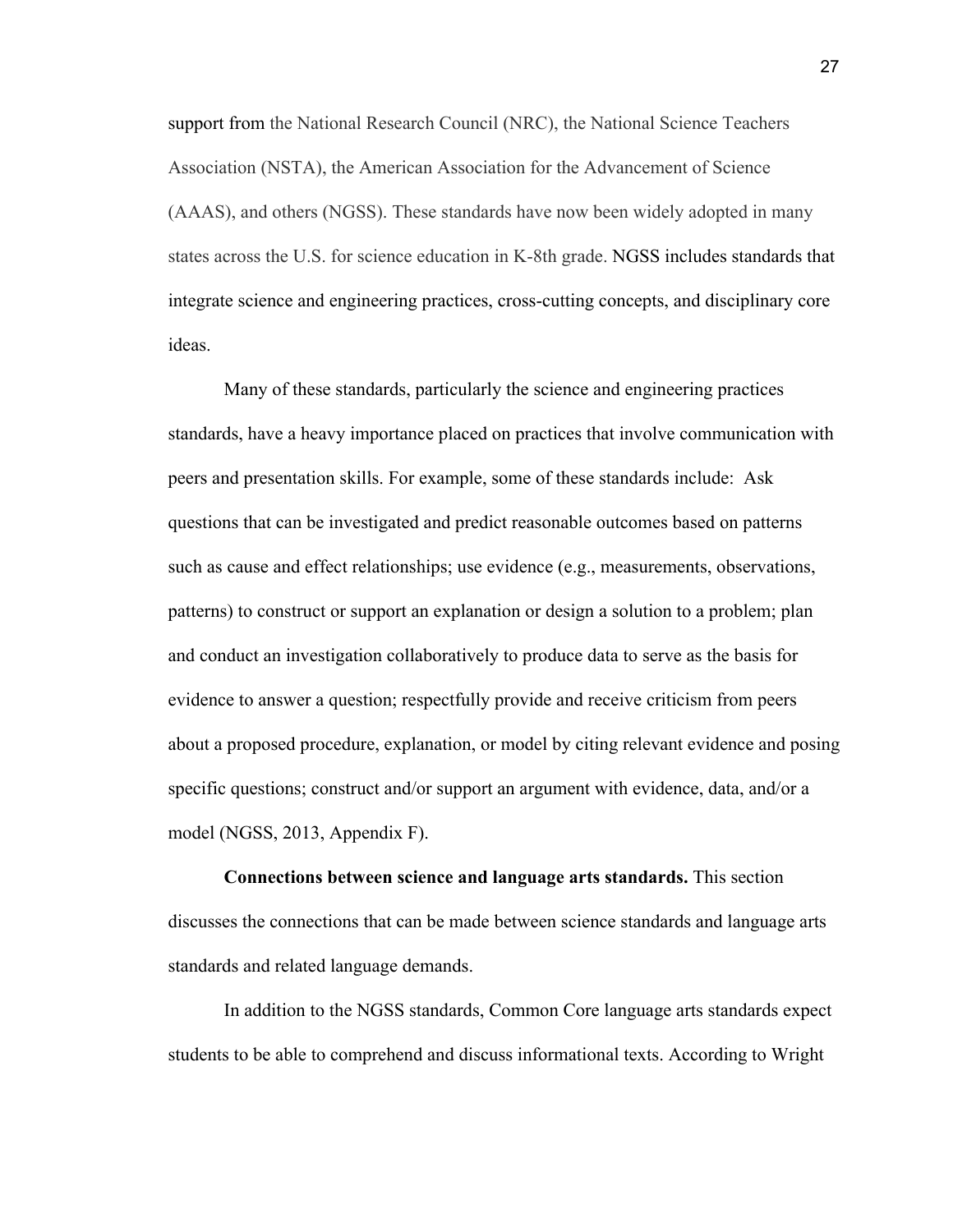(2017), studies have shown that both science and content area language and literacy are neglected in early elementary. Wright (2017) describes a large-scale study observational study which found that elementary teachers spent on average only 2.3 minutes per day teaching science and 1.6 minutes reading aloud from informational texts. Wright (2016) notes that these figures correlate with low scores on 4th grade science standardized tests and the fact that students of this age demonstrate higher comprehension of literary texts than informational texts. Wright (2017) therefore posits that it is critical to provide quality science and well-rounded literacy instruction from a young age so that all students are prepared to meet standards in these areas.

According to Wright (2016), the better ELLs can speak and understand English, the better they can read and write it. Just as it is important to provide plenty of time for writing and reading in order to help students develop into proficient readers and writers, students need plenty of opportunities to develop their oral communication skills.

**Summary of science education literature.** This section of the chapter explored literature pertaining to science education in the U.S. including a brief history, discussion of science standards, and connections to language arts. The literature shows that there is a great connection between science standards and language arts standards, as well as high linguistic demands in the science classroom. The next section will look at specific strategies that can be used in the content classroom, in particular in the science classroom, to help meet these linguistic demands.

# **Oral Language Teaching Strategies and Scaffolds**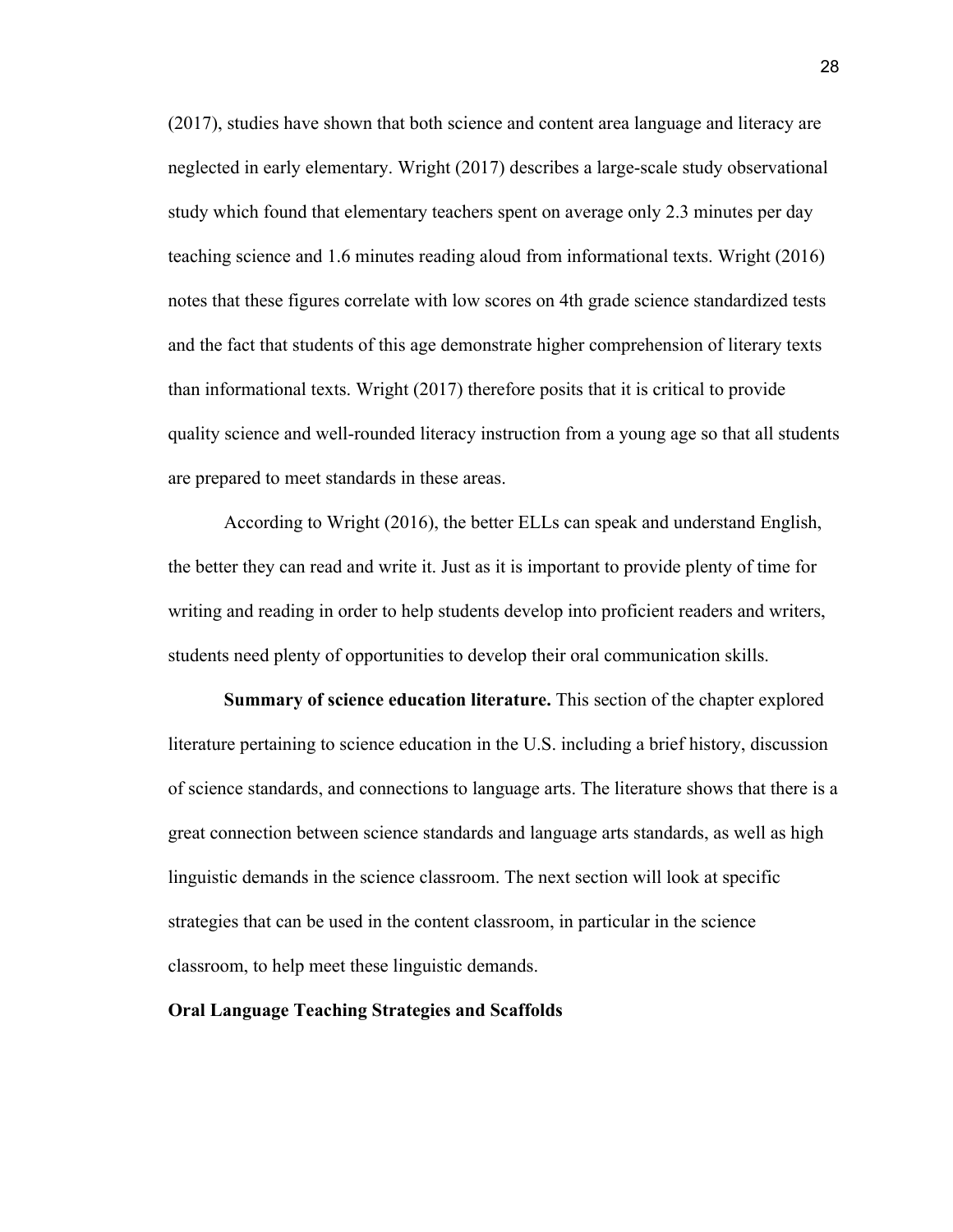The following subsections will provide a review of literature on various aspects of best practices in the teaching of English as a second (or foreign) language. These aspects include scaffolding, providing comprehensible input, direct oral language instruction, direct vocabulary instruction, teacher talk and verbal supports, and revoicing. I will also review a study on the value of the use of students' native language in combination with the target language in classroom instruction, or using what the author calls "code-switching."

**Scaffolding***.* According to Vygotsky, as referenced in Safa et al. (2015), the zone of proximal development (ZPD) is the distance between a child's current development level and the level of potential development that could be achieved with guidance or in collaboration with more expert peers. Lantolf and Thorne (2015) consider this concept, along with mediation, to be directly related to the concept of scaffolding. In both notions, the focus is on the learner, while the control initially lies in the instructor, or person providing guidance, or the expert peer until the learner is eventually able to take over the task.

Scaffolding is defined by Larkin (2008) in the Encyclopedia of Educational Psychology as a "process in which support is provided to an individual so that he or she can complete a task that could not be completed independently. The support gradually is removed when the individual begins to demonstrate understanding of the task" (p. 863). Larkin (2008) notes that scaffolding begins by activating a learner's prior knowledge and builds off of it by adding a number of supports to the learning process. As students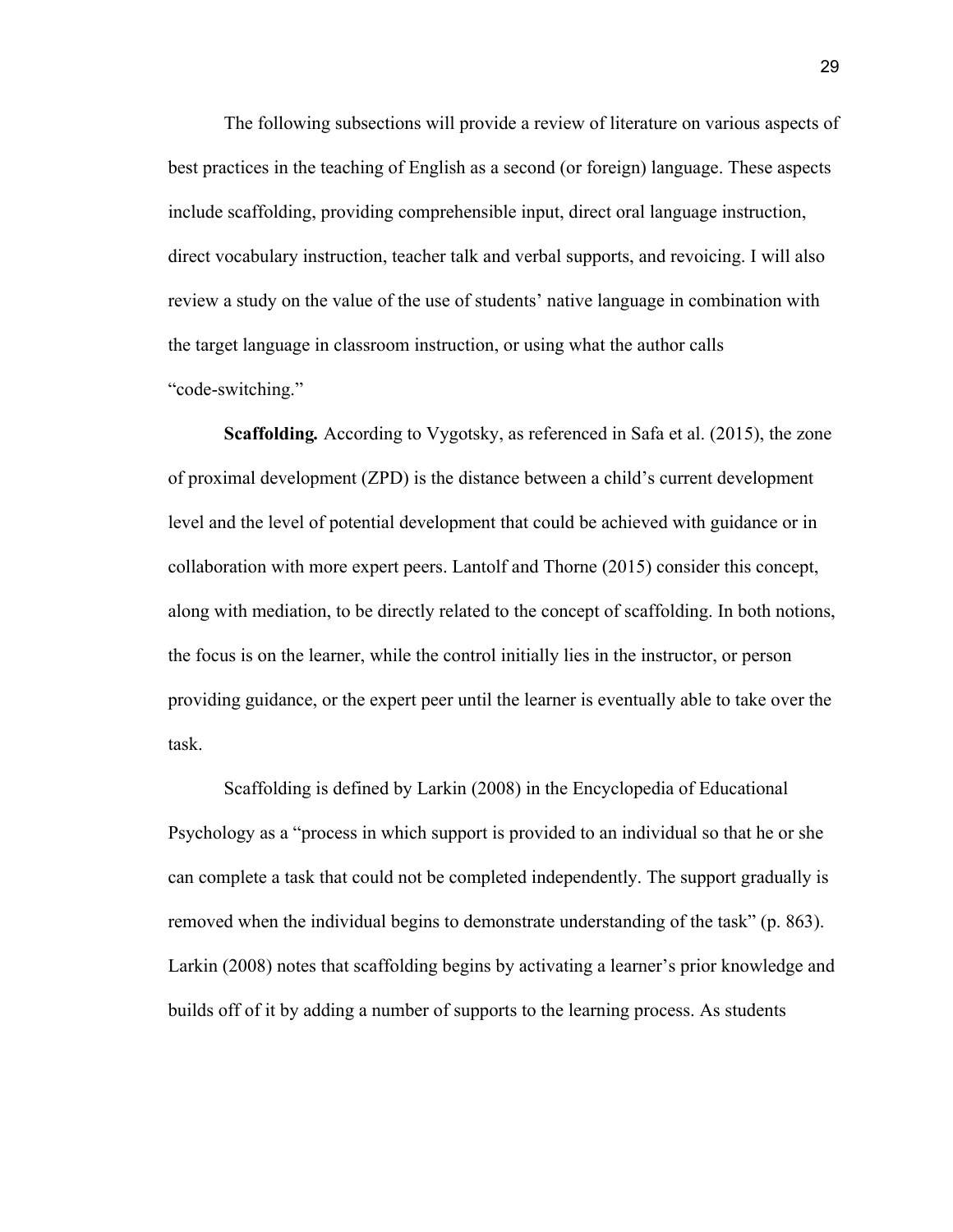become more independent with what they are learning, these instructional supports disappear.

**Comprehensible input and oral language***.* One of the primary principles in working with language learners is ensuring that we are providing language that is comprehensible and therefore accessible to them (Krashen, 1982). Wright (2016), outlines some ideas for providing comprehensible input and how to scaffold language during discussions in order to make them accessible for ELLs. First, Wright discusses the importance of wait time because ELLs may need extra time to process or translate in their head before they can respond (2016). The author also suggests using a slower rate of speech, using gestures and facial expressions to aid in understanding, the importance of enunciating words well, using a normal voice volume (not overly loud or quiet), and using simple sentence structures (2016). In addition, she notes that it is important to emphasize and repeat key vocabulary and sentence structures to help model language, as well as to paraphrase or repeat things in a different way when ELs are not understanding (2016). The author additionally recommends avoiding cultural references that would be unfamiliar to the language learners as well as idioms.

#### **Direct oral language instruction: language structures and vocabulary***.*

According to Wright (2016), teaching oral language skills is essential to student success in literacy and fully engaging with the content, no matter the student's language proficiency level. In order to be successful, students need to be provided with direct instruction on the language structures and vocabulary necessary to engage with the language of each content area.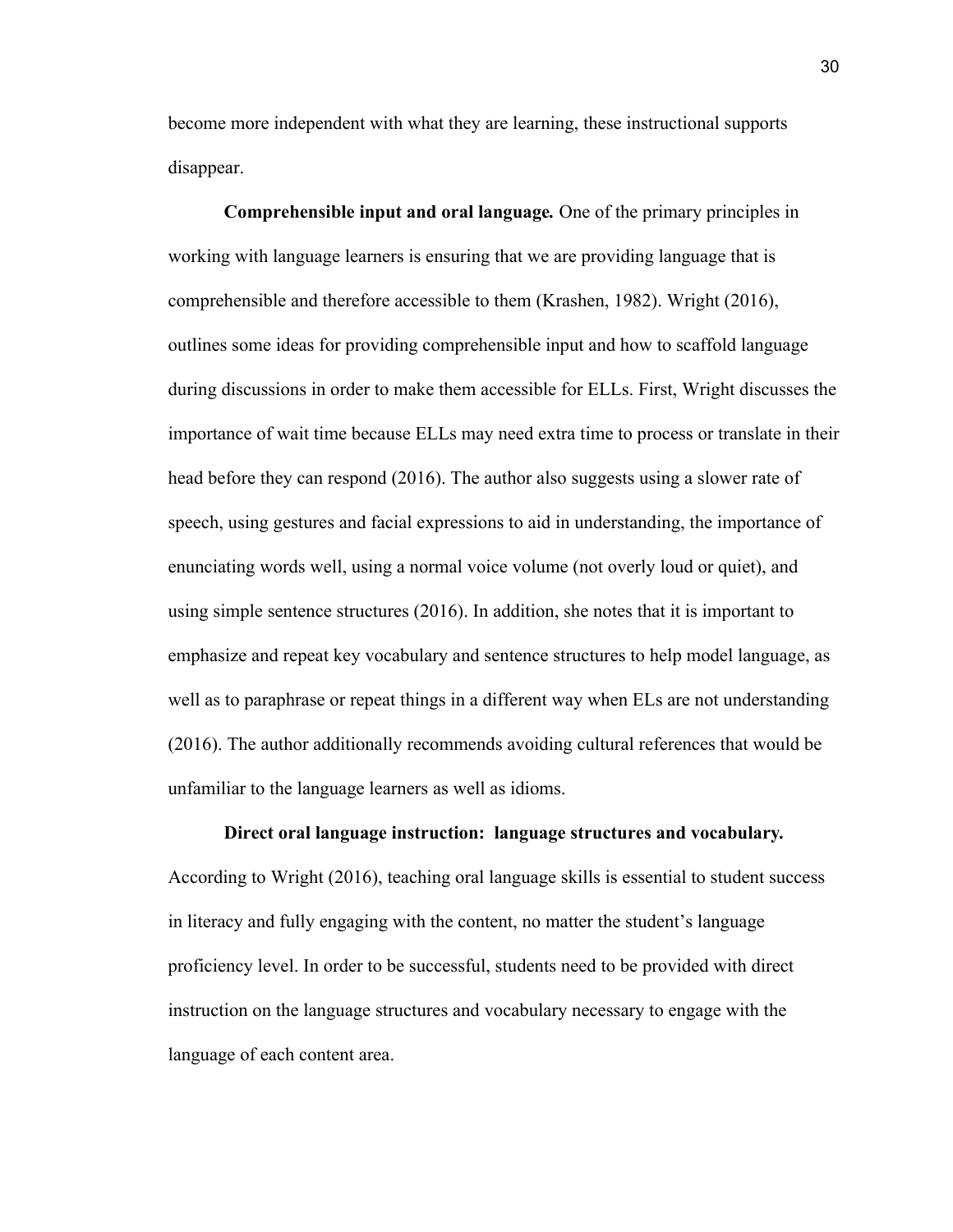*Language structures.* English Learners learn language structures in a variety of ways. The teacher's modeling of structures plays an important role in students' development of language (Wright, 2016). Students additionally need to be provided with opportunities to practice structures that they have learned. One way teachers can support students in learning appropriate language structures by providing sentence frames either verbally or in writing (Wright, 2016). Teachers additionally need to be aware of the complexity of the sentence structure that they are using with students and their exposure to such structures. They can scaffold the complexity depending on the students' language proficiency level. For example, teachers should use simple sentence structures (subject, verb, object) when speaking to emergent learners whenever possible (Wright, 2016).

*Vocabulary.* There are three different tiers of vocabulary that range from basic and common to academic and less common. According to Beck, et al. (2002), these tiers of words can be described as follows:

- Tier One: Words that are basic and that rarely need an instructional focus (e.g., *leaf, rock, ocean*).
- Tier Two: Words that appear with high frequency, across a number of domains, and are crucial when using academic language (e.g.*, conclusion, constant, analysis*).
- Tier Three: Words that are not frequently used and are generally limited to a specific field of study (e.g., *velocity, exoskeleton, sedimentary).*

According to Mcglynn (2017), when planning for instruction, it is important to choose vocabulary to pre-teach, including a mix of Tier Two and Tier Three words. Although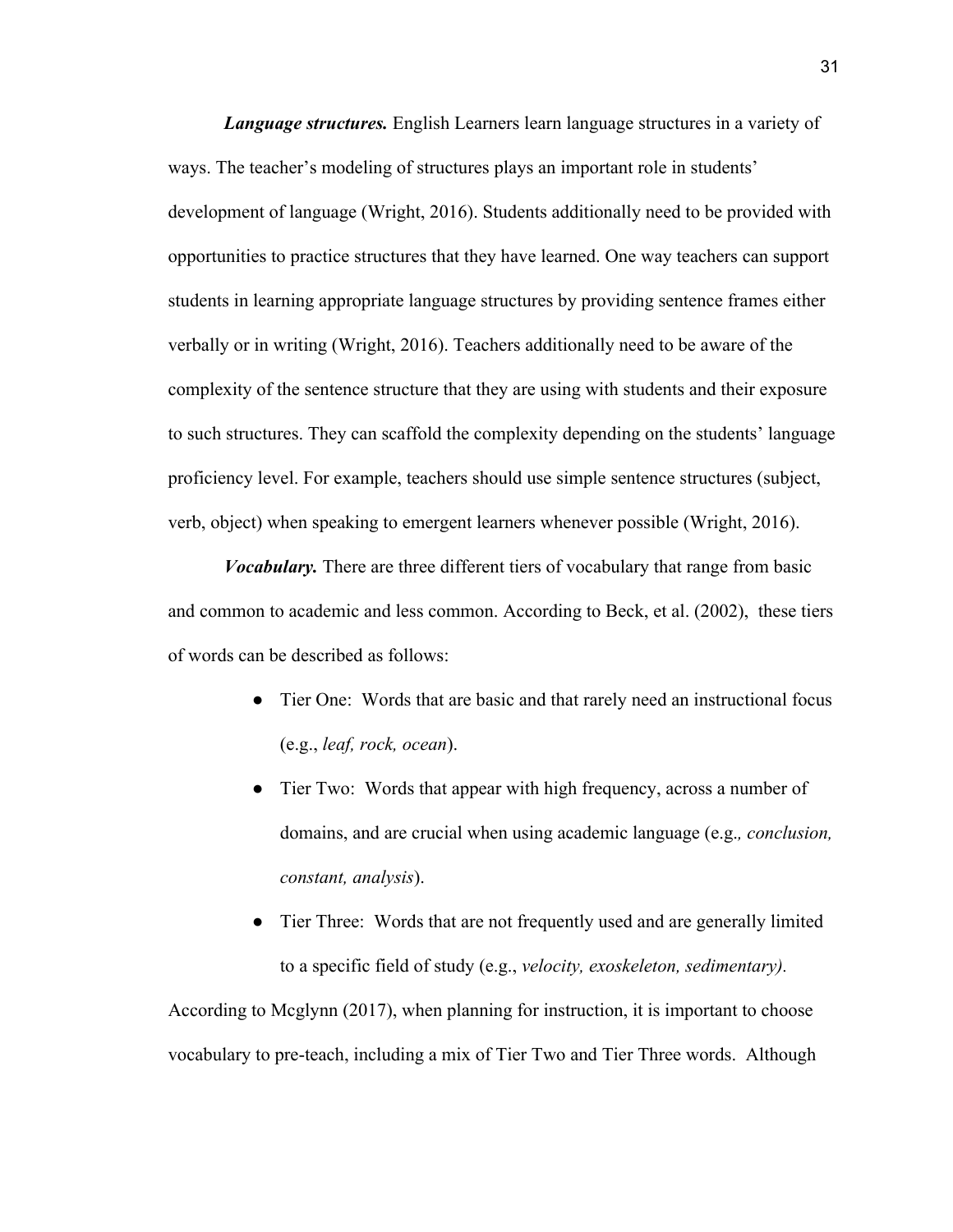Tier Three vocabulary includes academic words that are specific to content classes, Tier Two words are powerful tools that can be used in a variety of contexts. For this reason, it is important to include these when planning. These are key in ensuring students can communicate their ideas about the content. In Chapter Three, strategies for teaching Tier 2 and 3 vocabulary will be explored further.

**Revoicing***.* According to Ferris (2014), revoicing is a tool to engage learners in academic discussions. It involves repeating back all or part of what a student has contributed to a discussion but additionally asking a question to verify that they have interpreted the utterance correctly. This allows the teacher to expand or clarify student ideas. Providing the opportunity for students to be aware of the interpretation of their speech and reconstruct their thinking. Through revoicing, teachers model appropriate language use and guide students to clarify their ideas orally. This strategy can also be used when students respond in their first language, with the teacher revoicing their comment in English, aiding in the transfer of concepts from one language to the other.

**Code-switching***.* In a study by Lee (et al.), Lee explores the use of a combination of language learners' native language and target language in classroom instruction. Lee refers to this combination of language in the classroom as code-switching (CS) and posits that the use of CS in the classroom has benefits for student learning and motivation (2017). An additional study by Hopewell (2019) found that the use of this type of linguistically flexible teaching practice helps students develop metacognitive and metalinguistic awareness; it helps students to understand how what is known in one language contributes to what is known and understood in the other.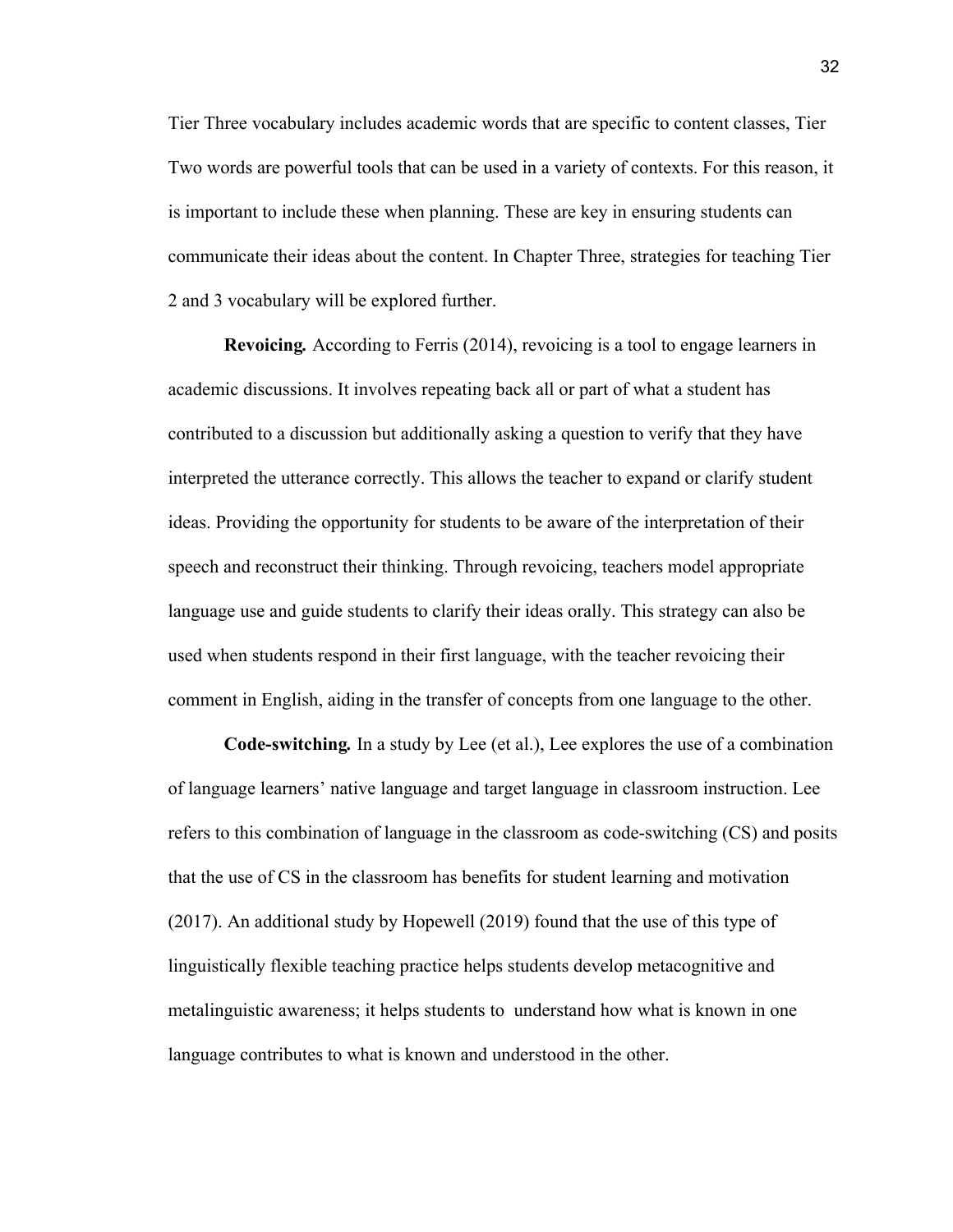**Summary of Literature on Teaching Oral English.** A summary of the literature on teaching strategies for teaching oral language in the classrooms shows that there are numerous ways to support students with their use of oral language in the classroom. Teachers of English Learners need to understand the unique needs of ELs and ways to ensure that content is accessible, such as providing comprehensible input and various types of scaffolds to help them be successful in using the language. It is important for teachers of ELs to be knowledgeable of these strategies and how they can be best implemented, depending on a learner's current stage of language acquisition.

#### **Conclusion**

The purpose of this literature review was to begin to answer the question: *What strategies could be provided to content and English as a Second Language (ESL) teachers to help scaffold oral language use for English Learners in the elementary content classroom?* The research discussed in this literature review has provided an understanding of ELs, the language demands within science education, and principles for teaching oral language in the content classroom, which will be necessary to develop this capstone project.

In Chapter Three, I provide more information about my capstone project, including various teaching resources and the science curriculum unit that I adapted, which provides scaffolds for EL oral language development. Although much research has been carried out in the field of English Learning and language acquisition, in Chapter Three, I describe how my project provides useful information and resources for educators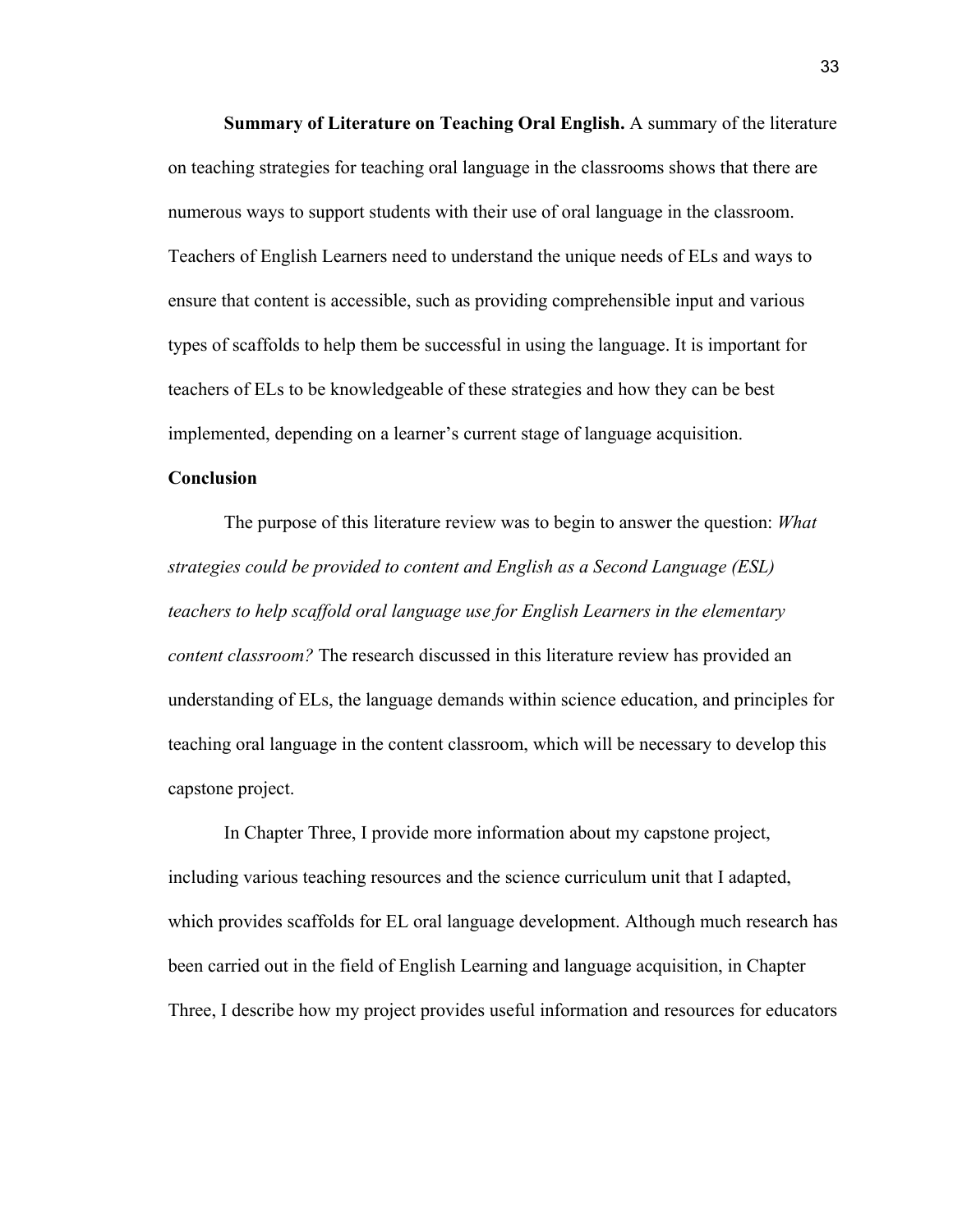who work with ELs and how they can support them in their oral language development to ensure their success in reaching content area standards.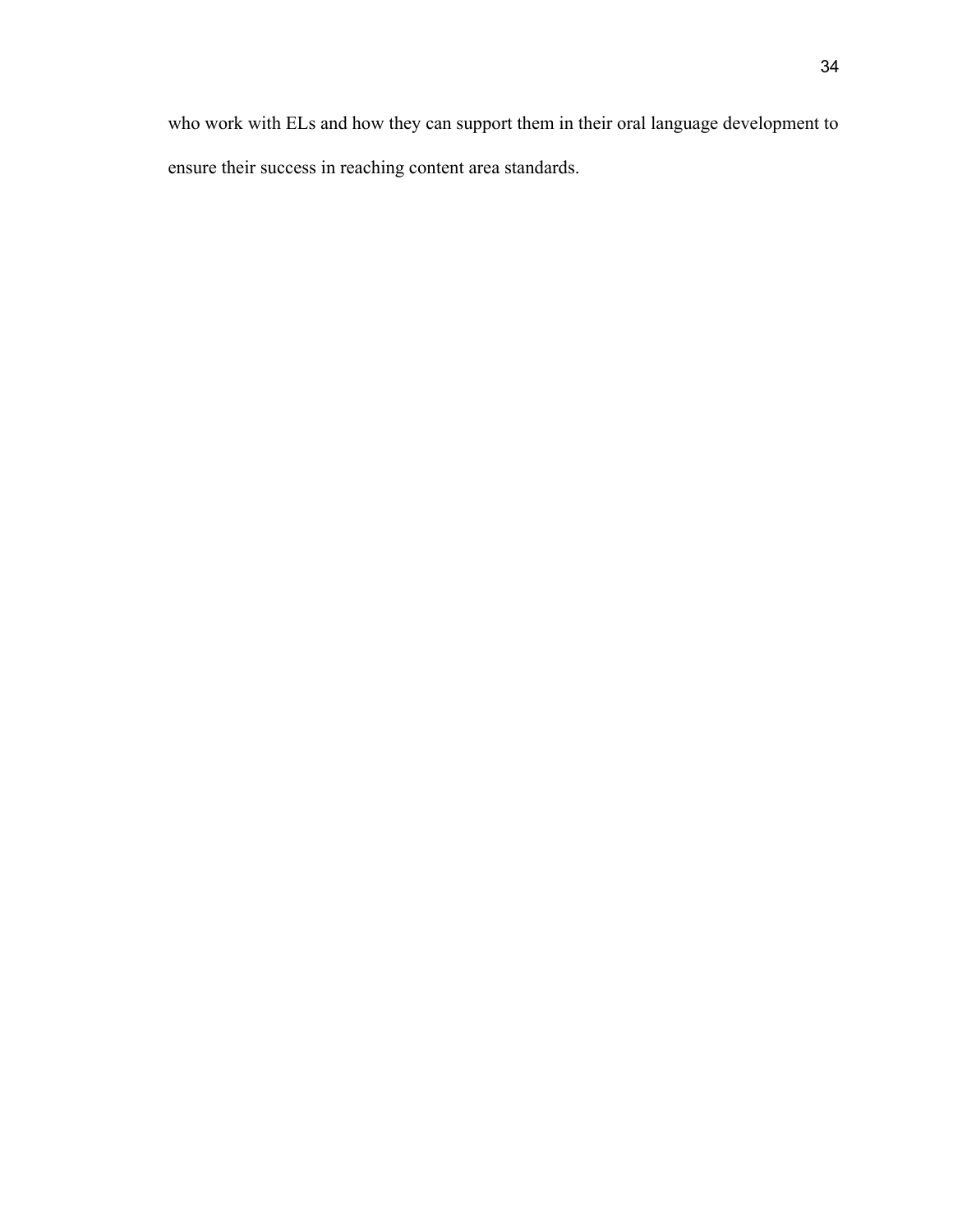#### **CHAPTER THREE**

#### **Project**

#### **Introduction and Rationale**

As an elementary homeroom teacher in an international school setting, where each of my students is an English learner (EL), one of the most challenging aspects of my job is making content accessible to my students. Without direct instruction in oral language skills, they simply do not have the tools to communicate with me or with their peers about the complex content of classes like science, social studies, and math. When planning my instruction, I have to manage the expectations of North American curriculum and standards alongside the specific language learning needs of my students. I often struggle with the question of what to do when the curriculum's lesson objectives and demands are not addressing the language needs of my students and end up having to create lesson extensions or adapt the lessons to be more appropriate for my students' current language development level. My literature review addressed best practices in scaffolding oral language production for English Learners (ELs) in the content classroom. With these best practices and methods in mind, I am better able to address my research question, *What strategies could be provided to content and English as a Second Language (ESL) teachers to help scaffold oral language use for English Learners in the elementary content classroom?*

The purpose of this project is to provide curriculum and resources that can be used by classroom and ESL support teachers to best support English Learners in the content classroom. Although many of these resources address a specific science unit and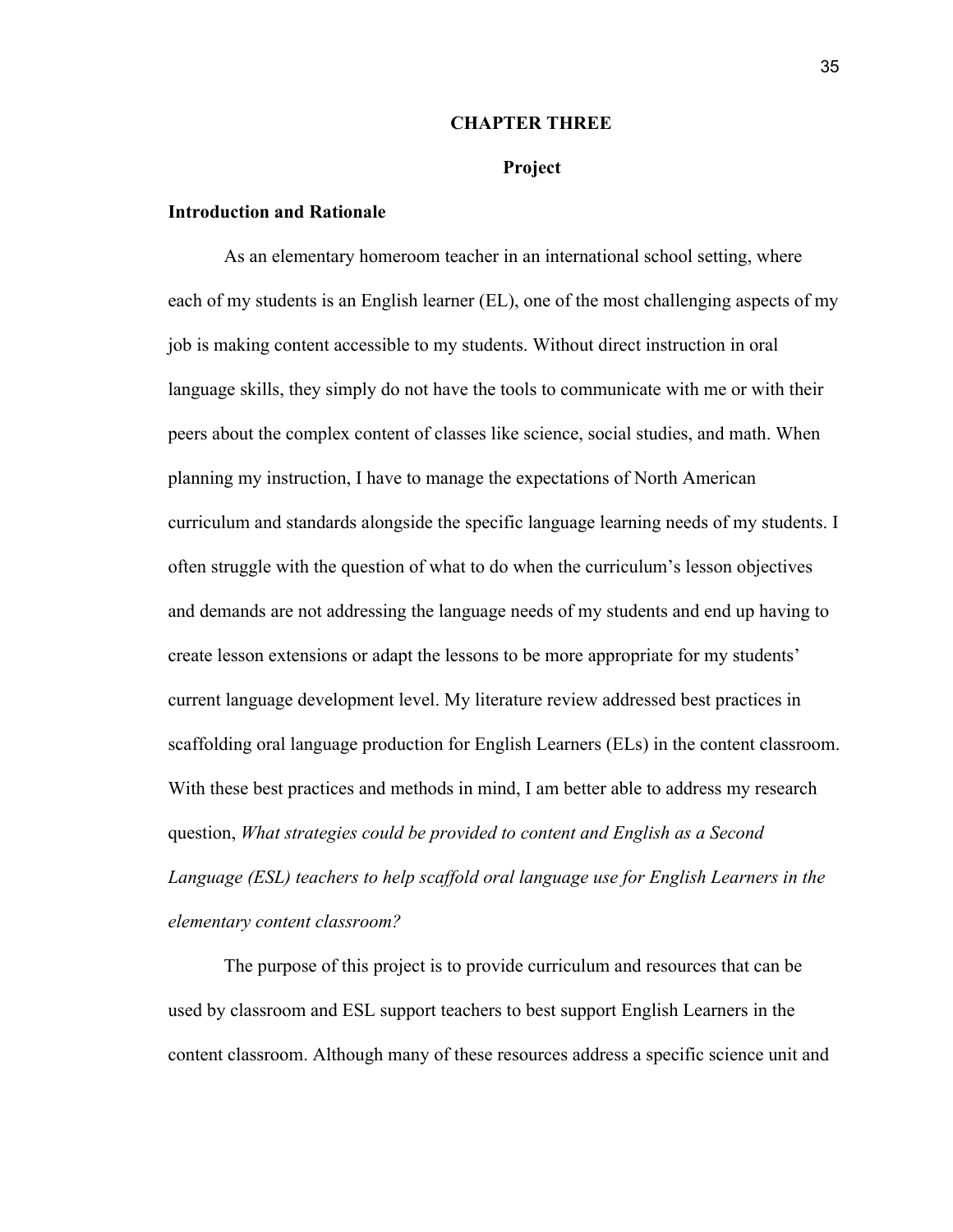set of standards (NGSS, 2013), the oral language scaffolds and resources I provide are meant to be useful not only within that unit, but for any early primary content class, specifically K-3rd grade.

# **Project Setting and Participants**

This project took place in an international school setting in Colombia, where the vast majority of students speak Spanish as their first language, meaning that they could be identified as English Learners. The school serves approximately 850 students from 1 year old through 12th grade and holds a high level of prestige in the community. The cost of tuition is the equivalent to approximately 6,000 US dollars annually. This means that only students who come from high socio-economic backgrounds can afford to attend. However, a small number of students are the children of school staff, who are typically from middle class backgrounds. The majority of staff are Colombians, but the school also employs approximately 15 foreign hired teachers and administrators from the United States and Canada.

Due to this being a small, private institution, I cannot provide specific demographic information about English proficiency level or special needs. The school does not administer the World-Class Instructional Design and Assessment (WIDA) or any other standardized English proficiency assessment. The school labels itself as bilingual. Students receive the majority of classes in English, especially in the primary section, 1st through 5th grade. Students in middle and high school have fewer classes that are given in English. There is only one designated English support teacher in the entire school, who serves middle and high school.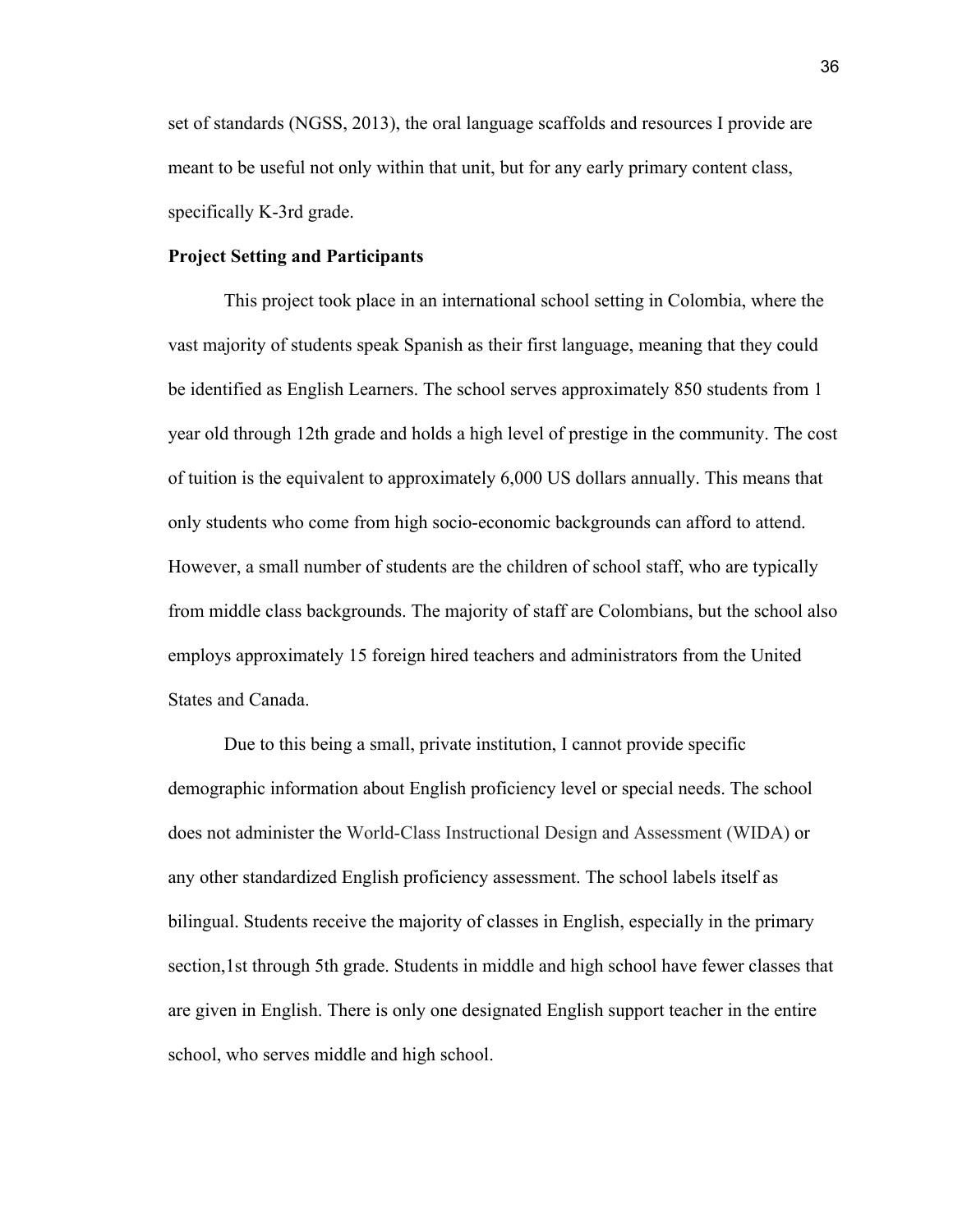The school serves a number of students with special needs, including students on the autism spectrum, some of which have part or full time teaching assistants assigned to them. However, specific demographic information has not been provided to school staff regarding special needs students. Students with special needs are provided with support from several learning support teachers along with their classroom teacher. Staff work closely with families and external experts, such as therapists, to meet students' individual learning needs.

This project was carried out in a third grade classroom in a private school in Colombia. Although the school does not provide a language proficiency leveling system, based on personal observations and those of colleagues working with students of this age, most third grade students at the school tend to have a low to intermediate proficiency level in English; in other words, they are in the Speech Emergence phase or beyond (Haynes, 2013). Because students are in their third year in a language immersion setting, during which the majority of instruction is provided in English, they are generally beyond the Silent Period and Early Production stage (Haynes, 2013). As mentioned in Chapter Two, this means that they are able to have simple conversations with their classmates in English and can now more easily access content material and vocabulary, with teacher support (Haynes, 2013).

Although students may appear to have achieved a more advanced level of proficiency in English by this point in their education, the level of complexity of their proficiency may appear more advanced than it really is. According to Schulman (2018), Cognitive Academic Language Proficiency (CALP) takes at least 5 to 7 years to really

37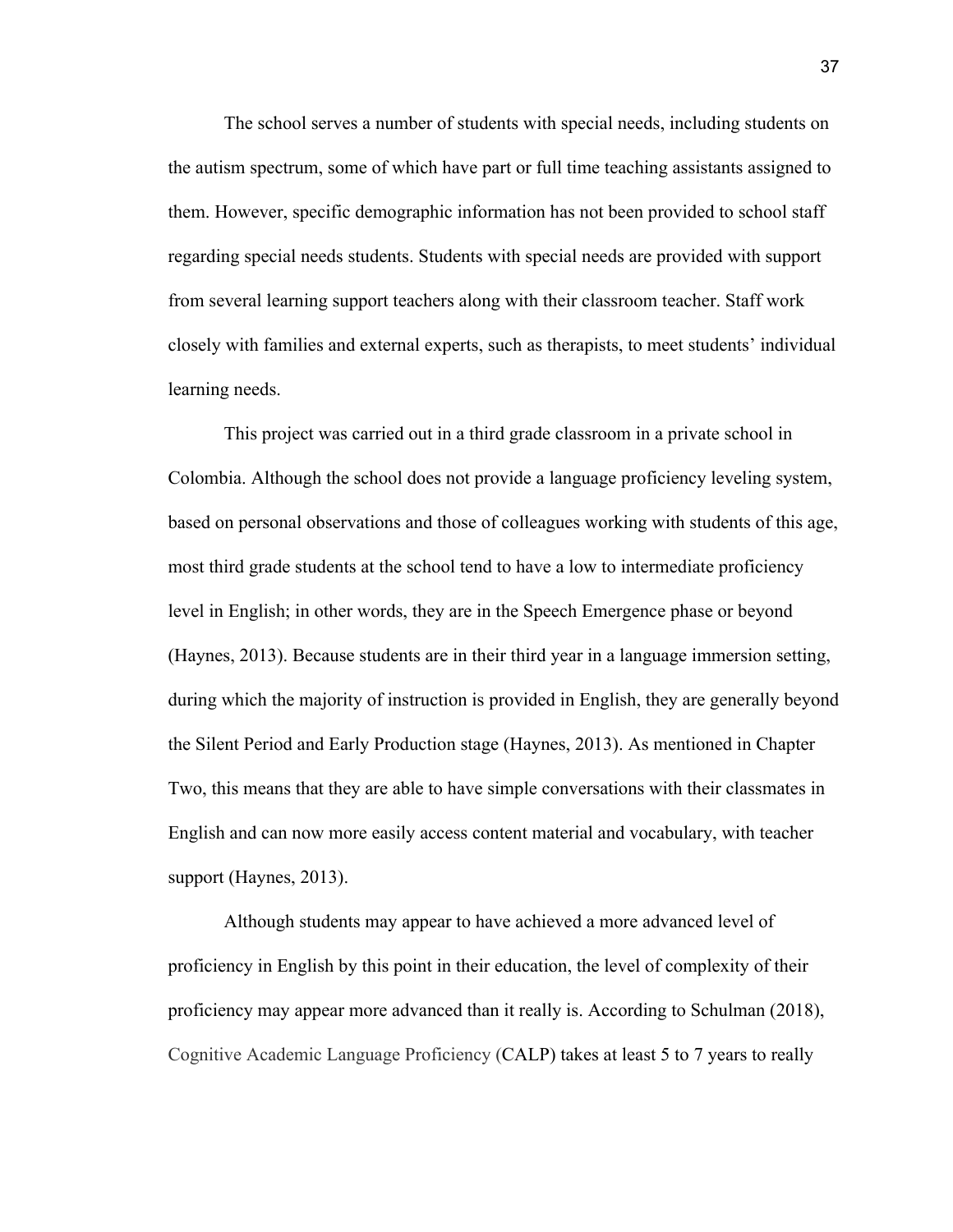develop the academic language at the cognitive level to identify students as proficient. Since students in third grade have only been immersed in the English language in the school environment for two years at this point, the language that they are using is likely mostly basic social language (Schulman, 2018). For these reasons, in order to ensure students can meet the demands of content area standards, it is of utmost importance that the teacher provides plenty of scaffolds to support students and ensure that what they are learning is accessible to them at their current language proficiency level.

The intended participants of this project include the third grade homeroom teachers, along with the teaching assistants for each class along with any support staff who may support students in science class. Although the project will be carried out with the specific needs of the students in the class setting, the idea is that the science unit plan can be used by other third grade science educators; additionally, the oral language scaffolding resources can be used by any elementary content teacher who works with English learners.

In the 2018-2019 school year, the school that is the setting of this project adopted a set of standards for science instruction called Next Generation Science Standards (2013). As stated in Chapter 2, these standards, unlike traditional standards for science that focus primarily on content, incorporate science and engineering practices, analysis and interpretation of data, asking and answering questions, cross-cutting concepts, which are concepts that can be drawn across scientific areas such as patterns, cause and effect, systems and models, etc., communicating and presenting findings, and more (NGSS, 2013). These standards seek to help develop not only knowledge of specific content in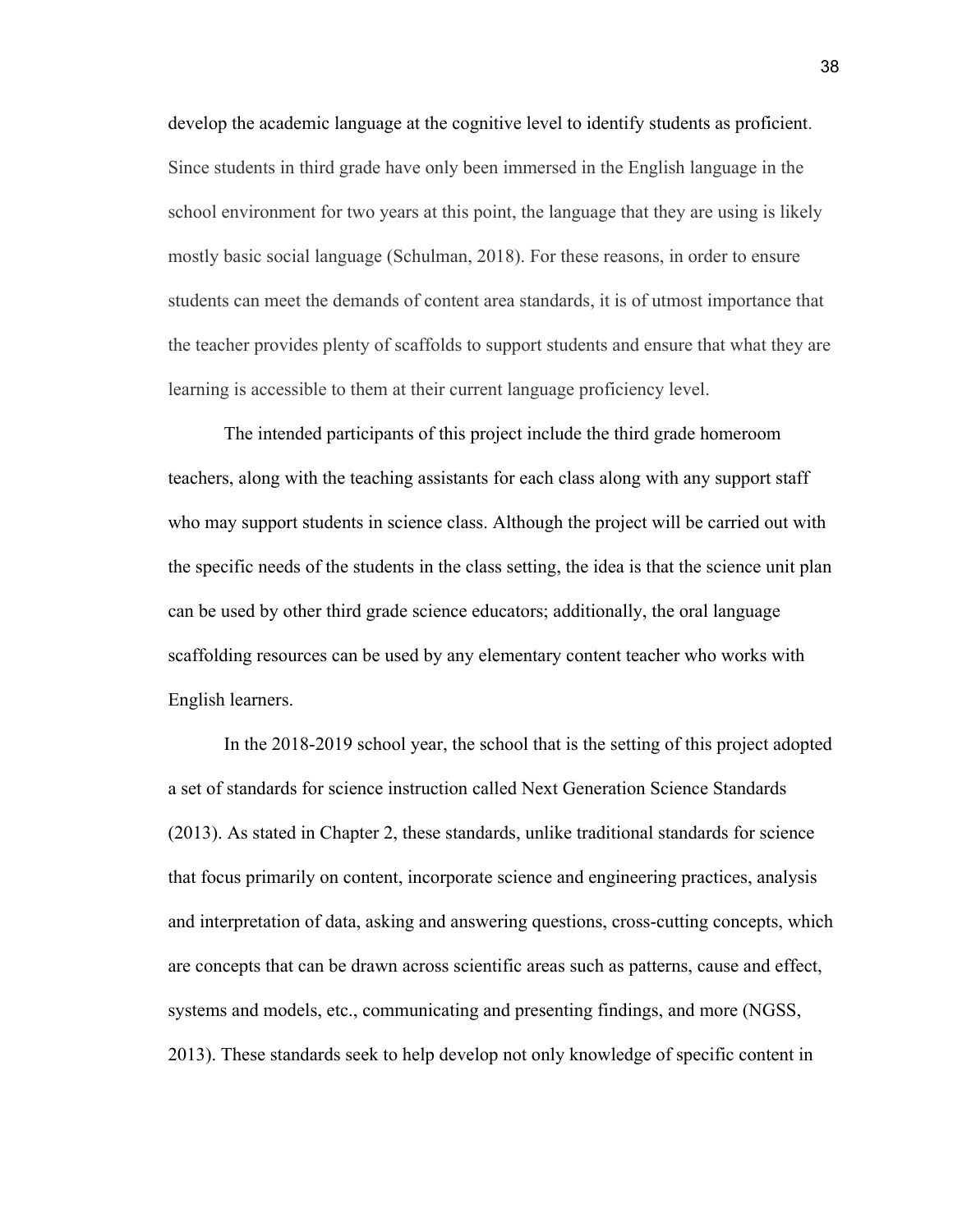students, but scientific behaviors. Students who need to *analyze* information, *ask and answer questions* with peers or adults, and *present* findings need to have the oral language skills in order to do this. They need to understand the vocabulary related to the content and in order to form the language they will use, they need knowledge of pertinent sentence structures, they need an understanding of skills for presenting in the target language including use of tone, the intonation of phrases, and of pronunciation of complex and scientific language.

The school additionally utilizes a set of language arts standards called the Ontario Curriculum, Grade 1-8: Language (The Ontario Curriculum, 2006). Within these standards, teachers are expected to teach and assess skills in reading, writing, and oral language. The oral language skills outlined in this curriculum are closely tied to reading and writing skills and include the ability to listen to understand, speak to communicate, and reflect on oral communications skills and strategies (The Ontario Curriculum, 2006). I utilized these standards to help guide my development of the scaffolds for this project.

Although the school has adopted a set of standards, it does not have a set curriculum it uses that closely matches with the Next Generation Science Standards (NGSS) for each grade level. The school has purchased a set of kits called FOSS kits, which includes resources that are closely but not exactly tied to the current NGSS standards. For this reason, I developed a science unit that utilizes the resources our school has available and tailors to the specific language learning needs of students at the school. **Project Overview**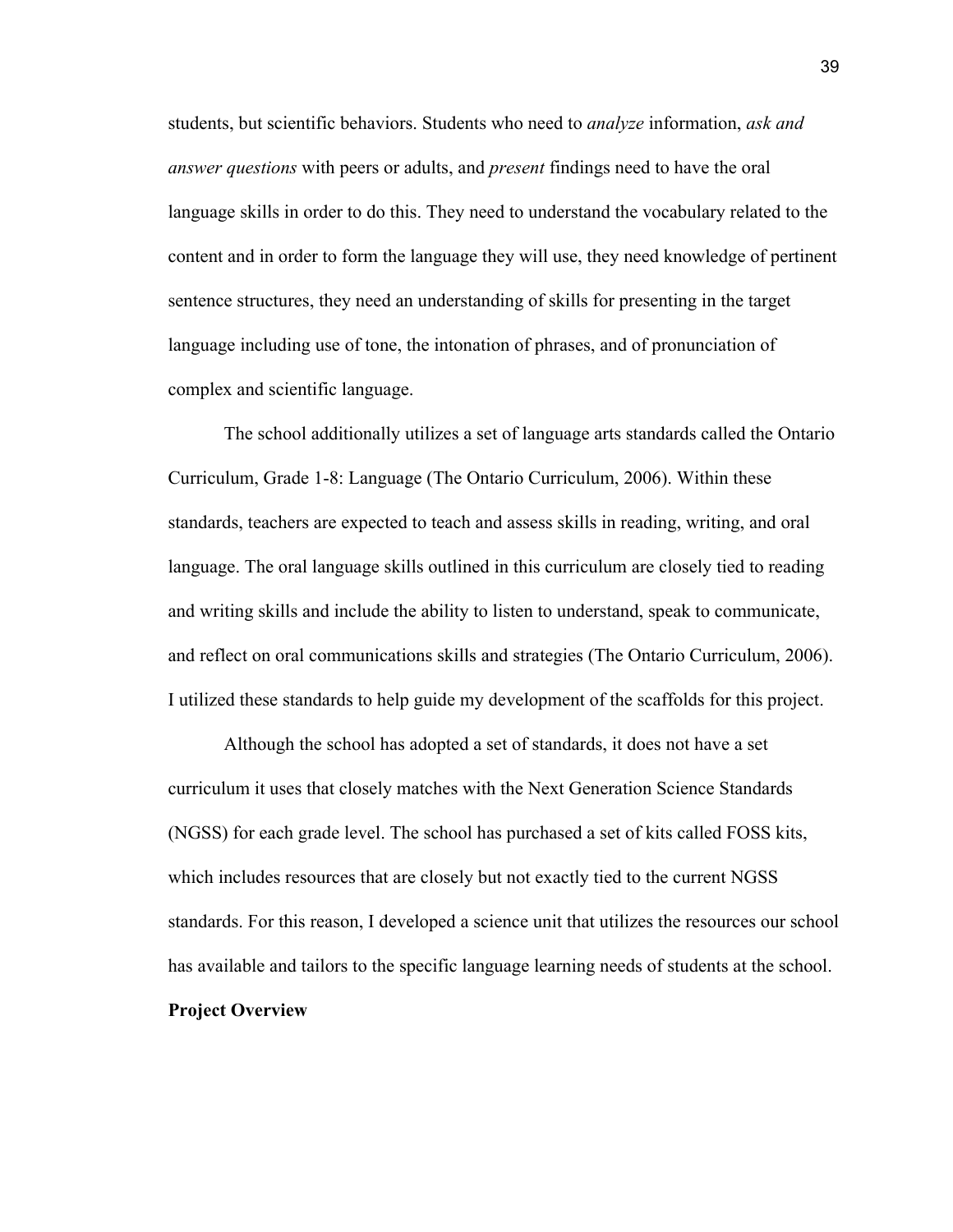The purpose of this capstone is to develop a third grade science unit that includes oral language supports for English learners. The name of this unit is Plant and Animal Structures. Many of the lessons in this unit are adapted from other teachers' science units on the website Better Lesson (2018), a platform through which educators can share their lessons with other teachers. I have found this resource to be helpful in finding ways to incorporate all of the NGSS standards within units that I plan (Better Lesson, 2018).

This unit was chosen because there was a need for a developed unit for third grade that covers life science standards. Additionally, it is a unit with potential to create hands on, experiential learning experiences, which will promote engagement and deepen understanding of the content and standards. In this unit, students will explore plant and animal structures, study and design appropriate habitats for various living things, and observe and draw conclusions about plant and animal adaptations.

After studying the Next Generation Science Standards and The Ontario Curriculum's oral language standards, I discovered that the greatest needs that I would address related to oral language for this project are: vocabulary development, sentence structures needed to ask and answer questions, sentence structure to make observations and comparisons, sentence structure to make hypothesis/predictions, and sentence structure for presenting findings (NGSS, 2013; The Ontario Curriculum, 2006).

For this project, I created a portfolio of resources in the form of a Google Folder that includes the science unit plan and a variety of oral language scaffolding resources. I decided to organize the resources in a Google Folder because of the ease of sharing it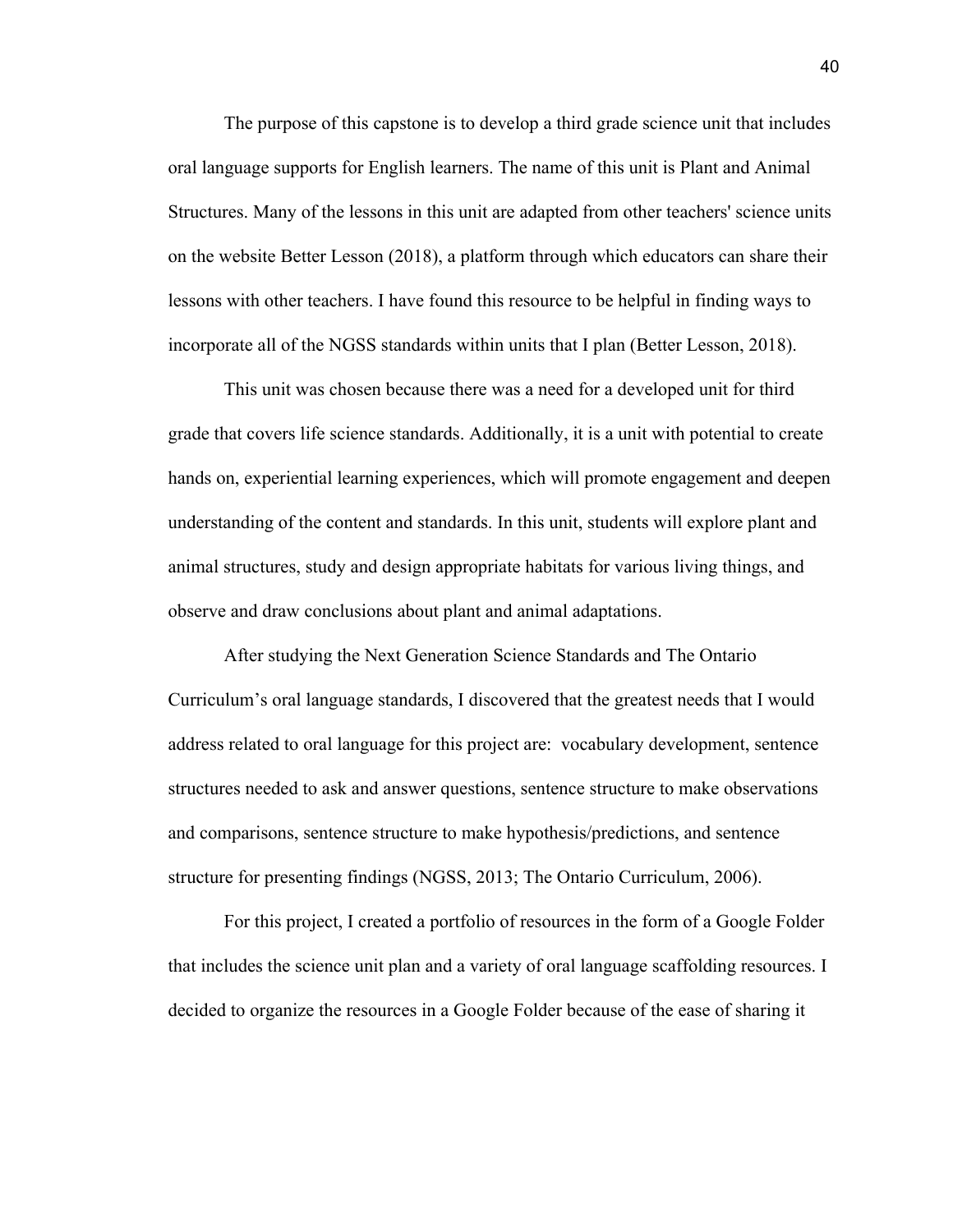with others through a simple link. Additionally, specific pages from the documents in the folder can be selected and saved or printed as needed.

Upon the completion of this Google Folder of resources, I scheduled a team meeting with my third grade team, consisting of teachers and assistants to discuss the unit plan and resources I had created. Next, I was asked to present to the rest of the primary teaching team, in which I shared the details of my capstone project and the resources I had created. In this meeting, I outlined best practices in teaching English learners in content classes and highlighted the importance of providing scaffolds for oral language (Larkin, 2008). I also commented on how oral language is closely tied to literacy skills and that English learners of various proficiency levels need to be provided with support in order to meet the rigorous academic standards that our school upholds (Wright, 2016). I demonstrated how the scaffolding resources I developed can be adapted to any primary classroom and encouraged all of the teachers I work with to utilize the materials when planning their content lessons. The Google Folder of resources was shared with all the teaching team in the primary section of the school in order to ensure that everyone can have access to them at any time.

# **Research Theories and Project Framework**

As was discussed in Chapter Two, one of the primary theories that guide this work is Vygotsky's theory of Zone of Proximal Development (ZPD). ZPD +1 is an instructional technique in which a learner is challenged to learn a skill that is one step higher than his or her current ability level (Ketterer, 2008). Another closely related theory guiding this work is Vygotsky's social constructivist theory of learning (Constructivism,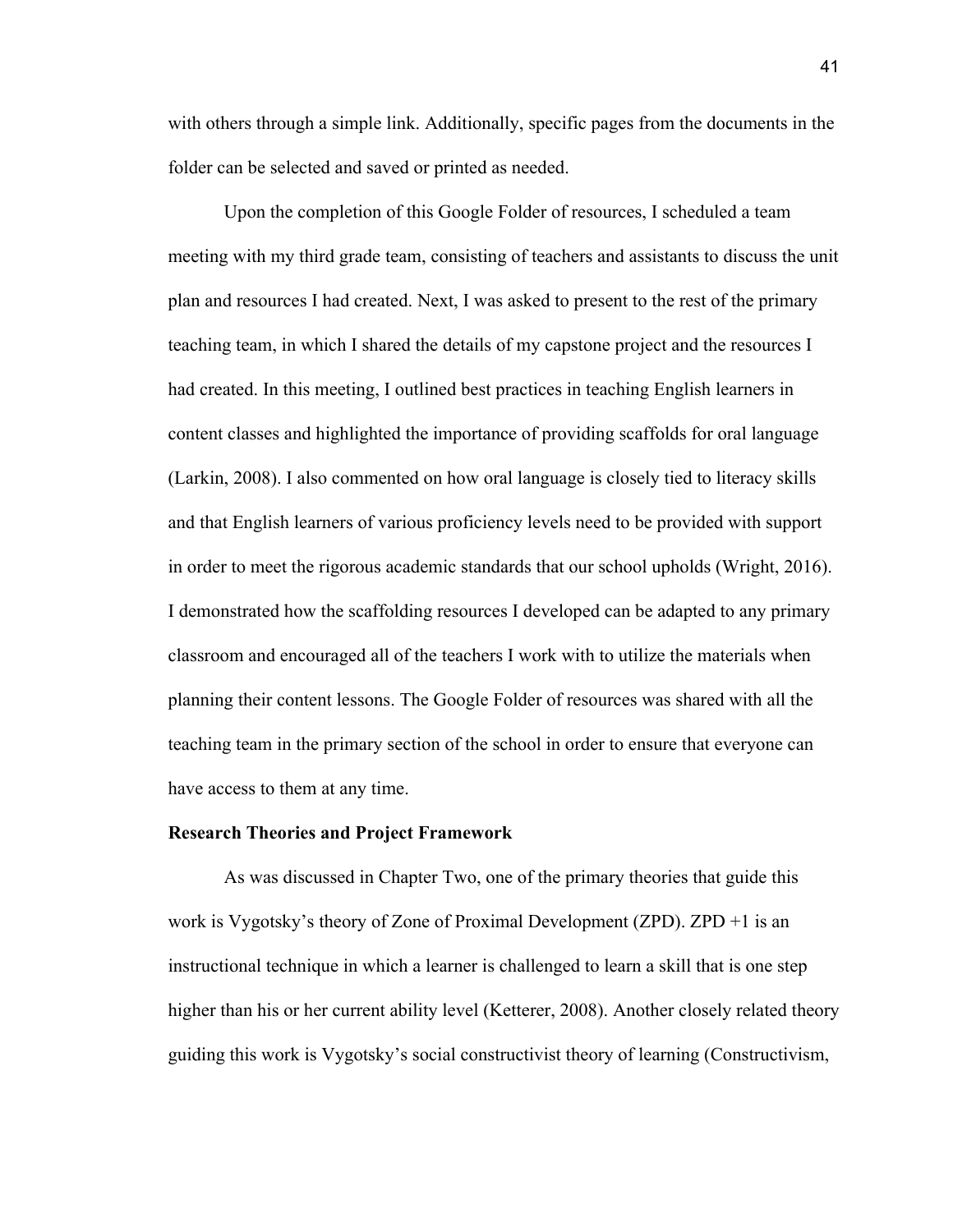2009). The social constructivist theory states that individuals use interactions between themselves and others to make connections and create new learning (Constructivism, 2009).

The framework of this project will be built around various strategies of teaching oral language that were described in Chapter Two, including scaffolding, direct oral language instruction in language structure and vocabulary, revoicing, and code-switching. As noted in Chapter Two, scaffolding is defined by Larkin (2008) in the Encyclopedia of Educational Psychology as a "process in which support is provided to an individual so that he or she can complete a task that could not be completed independently. The support gradually is removed when the individual begins to demonstrate understanding of the task" (p. 863).

Direct oral language instruction includes both direct instruction in language structures and vocabulary needed to communicate about the content (Wright, 2016). According to Wright (2016), the teacher's modeling of structures plays an important role in students' development of language. In addition, as mentioned in Chapter Two, Mcglynn (2017) notes that when planning for instruction, it is important to choose vocabulary to pre-teach, including a mix of Tier Two and Tier Three words. As a reminder, Tier Two words can be described as words that appear with high frequency, across a number of domains, and are crucial when using academic language (e.g.*, conclusion, constant, analysis*) (Mcglynn, 2017). Tier three words are those that are not frequently used and are generally limited to a specific field of study (e.g., *velocity, exoskeleton, sedimentary) (*Mcglynn, 2017)*.* A combination of Tier 2 and Tier 3 words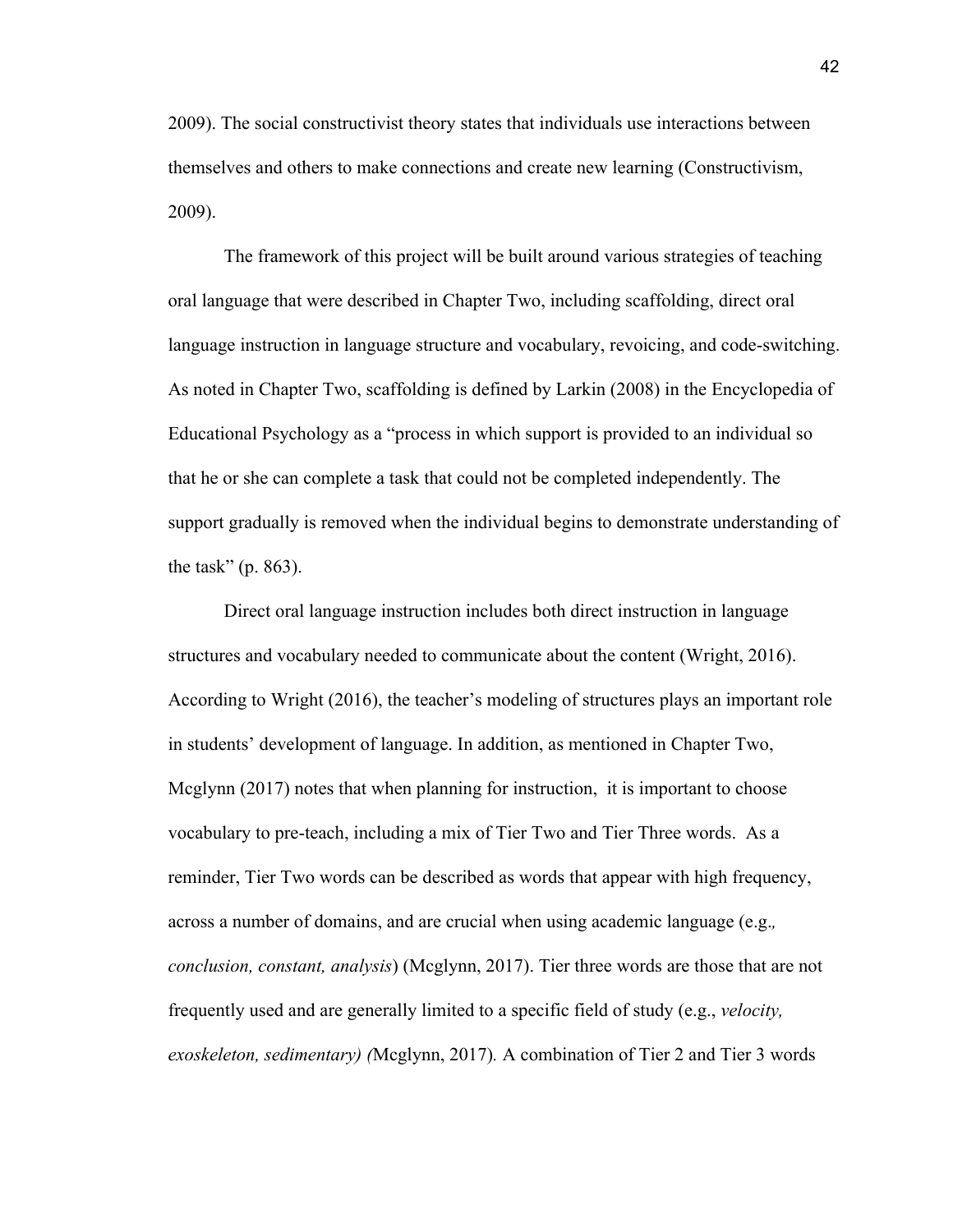will be identified and used within the unit that goes along with this project and strategies for how to pre-teach these will be included in the resources folder.

The next oral language strategy that will be utilized in this project is revoicing. As was noted in Chapter Two, revoicing is a tool to engage learners in academic discussions (Ferris, 2014). Revoicing involves repeating back all or part of what a student has contributed to a discussion and additionally asking a question to verify that they have interpreted the utterance correctly (2014). This allows the teacher to expand or clarify student ideas and provides the opportunity for students to be aware of the interpretation of their speech and reconstruct their thinking (2014). Through revoicing, teachers model appropriate language use and guide students to clarify their ideas orally (2014). This strategy is another way to help make connections with their first language; when students respond in their first language, the teacher can revoice their comment in English, which aids in the transfer of concepts from one language to the other (2014).

The final strategy utilized in this project is code-switching. As described in chapter 2, in a study by Lee (et al.), Lee explores the use of a combination of language learners' native language and target language in classroom instruction. Lee refers to this combination of language in the classroom as code-switching (CS) and posits that the use of CS in the classroom has benefits for student learning and motivation (2017). An additional study by Hopewell (2019) found that the use of this type of linguistically flexible teaching practice helps students develop metacognitive and metalinguistic awareness; it helps students to understand how what is known in one language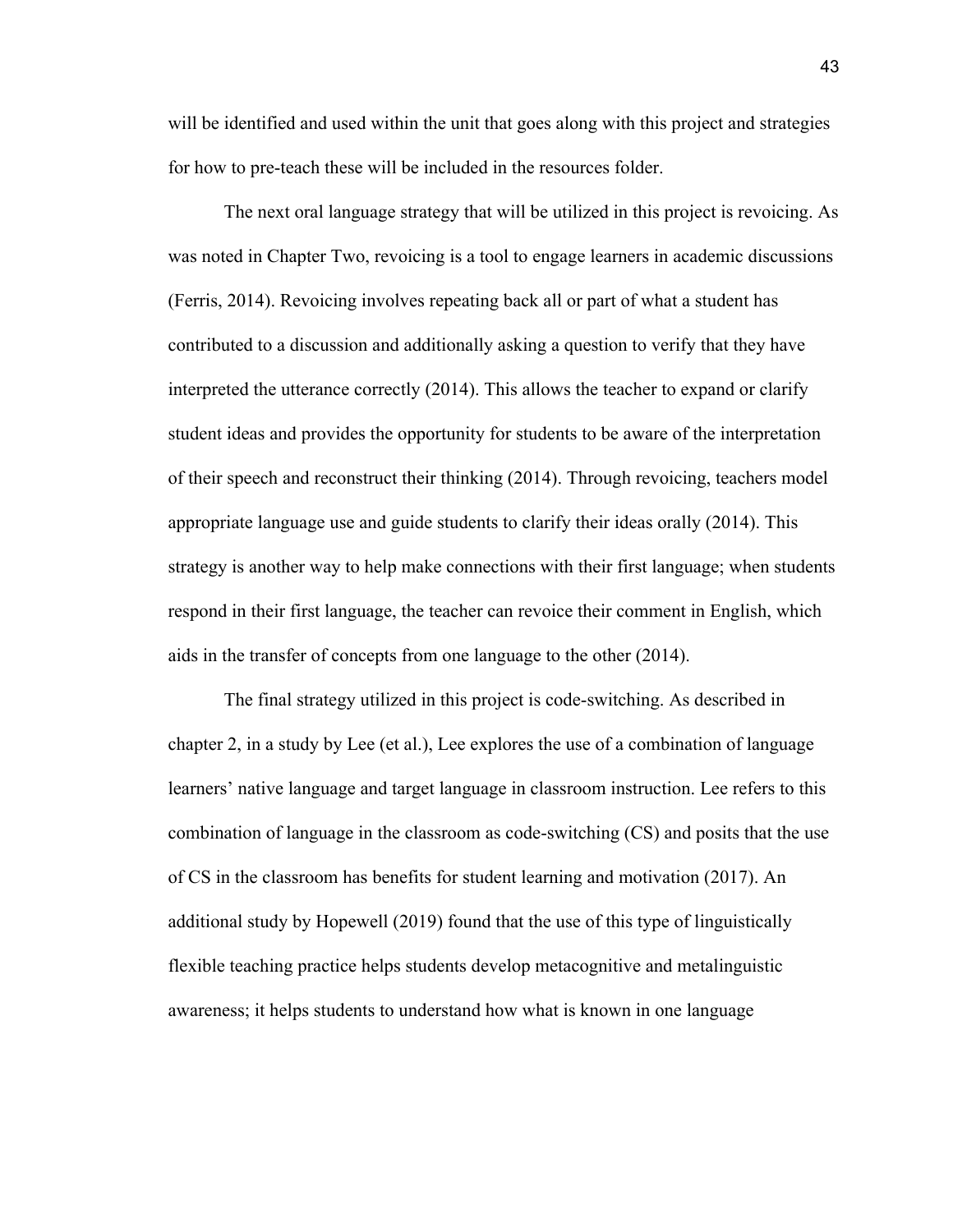contributes to what is known and understood in the other. Code-switching in the context of this project will be in the form of a list of recommendations for use in the classroom.

This project was developed with these teaching strategies in mind, while also being closely aligned with the language demands of the Next Generation Science Standards (2013) and Ontario Language Curriculum standards for English Language Arts (2006). By having a clear vision of these standards and their linguistic demands, I was able to compile various teaching strategies that would aid in the oral language development of students while also ensuring students could meet the expectations of these rigorous standards.

# **Project Timeline**

The development of this project began in May of 2020, when I was teaching first grade but beginning to plan for the coming school year when I would move to third grade. I studied the Next Generation Science Standards (NGSS) that are specific to third grade as well as work that other educators had done in developing science units that address these standards. I began to develop a life science unit related to plants and animals and looked closely at what the language needs would be of students in such a unit. In the beginning of June, I began to look at how I could align the Ontario Curriculum's standards in oral language with NGSS standards.

My goal for the last two weeks of June was to have an outline for the unit, in which I would have a list of the science and language arts standards that would be addressed in each lesson, as well as an overview of what each lesson would entail. I wanted to have a very clear idea of what the specific language demands would be for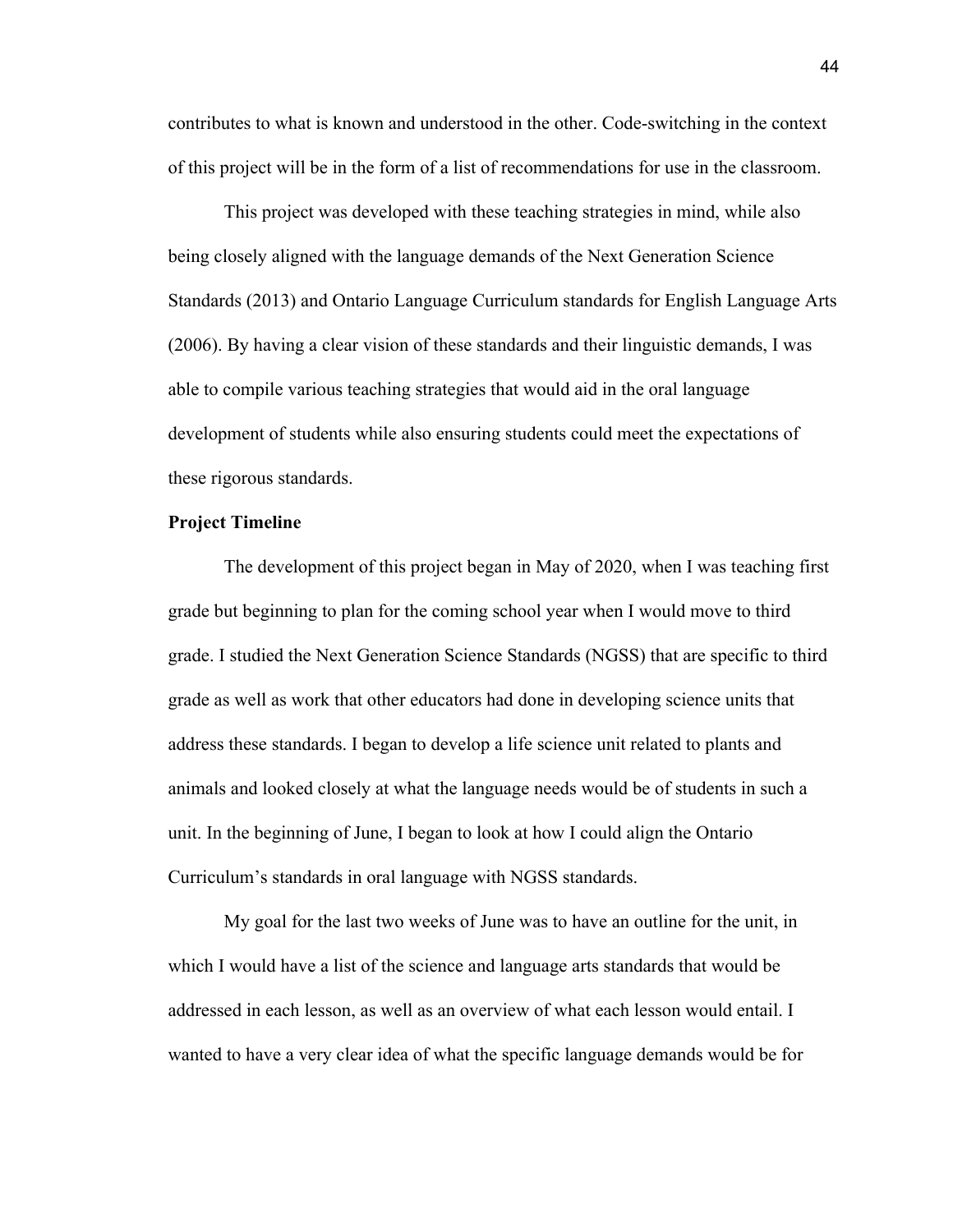each portion of the unit. By the end of June of 2020, I began working on the oral language scaffolding resources. I developed a list of vocabulary that would need to be pre-taught and reinforced for each lesson. Along with this, I included resources that would help in the development of vocabulary in any classroom, especially Tier 2 and Tier 3 words.

Next, I developed resources for teaching sentence structure. Some of these resources include instruction on revoicing, in which the teacher models appropriate language for the context, written sentence frames to provide to students (either for the whole class to see or to give to students for small group or partner discussions), graphic organizers to help students organize and record new vocabulary, and a presentation on ways to strategically use code-switching when possible to help students build connections between their languages. These resources were compiled in a Google Folder in organized and labeled files.

By mid-July, the unit plan was completed using the Understanding by Design [UBD] unit planning method. The document for the unit plan was also added to the Google Folder for this project. Within this document, I clearly outlined each lesson, including the relevant NGSS (2013) standards and language arts standards addressed in each lesson, as well as any materials needed to carry out the lesson plans.

In early August, I scheduled a meeting with the third grade team and the principal at my school to discuss the unit plan and the resources I had created for the unit. After that meeting, I was asked to present my oral language scaffolding resources to the entire primary section in a professional development workshop and shared the resource folder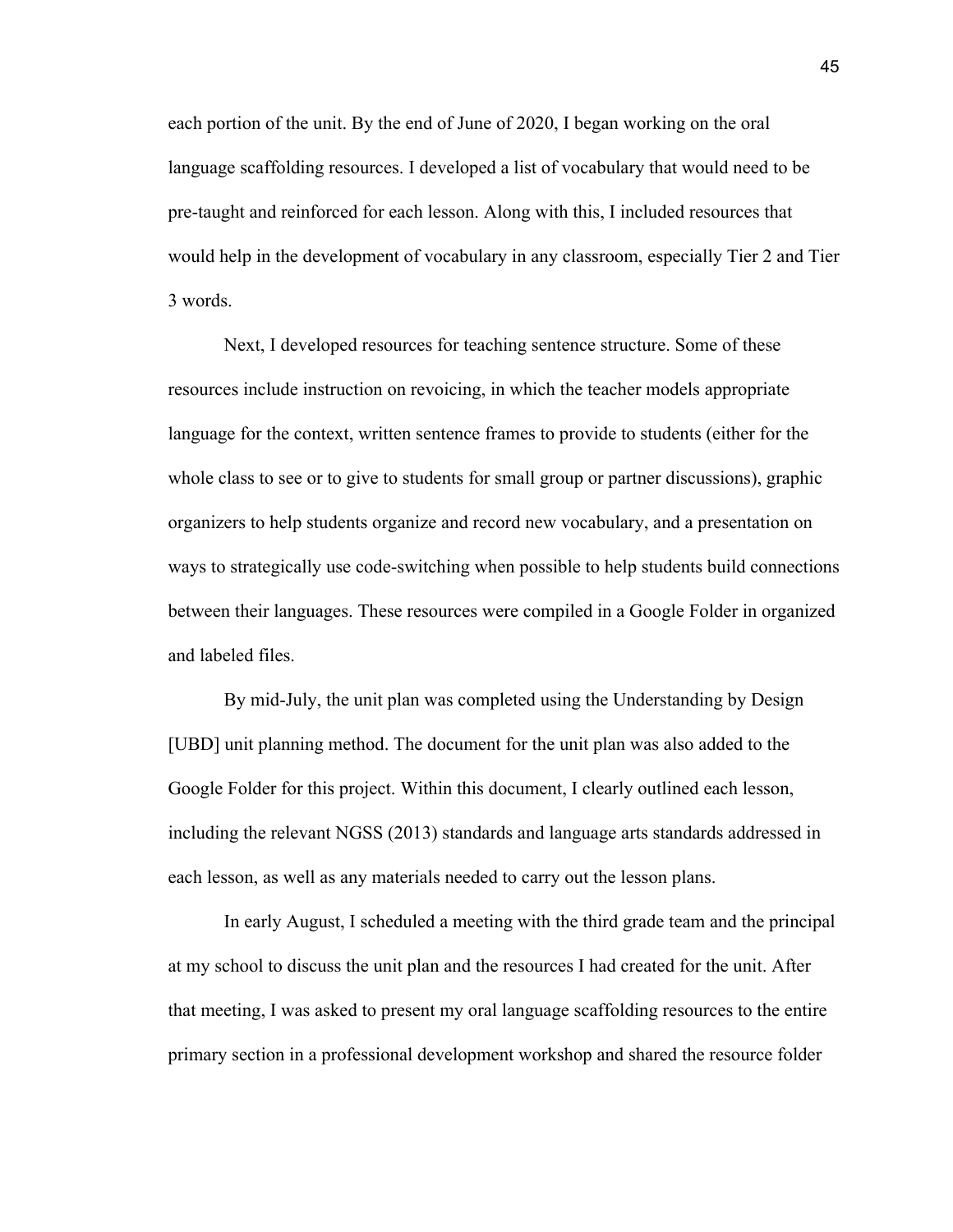with teachers and assistants that work with grades 1 through 5. In that meeting, I discussed the various levels of language proficiency and asked my colleagues to identify approximately at what level the majority of their students were at. I explained to them that knowing our students' language proficiency levels can help us to better plan our lessons and to better understand what we can realistically expect of our students. I encouraged teachers to utilize the resources I had created when planning for any content class in order to meet the language needs of our students.

# **Conclusion**

The purpose of this chapter was to present an overview of my capstone project and to explain its rationale. In this chapter, I described the setting and participants of the project, made connections with the theories and frameworks that guided my project, and discussed the timeline for its completion. The outcome of the project was ultimately a Google folder of resources, including a science unit plan that incorporates oral language teaching supports as well as templates for unit planning, examples of student work, various resources for planning the teaching of vocabulary, and oral language supports that can be utilized by other educators to support their language learners. The following chapter will be a reflection of the process of the completion of my capstone project and will answer the question: *What strategies could be provided to content and English as a Second Language (ESL) teachers to help scaffold oral language use for English Learners in the elementary content classroom?*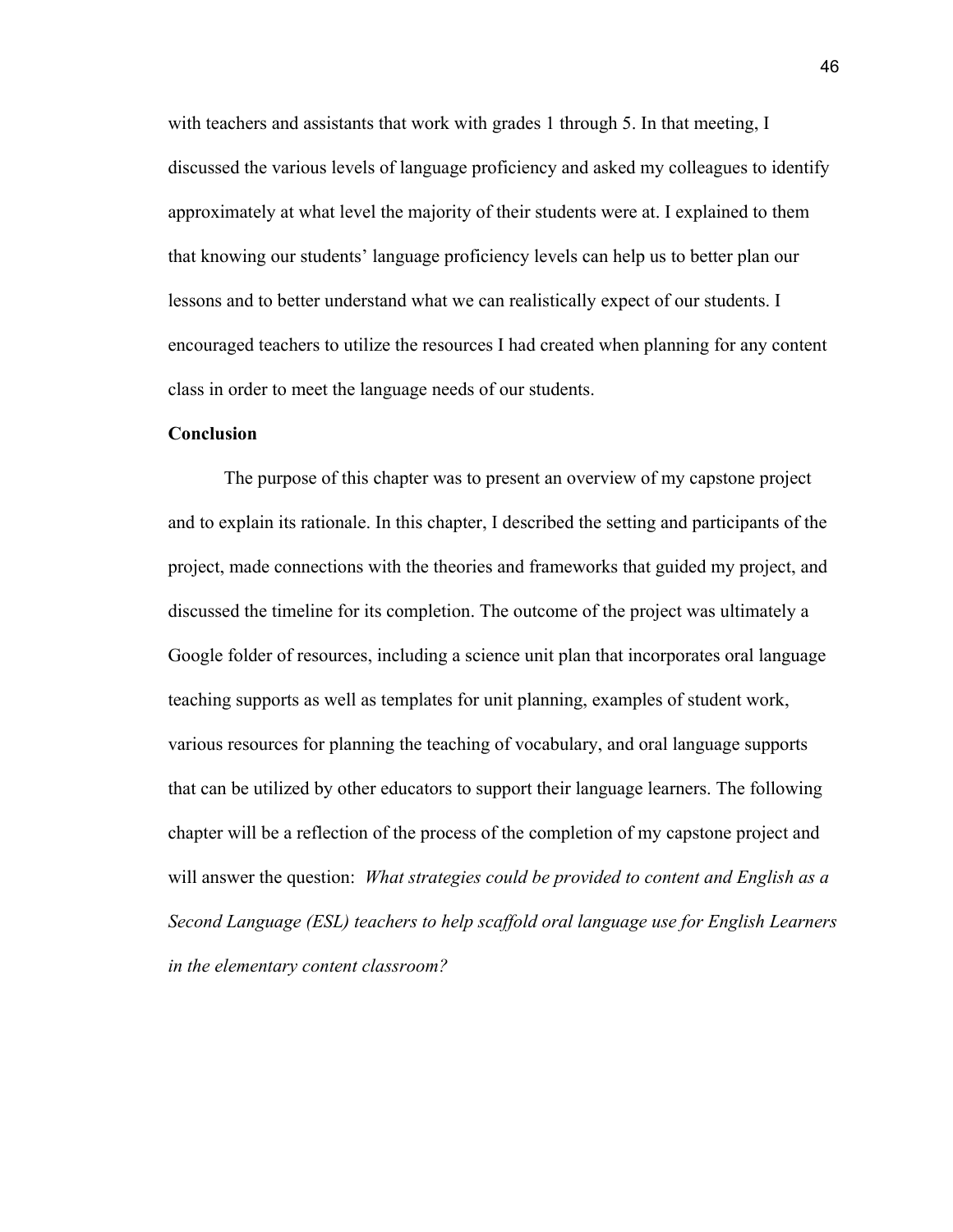# **Chapter Four**

#### **Conclusion**

#### **Chapter Overview**

The purpose of this Capstone project was to explore the following research question: *What strategies could be provided to content and English as a Second Language (ESL) teachers to help scaffold oral language use for English Learners in the elementary content classroom?* In order to answer this question, I reviewed literature related to English Learners, the language demands within science education, and principles for teaching oral language in the content classroom. After reviewing the literature on these topics, I designed a project that would address the unique needs of young English learners in the content classroom, with a focus on oral language demands in science classrooms.

This final chapter summarizes the overall findings of this Capstone, which includes major learnings throughout the process, a review of the literature discussed in Chapter two, implications and limitations of the project, as well as recommendations to others. Additionally, this chapter explains how others can access the project resources and the benefit of my project to the teaching profession. In this chapter I provide an answer to my research question and reflect on my process of researching and developing the resources that make up my project.

# **Reflection on the Capstone Learning Process**

This project developed based on my experiences of working with language learners in various settings, through which I was able to fully understand the challenging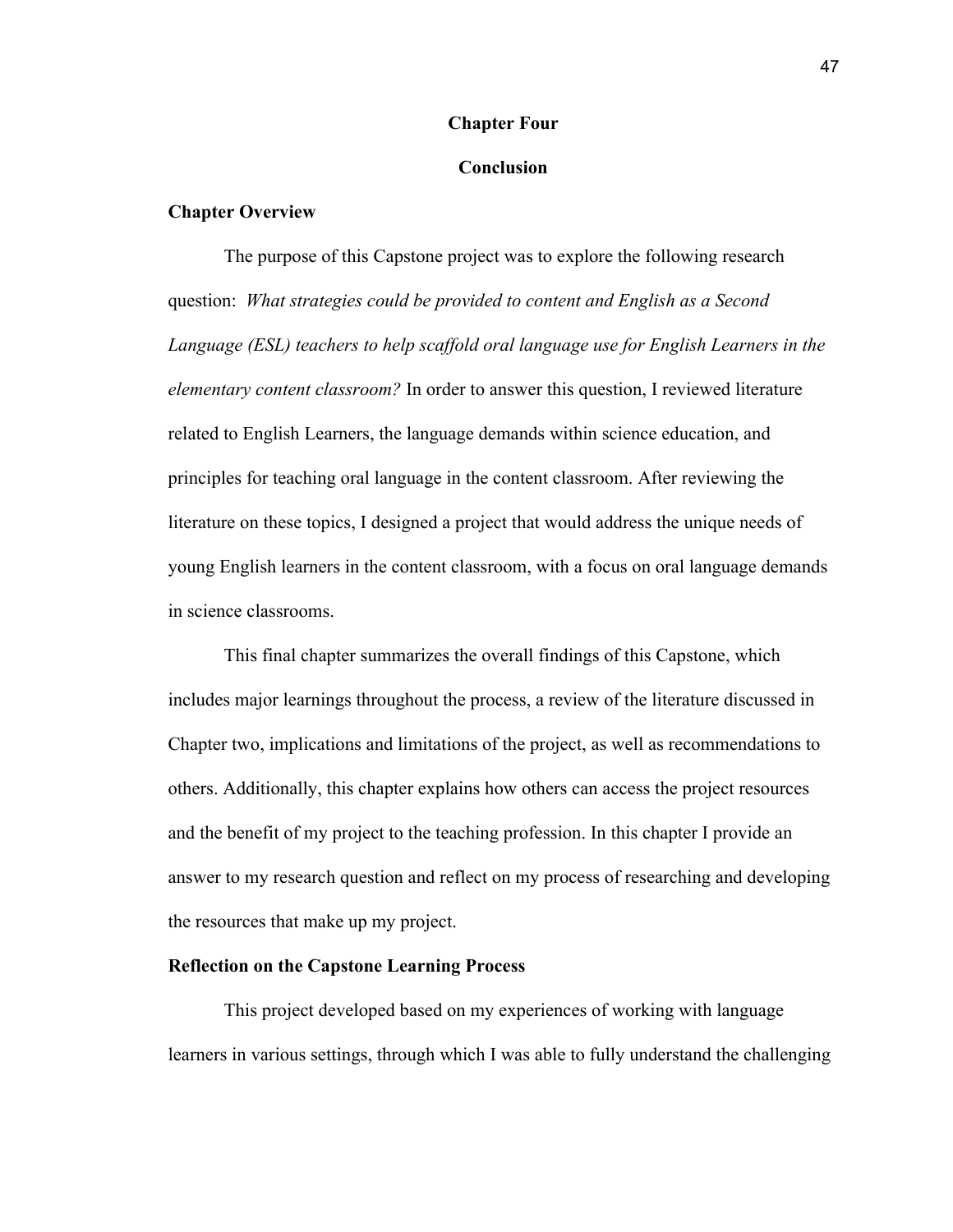oral language demands of content classes. Because of this, I knew that I needed to find a way to advocate for the unique oral language needs of language learners. I decided to use this capstone project to discover how I could help myself and other elementary teachers make that language accessible for them. The process of developing this project has been challenging on many levels, but I am proud of what I have been able to accomplish and the things I have learned and can now share with others.

One of the primary points I discovered through the development of my capstone project is that my project isn't and hopefully won't ever really be "finished." The resources I created are, and will continue to be, a work in progress. I am well aware that, although I have discovered a number of teaching strategies and resources that will undoubtedly be useful to other teachers, I am also aware that I still have much to learn about teaching oral language in content classrooms. I have created a resource that I hope I will continue to add to as I continue my journey of research on this topic. I additionally hope to work with other colleagues who can share their experiences, learning, and expertise through additional resources that can be compiled in this shared, public folder.

Another major learning through this process is that teachers cannot possibly incorporate all necessary language supports into a unit plan. When I was creating my third grade science unit, I struggled to include all of the elements I had researched into my lessons. I realized that, although there are certain elements of supporting oral language development that are much easier to plan for and integrate into unit plans for content classes, such as considering language objectives related to lessons, planning for vocabulary instruction, and considering which sentence frames could help support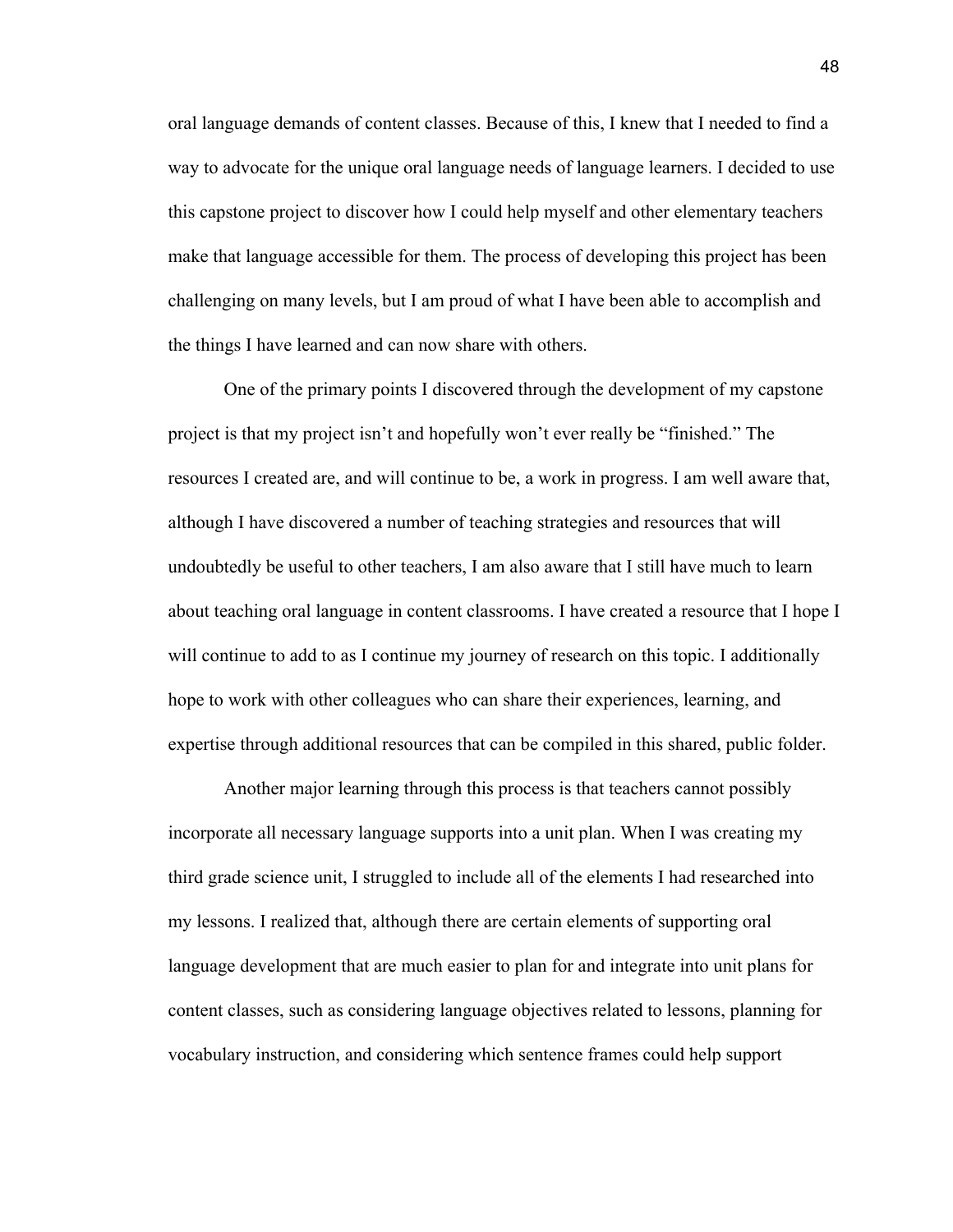students in communicating their ideas related to the content, there are other considerations that need to be addressed in the form of professional development.

This experience helped me realize that, in order for teachers to best support oral language development for English learners, it is essential to provide professional development regarding strategies that teachers can use every day, in any class that they teach. By providing professional development that instructs educators on how to use revoicing and modeling effectively, students will be much better equipped to appropriately use language related to a certain content area topic. Additionally, if teachers are exposed to the benefits and ideas for how to use code switching strategically in the classroom, students will be able to build connections between their languages and more easily comprehend content. Finally, teachers need to learn how to effectively use sentence frames to ensure that students are able to express their ideas about content when engaging with their peers and their teacher.

As an experienced educator, I know that there are many moments in our classrooms that simply cannot be planned and that are done in the moment. Our interactions with students and their own ideas can and should guide where discussions and even the direction our lessons go. For this reason, a teacher who has knowledge of how to implement the aforementioned strategies in any lesson, even "on the fly," will be better equipped to provide the support that language learners need and ensure that learning experiences are truly authentic and tailored to that class.

Through my process, I realized that the actual content of the unit I created was not as important as I had originally thought. Although a big part of what I created for my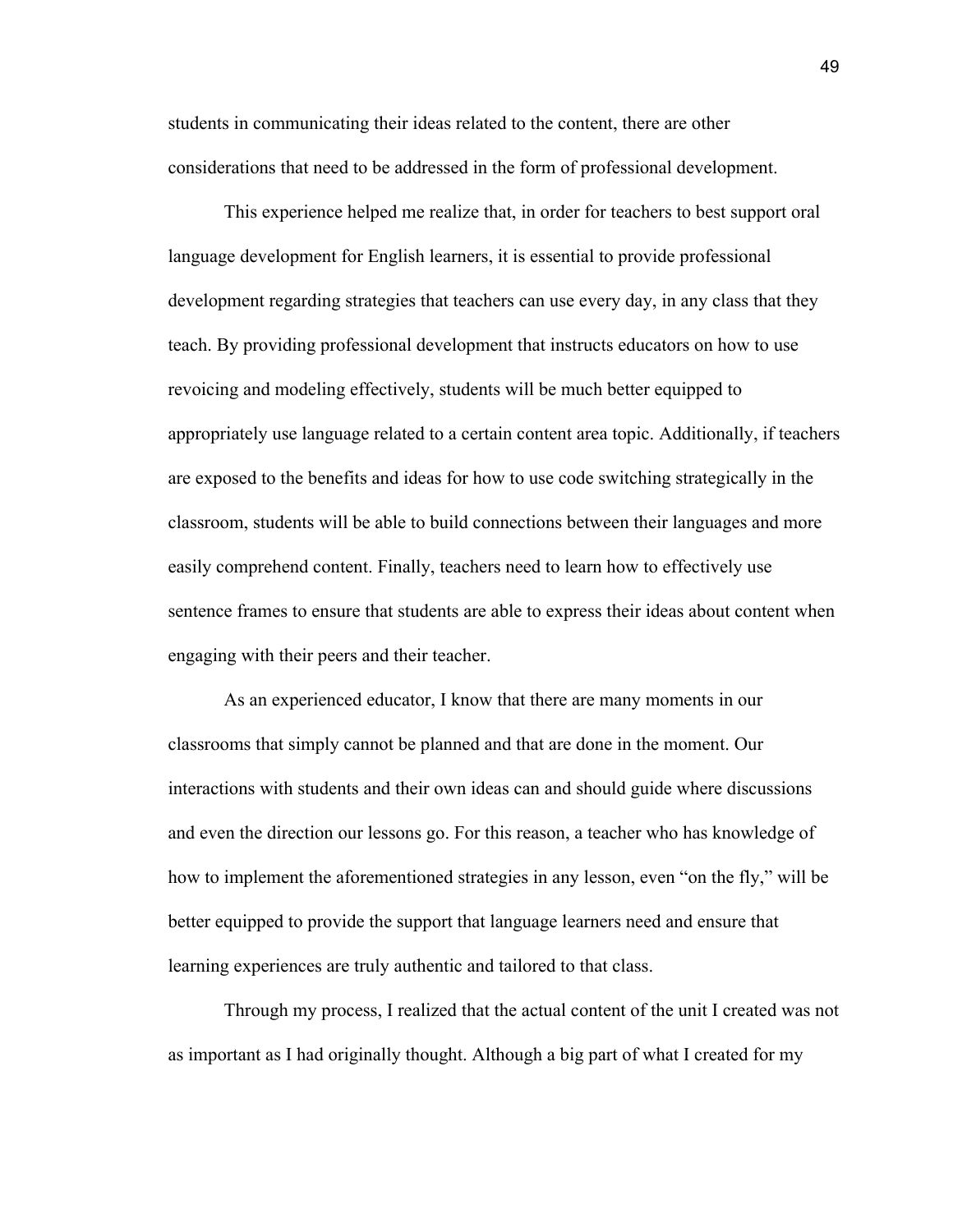project was an adapted third grade science unit, including a number of documents essential to teaching that unit, I became aware of the fact that what really mattered was the process I went through of thinking through each lesson and its language demands, such as the vocabulary and sentence structures that students would need in order to access and communicate their ideas about the content effectively. The process of creating that unit helped me to fully recognize how important it is to consider how language will be taught in every lesson and unit that teachers plan.

 Because of my realizations, I decided it was necessary to begin to create additional resources that any teacher can use to learn more about strategies for teaching oral language. I made several well organized and user-friendly slideshow presentations to teach others about how to use code-switching, revoicing, and sentence frames in their classrooms. In addition, I created examples of anchor charts that anyone can access and adapt to their needs, including sentence frames according to type of discourse: ways to agree or disagree, ways to provide evidence, how to clarify, and more. Finally, I put together a document including suggestions for teaching vocabulary related to content areas and a template for planning vocabulary instruction across a unit. Although the resources were created with the specific needs of my current school in mind, my hope is that they will be useful in any school setting where language learners are present.

# **Revisiting the Literature**

Throughout the process of developing this capstone project, I have reviewed countless articles, passages of texts, and websites to find out as much as I can about the best strategies for scaffolding oral language for ELs in content classrooms. Although all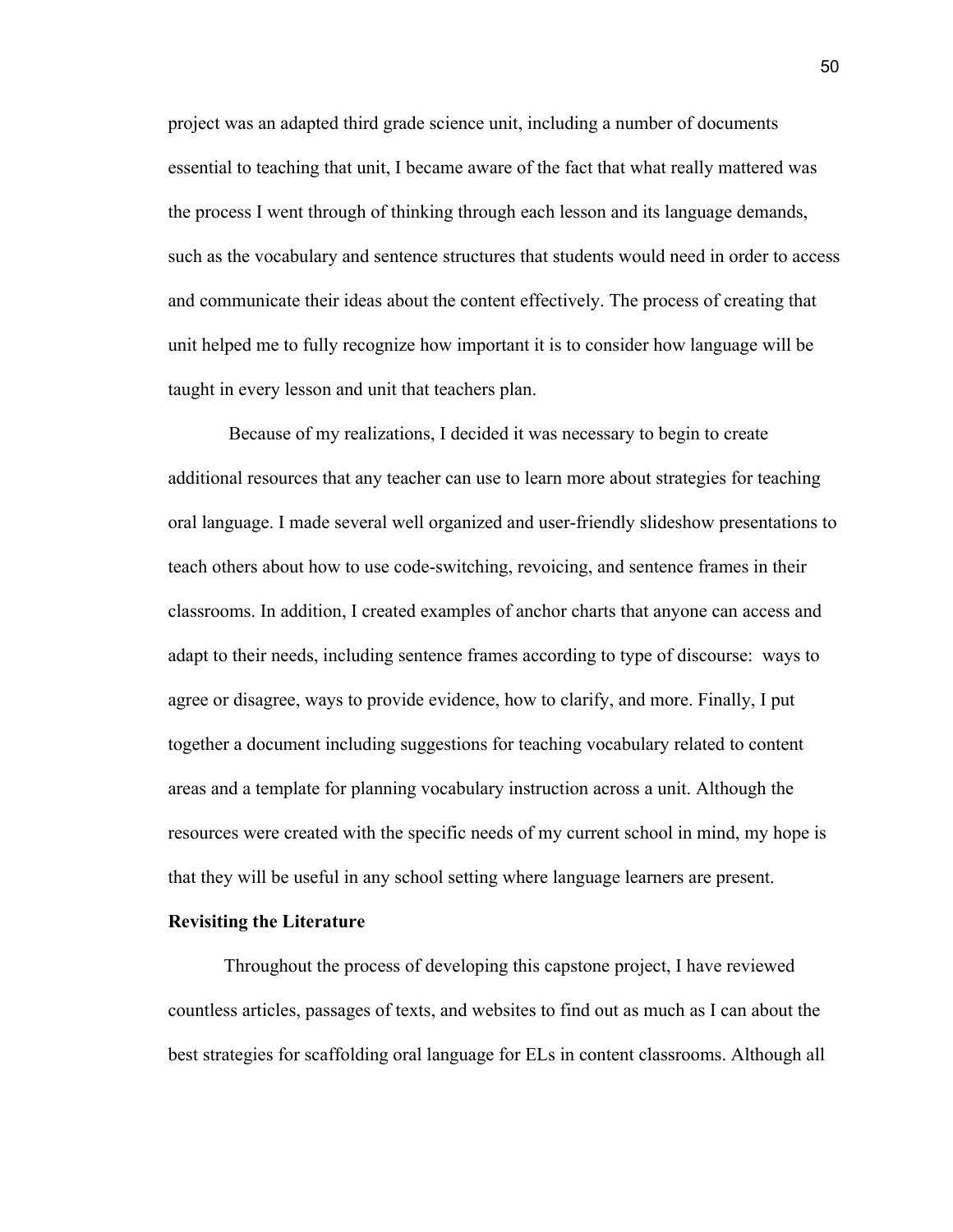of these texts have influenced the project in some way, there are several that have had the greatest impact on my work. The primary concepts that led to the development of my project were those of the zone of proximal development and scaffolding.

In my research on the English Learner experience, one of the primary concepts that stands out to me and that guided the development of my project was Vygotsky's concept of the zone of proximal development (ZPD) and the related concept of scaffolding. As stated in Chapter Two, according to Vygotsky, as referenced in Safa et al. (2015), the zone of proximal development (ZPD) is the distance between a child's current development level and the level of potential development that could be achieved with guidance or in collaboration with more expert peers. Additionally, Lantolf and Thorne (2015) consider this concept, along with mediation, to be directly related to the concept of scaffolding. In both notions, the focus is on the learner, while the control initially lies in the instructor, or person providing guidance, or the expert peer until the learner is eventually able to take over the task.

These two concepts were what essentially guided me in my research and development of scaffolding resources that can be utilized by teachers to support their students' oral language development. Teachers need to meet students at their current level, or their ZPD, in order to ensure that they can be successful in their oral language production. Using the resources I created for this project will help educators to support their students and meet their specific needs. Scaffolds provide students with just the right amount of support to meet language and content goals.

#### **General Implications**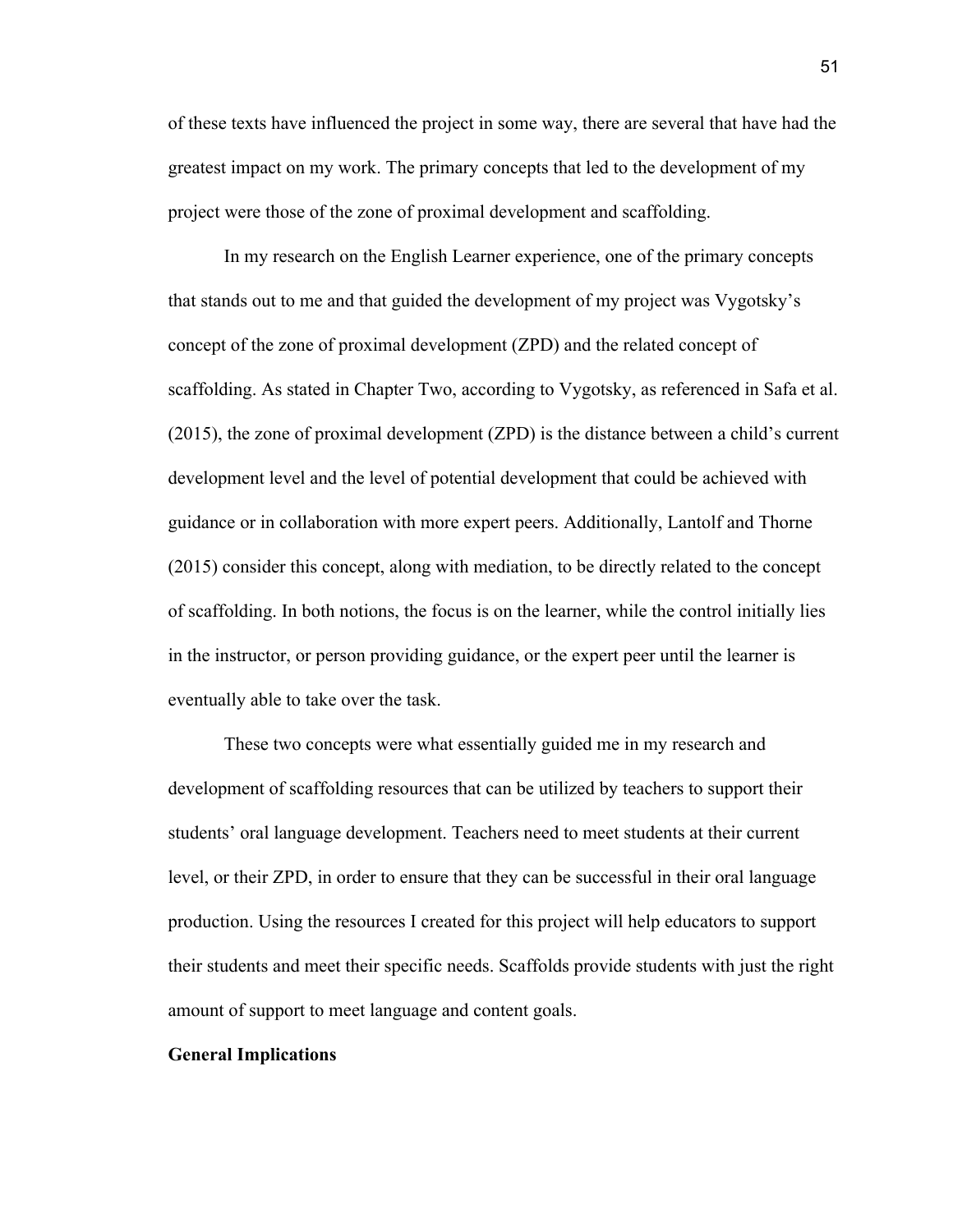After launching this project, I presented my resource folder to the elementary teaching staff of my school during orientation week. I briefly summarized my process and learnings and the importance of planning for language instruction in all classrooms. In addition, I presented about the teaching strategies I had researched and we had a conversation about how my colleagues might utilize them in their own classrooms. Finally, I walked them through how they can look back and access the information I had presented about and the various resources that were available in the folder. I invited them to try out the resources with their own students and to provide feedback so that we can together make improvements on them.

 My hope in creating and sharing these resources is that other teachers will begin to implement some of the strategies and frameworks I researched in order to support the oral language development of all of our students. I am confident that helping other educators to understand the importance of having a mindset of teaching language alongside content will help language learners be more successful in content classrooms. Language instruction can be partially thought out in our lesson planning, but it is also essential that teachers continually improve their skills in teaching language in all classes across the curriculum. The strategies and resources that I have shared through this capstone project are just the beginning of a learning process that I, and hopefully many other teachers, are embarking on.

# **Limitations**

Although the development of this capstone project was successful, there were a few limitations that affected its development. These limitations include a lack of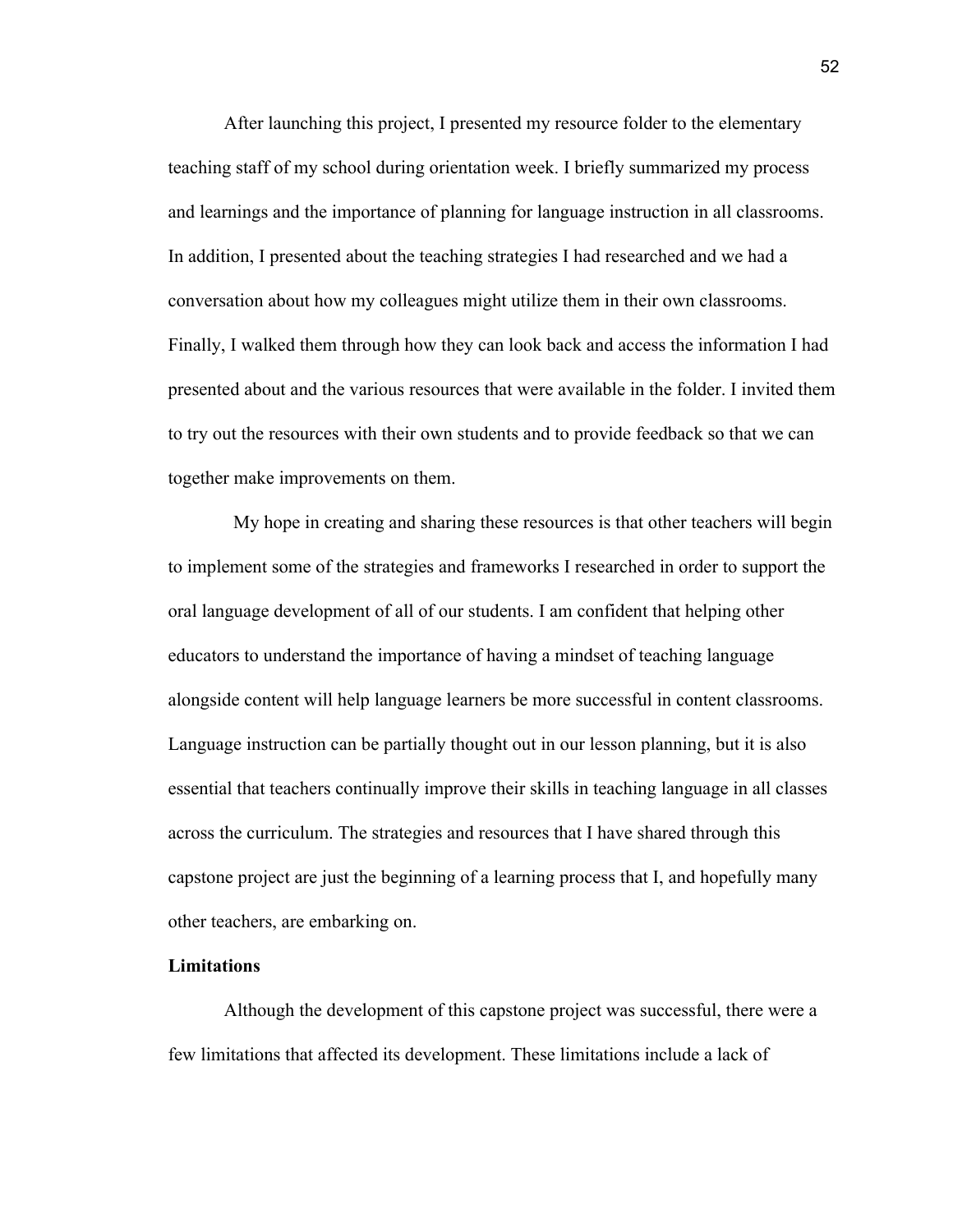opportunities to receive feedback directly from my colleagues and to test out the resources with students and improve upon them before the submission of this capstone, a lack of control over the implementation of the resources I created, and the difficulty in implementing some of the resources in the current teaching environment, due to the COVID-19 pandemic.

First, since the resources were created during the months of summer vacation, I didn't have the opportunity to test out the resources in my own classroom, nor were my colleagues able to do so, before submitting them for the capstone. I would have benefited from more time and opportunities to have others consider my ideas, try them out with students, and to meet and improve them for the future. Typically when creating resources, teachers have more opportunities and time to share ideas with colleagues before submitting them or implementing them in a school setting. Thankfully, these considerations are addressed in the future steps section, as I plan to work with others to revise and add to the resources after testing them out, receiving feedback, and doing further research.

Another limitation of this project is a lack of control over the implementation of resources. Any use of the resources I created depends on other teachers' choice. Although the resources I created were shared with my colleagues and presented in a workshop at my school, it is ultimately up to other teachers what decisions they make with their instructional time. These considerations will ultimately affect the overall impact of my project.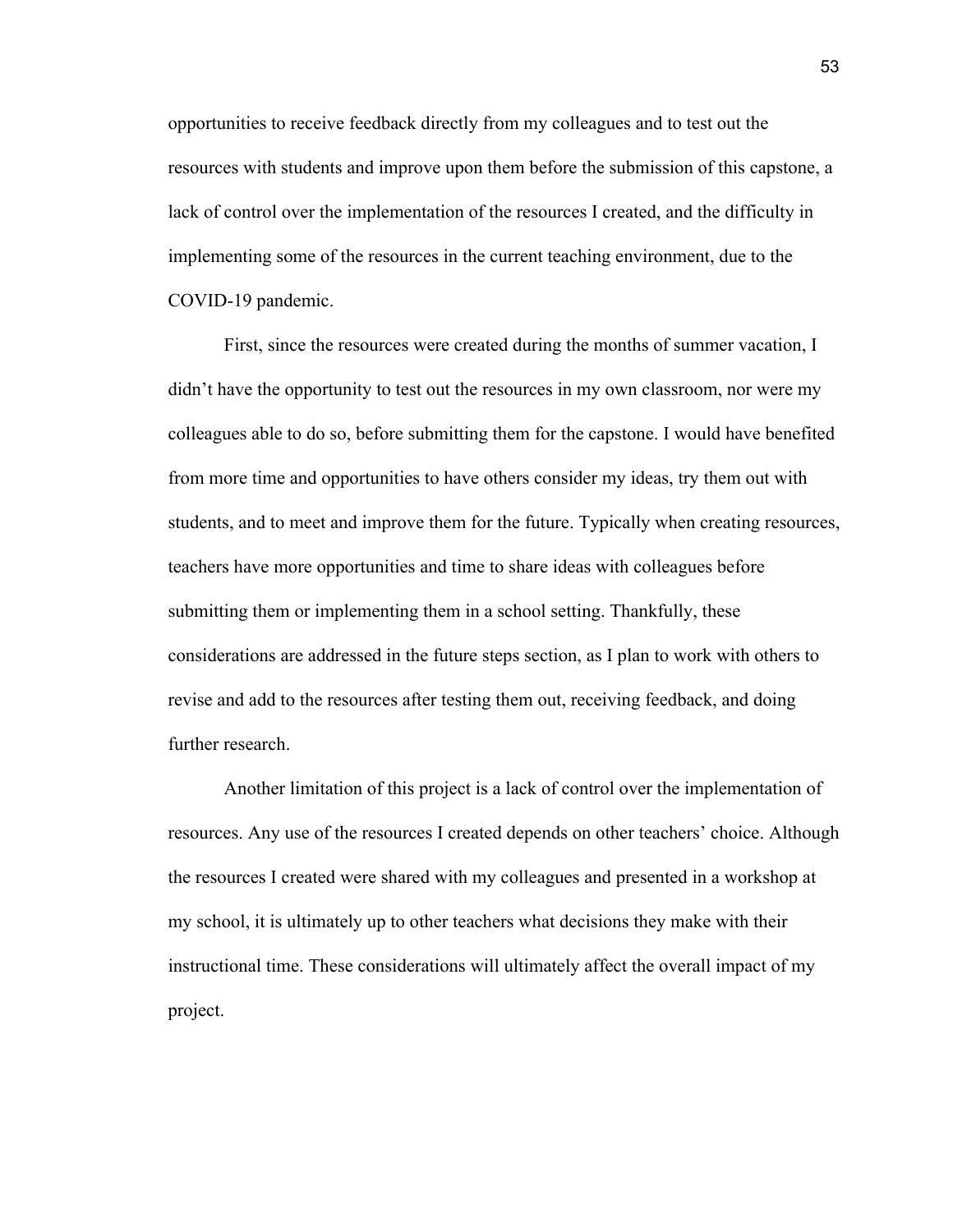Finally, these resources were created during a global pandemic, when much of the world is operating under a distance learning or blended learning format and it is uncertain how long this way of teaching will continue. Because of this, I'm sure that some of the resources will prove difficult to implement in a virtual classroom. It will take considerable time and consideration to see how these resources could be adjusted for non-traditional teaching scenarios.

#### **Future Steps and Recommendations**

The future steps for my project plan are to begin to personally implement the resources and teaching strategies discovered in the process of my research and project creation, as well as to work with my colleagues in their own implementation of oral language teaching strategies. I hope to work with my colleagues, receive their feedback on the effectiveness of the resources, and use that feedback to make revisions. As mentioned earlier in this chapter, my greatest hope in creating this project is that I have inspired others to embark on a journey in implementing strategies and resources to support students in their oral language development needs.

In the coming years, I plan to continue to research further methods for effective language teaching in content classes and will add additional resources to the folder I have created as I find them. I additionally hope to present more professional development on the topic of this capstone project to my colleagues in the future. Because of the constraints of time and circumstances before submitting this capstone project, the resources I have created are still in a process of development. However, I am excited to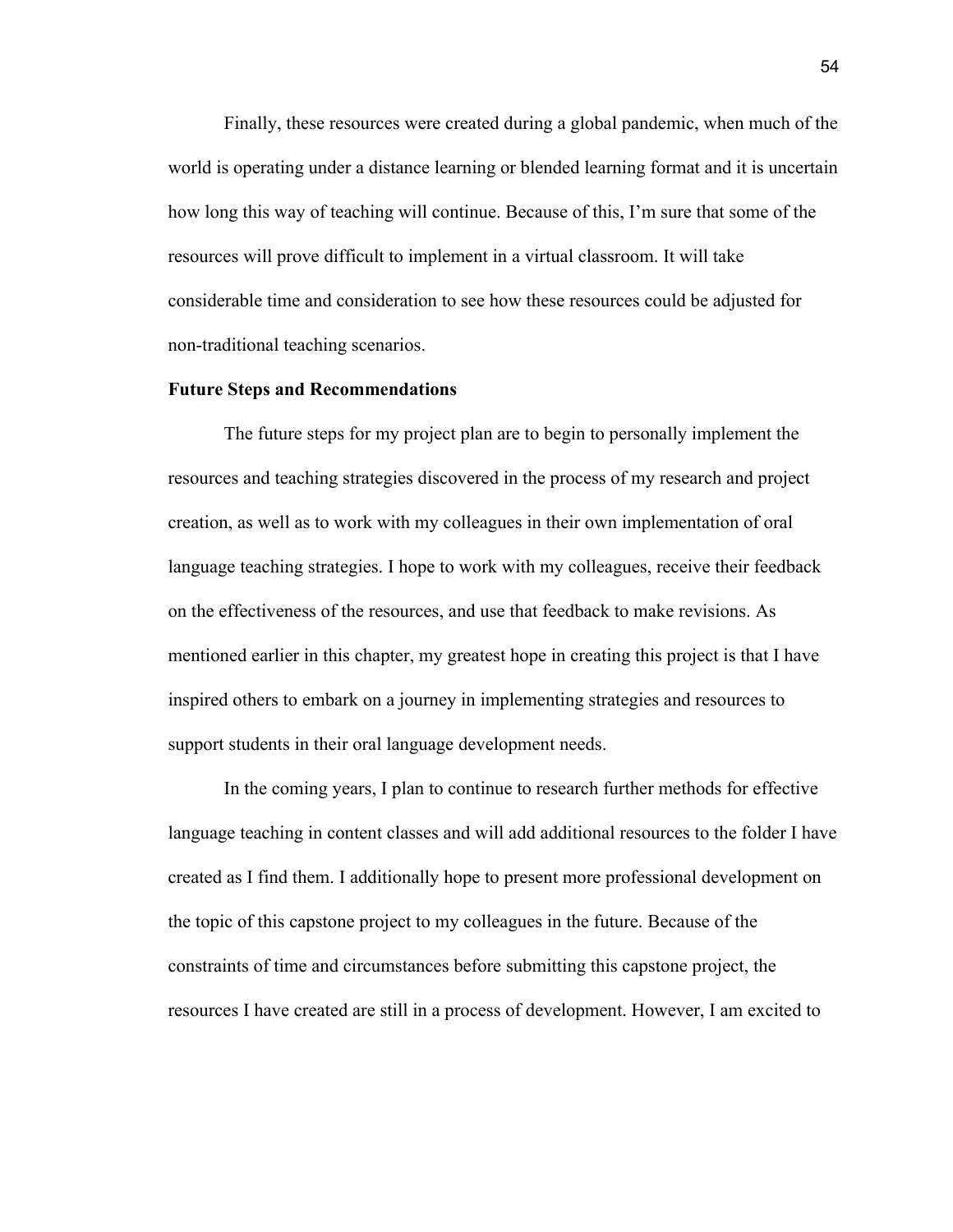have launched an ongoing project that will help myself and others continually learn new teaching skills that will ultimately help us better support students.

Based on my learning, I recommend that other educators of English Learners continue to research further methods for supporting their students in their oral language development across the curriculum. Students need for their teachers to be ongoing learners that always strive to find the best ways to meet their unique needs. The challenging oral language demands of today's content area classes make it essential that teachers provide scaffolds that make that language accessible and allow language learners to effectively communicate their ideas in the context of science and other content area classes.

# **Communicating Results**

The overall outcome of this project was the launching of a publicly shared Google folder of resources to support language learners in their oral language production in content area classes. This folder includes four sub-folders which include resources for vocabulary development, teaching strategies that can be implemented to support the development of language structure, examples of anchor charts that others can take or adapt to their own classroom needs, and finally a folder including a grade 3 science unit and accompanying documents which utilizes many of the resources I included in other folders. This folder is decidedly a work in progress as I have much more research to do in order to ensure that these resources continue to grow and improve over time. This folder can be accessed in the Hamline University Digital Commons.

#### **Benefits of the project**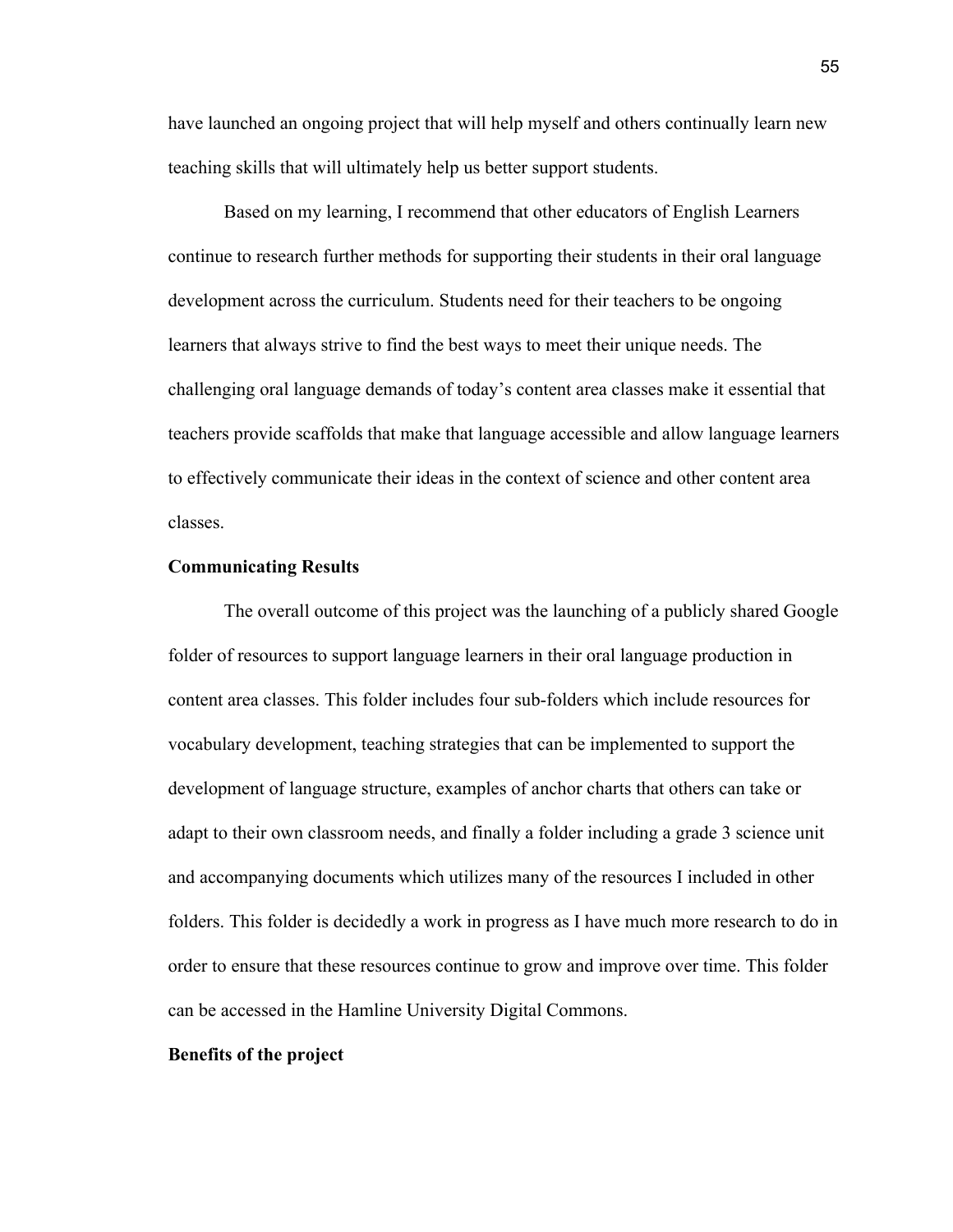My hope is that this project will serve as a resource to other teachers who work with English Learners in a variety of settings. The folder of resources that I have created as my project is a work in progress that I hope will continue to expand and improve over time, both with my own research and revisions and with the collaboration of others. I created this project because I knew that I needed to begin to discover ways to support students in their oral language production in content classes like science. Although the specific context of my school was what I had in mind during the development of this project, I have worked to ensure that the resource folder can be easily adapted for any teaching environment that serves EL students. This is why I have not only shared these resources with the primary staff at my school in Colombia, but I have shared it with the public on Hamline's Digital Commons web page.

#### **Summary**

This chapter has provided a reflection on the overall capstone process. In Chapter Four, I included major learnings throughout the process, especially that this project is not complete but rather an ongoing endeavor that I plan to improve on in the coming years with the collaboration of my colleagues. This chapter additionally provided a final review of the literature relevant to the project's development, implications and limitations of the project, as well as future steps and my recommendations to others, based on my learning throughout the capstone development process. Additionally, this chapter explained how others can access the project resources and the benefits of my project to the teaching profession and especially to English Learner education.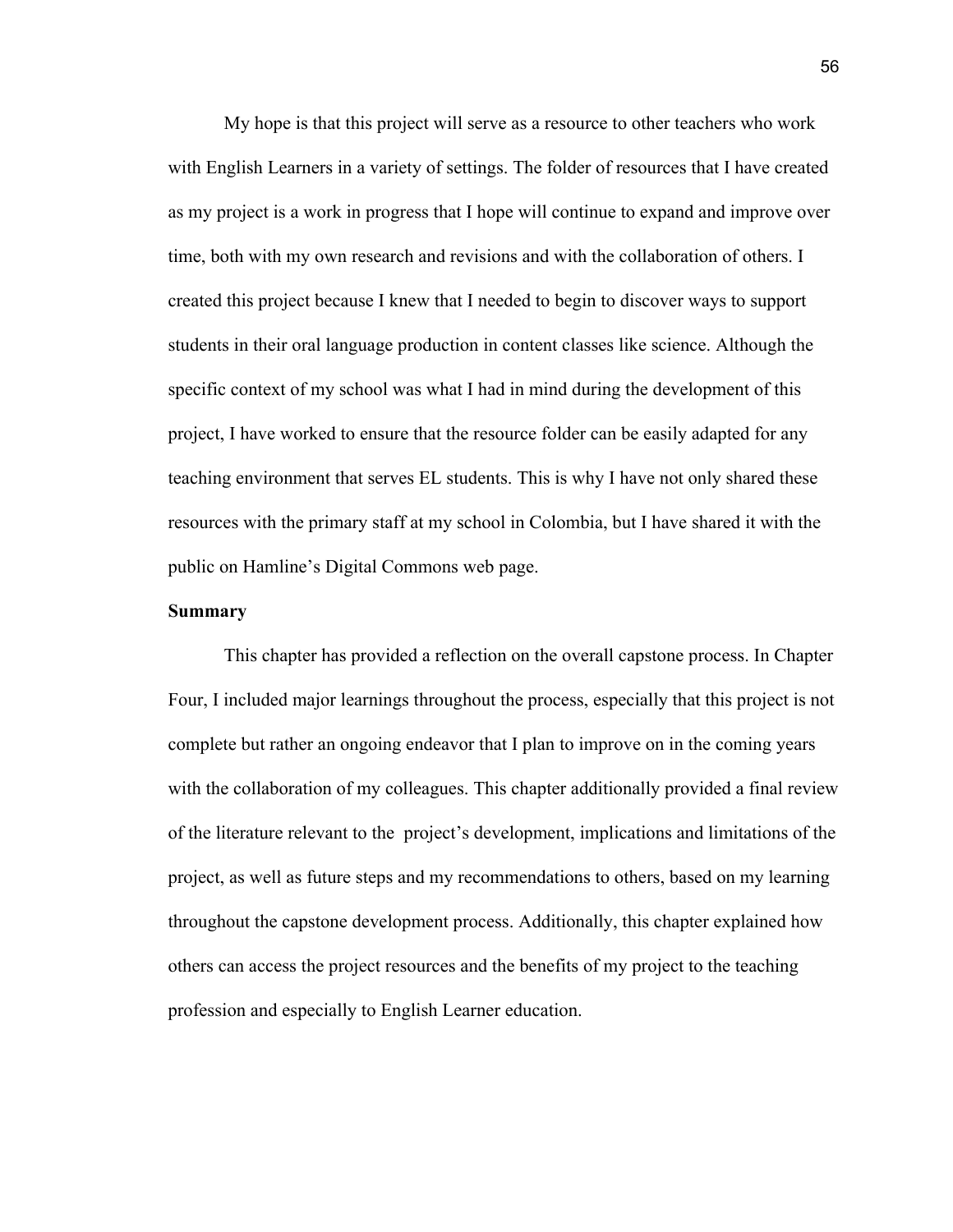#### **References**

Ahmadi Safa, M., & Rozati, F. (2017). The impact of scaffolding and nonscaffolding strategies on the EFL learners' listening comprehension development. *Journal of Educational Research, 110*(5), 447–456.

https://doi-org.ezproxy.hamline.edu/10.1080/00220671.2015.1118004

- Allen, T. M. (2010, January 1). Perceived barriers to English language learning among international school students. ProQuest LLC. ProQuest LLC. Retrieved from https://search-ebscohost-com.ezproxy.hamline.edu/login.aspx?direct=true&db=eri c&AN=ED523271&site=ehost-live
- Alptekin, C. (2007). Foreign language learning strategy choice: Naturalistic versus instructed language acquisition. *Online Submission, 3*(1), 4–11. Retrieved from https://search-ebscohost-com.ezproxy.hamline.edu/login.aspx?direct=true&db=eri c&AN=ED502013&site=ehost-live
- Asmali, M. (2017). Young learners' attitudes and motivation to learn English. *Novitas-ROYAL (Research on Youth and Language), 11*(1), 53–68. Retrieved from https://search-ebscohost-com.ezproxy.hamline.edu/login.aspx?direct=true&db=eri

c&AN=EJ1167207&site=ehost-live

Beck, I.L., McKeown, M. G., & Kucan, L. (2002). *Bringing Words to Life: Robust Vocabulary Instruction. Solving Problems in the Teaching of Literacy.*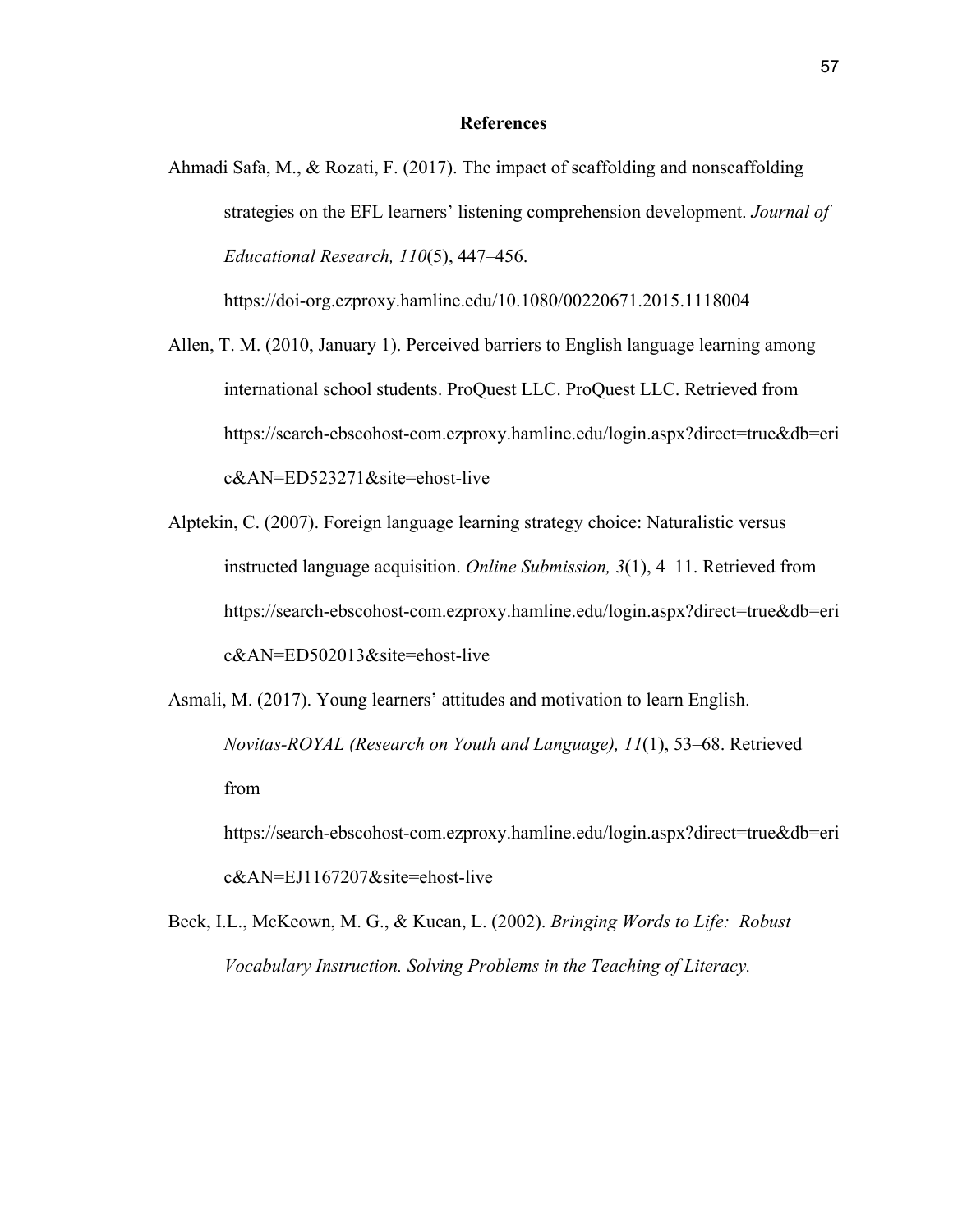- Bequette, J. W. , & Bequette, M. B. (2012). A place for ART and DESIGN education in the STEM conversation. Art Education, 65 (2), 40-47. doi: 10.1080/00043125.2012.11519167
- Brewster, J. C. (2002). International schools: An English language education anywhere in the world. *Childhood Education, 78*(6), 367–370. Retrieved from [https://search-ebscohost-com.ezproxy.hamline.edu/login.aspx?direct=true&db=eri](https://search-ebscohost-com.ezproxy.hamline.edu/login.aspx?direct=true&db=eric&AN=EJ663277&site=ehost-live) [c&AN=EJ663277&site=ehost-live](https://search-ebscohost-com.ezproxy.hamline.edu/login.aspx?direct=true&db=eric&AN=EJ663277&site=ehost-live)
- Carrier, K. A. (2005). Supporting Science Learning through Science Literacy Objectives for English Language Learners. *Science Activities*, *42*(2), 5–11. <https://doi-org.ezproxy.hamline.edu/10.3200/SATS.42.2.5-11>
- Carrier, K. A., & Tatum, A. W. (2006). Creating sentence walls to help English-language learners develop content literacy. *Reading Teacher*, *60*(3), 285–288. https://doi-org.ezproxy.hamline.edu/10.1598/RT.60.3.10
- Constructivism (2009). In E.M. Anderman & L.H. Anderman (Ed.), Psychology of classroom learning: An encyclopedia, (Vol. 1, pp. 262-274). Detroit, MI: Macmillan Reference USA. Retrieved from Gale Virtual Reference Library Database.
- Cummins, J. (1979). Cognitive/academic language proficiency, linguistic interdependence, the optimum age question and some other matters. *Working Papers on Bilingualism*, 19, 121-129.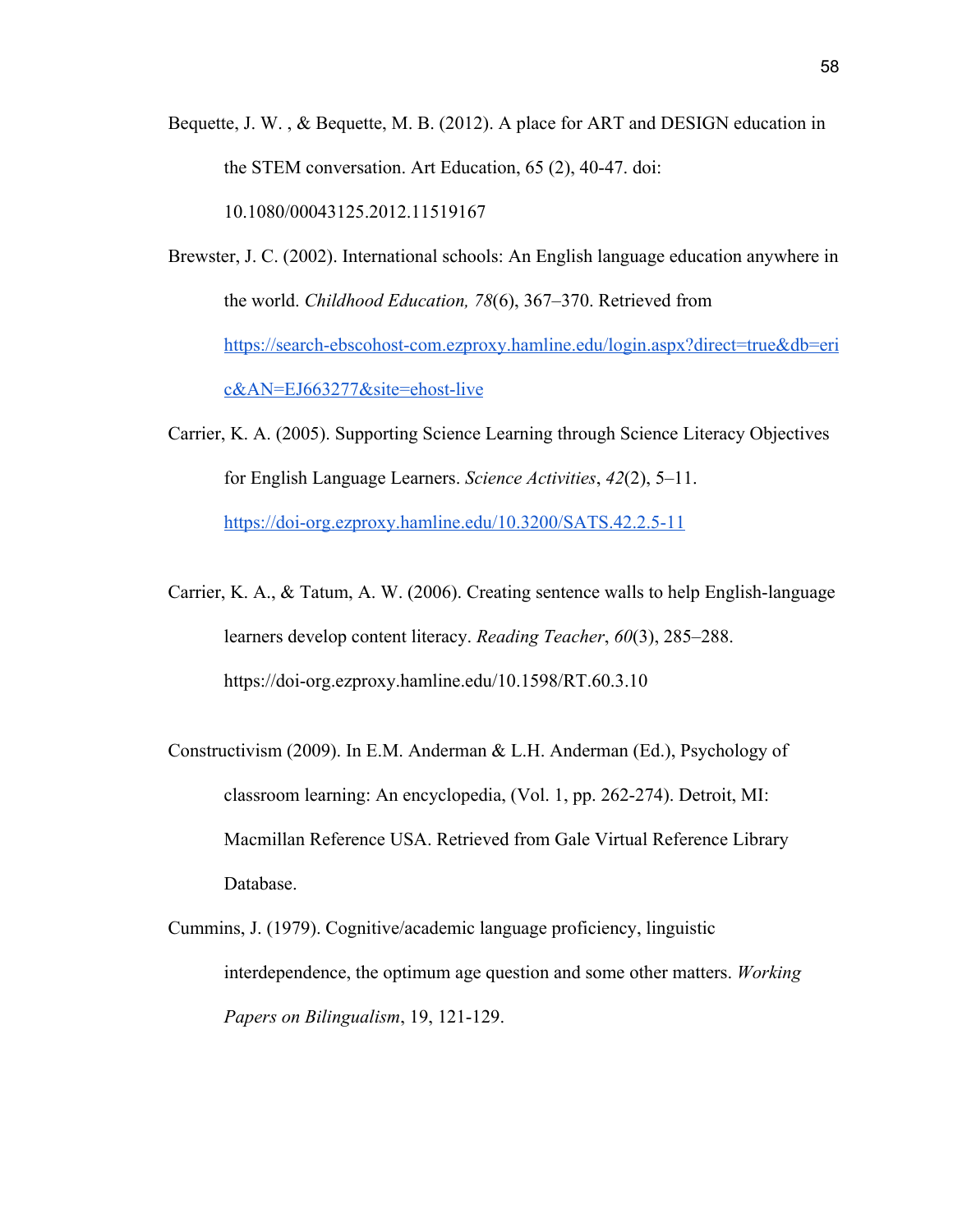- EF Education First Ltd. EF EPI English Proficiency Index (2011). Retrieved from https://www.ef.com/sitecore/\_\_/~/media/efcom/epi/pdf/EF-EPI-2011.pdf
- Non-Regulatory Guidance: English learners and title III of the elementary and secondary education act (ESEA), as amended by the Every Student Succeeds Act (ESSA). (2016). https://www2.ed.gov/policy/elsec/leg/essa/essatitleiiiguidenglishlearners92016.pd

f

- Ferris, S. J. (2014). Revoicing: A tool to engage all learners in academic conversations. *Reading Teacher, 67*(5), 353–357. Retrieved from https://search-ebscohost-com.ezproxy.hamline.edu/login.aspx?direct=true&db=eri c&AN=EJ1025662&site=ehost-live
- Gardner, R. C. (1985). *Social psychology and second language learning: The role of attitudes and motivation.* London, UK: Edward Arnold.
- Gardner, R. C., & Lambert, W. E. (1972). *Attitudes and motivation in second language learning*. Rowley, MA: Newbury House.
- Gillies, W. D. (2001). American international schools: Poised for the twenty-first century. *Education, 122*(2), 395. Retrieved from

https://search-ebscohost-com.ezproxy.hamline.edu/login.aspx?direct=true&db=ke h&AN=6352670&site=ehost-live

Guthrie, J. W. (2003). *Encyclopedia of Education, 2nd Ed:* Vol. 2nd ed. Gale, Cengage Learning.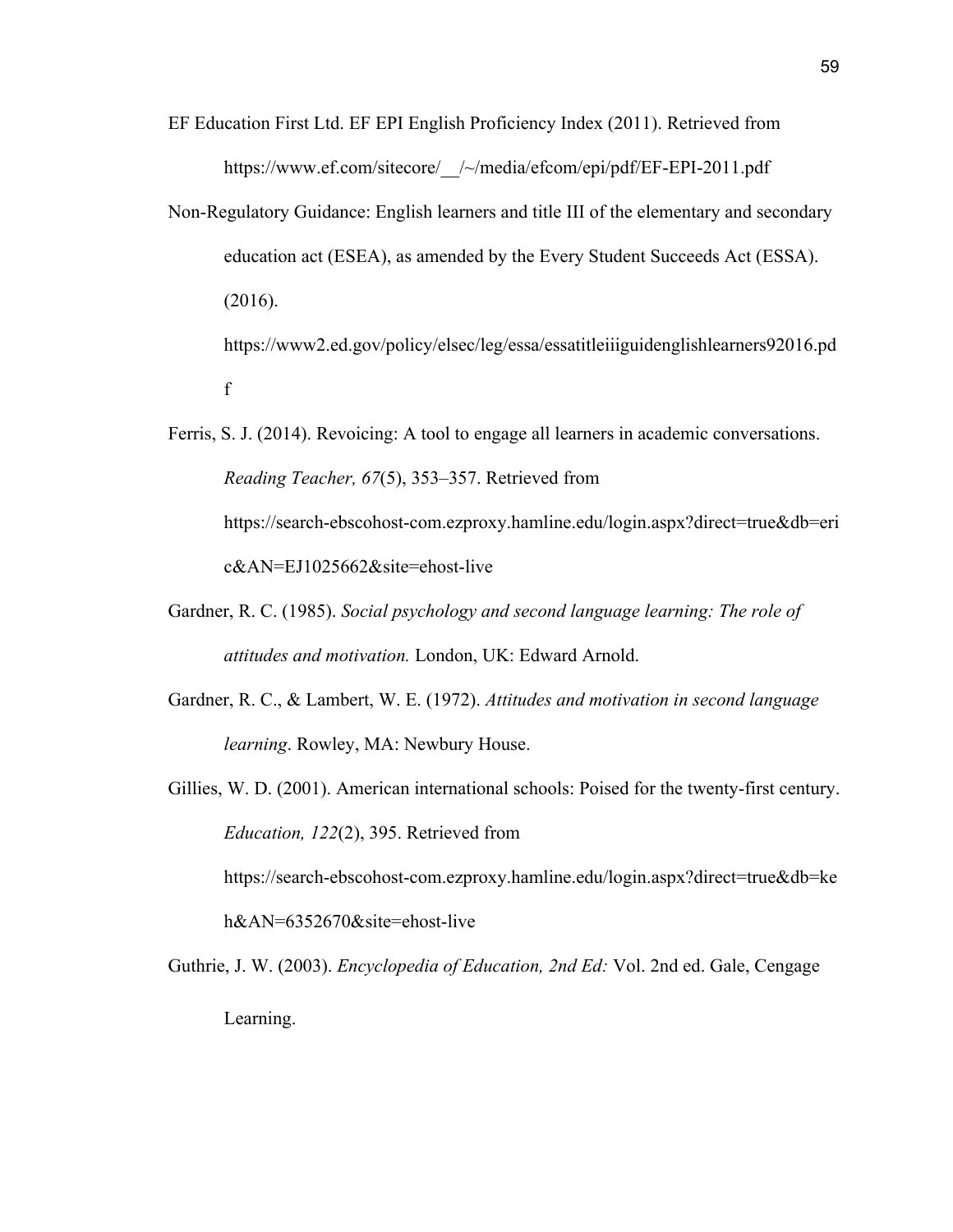- Haynes, J. (2013). *Getting started with english language learners : How educators can meet the challenge*. Retrieved from https://ebookcentral.proquest.com
- Hopewell, S., & Abril-Gonzalez, P. (2019) ¿Por qué estamos code-switching? Understanding language use in a second-grade classroom. *Bilingual Research Journal, 42*(1), 105-120, doi: [10.1080/15235882.2018.1561554](https://doi-org.ezproxy.hamline.edu/10.1080/15235882.2018.1561554)
- Ketterer, J. J. (2008). Zone of proximal development. In N. J. Salkind & K. Rasmussen (Ed.), *Encyclopedia of educational psychology* (Vol.2, pp. 1017-1022).Thousand Oaks, CA: SAGE Publications. Retrieved from Gale Virtual Reference Library database
- Krashen, S. (1981). Second language acquisition and second language learning. Oxford: Pergamon Press.
- Krashen, S. (1982). Principles and practice in second language acquisition. New York: Pergamon Press.
- Larkin, M. J. (2008). Scaffolding. In N. J Salkind & K. Rasmussen (Ed.), *Encyclopedia of educational psychology* (Vol. 2, pp. 863-864). Thousand Oaks, CA: SAGE Publications. Retrieved from Gale Virtual Reference Library database.
- Lee, C. S. M. (2017, January 1). Teachers' perceptions in developing robust vocabulary instruction at an American international school. ProQuest LLC. ProQuest LLC. Retrieved from

https://search-ebscohost-com.ezproxy.hamline.edu/login.aspx?direct=true&db=eri c&AN=ED578691&site=ehost-live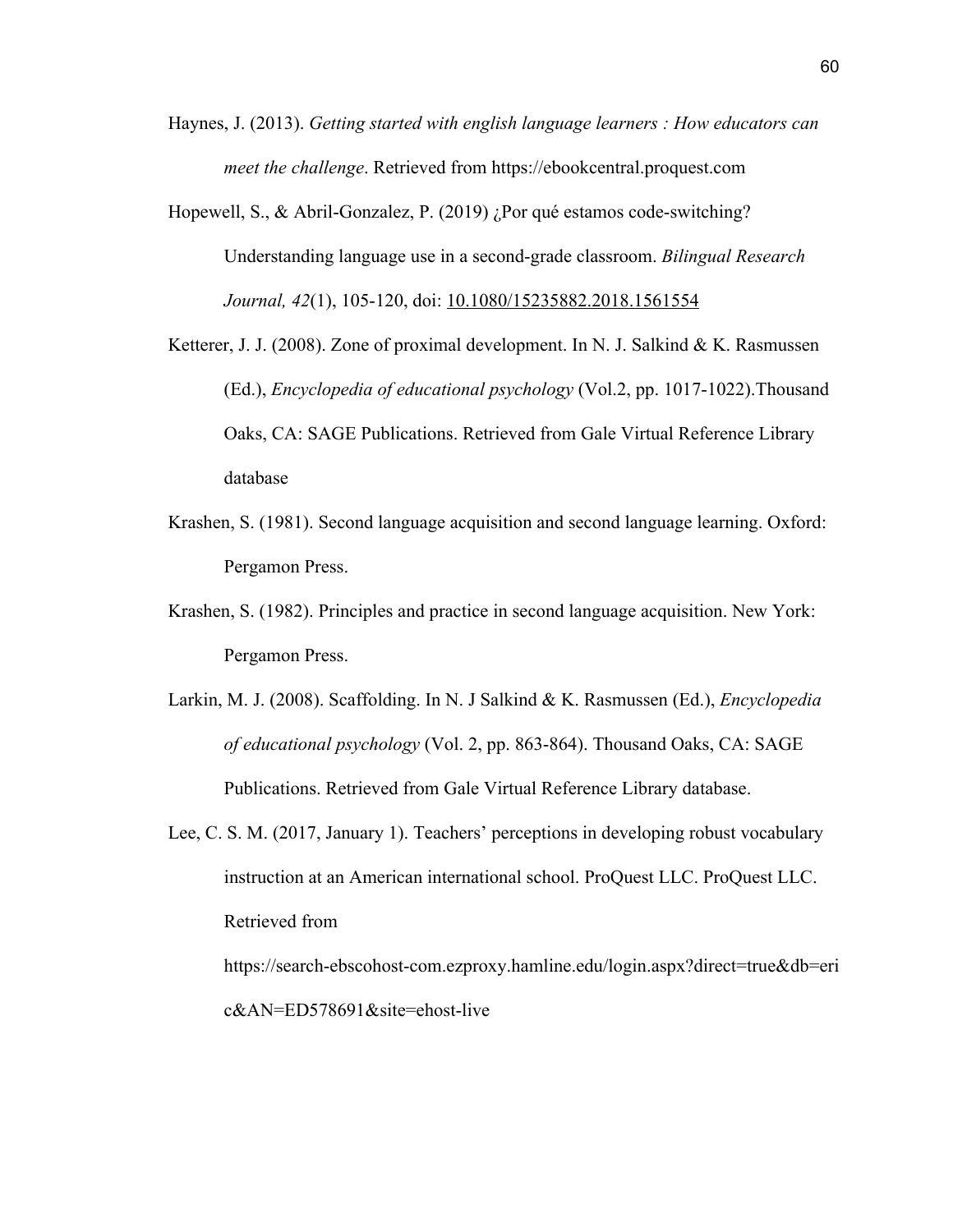Lee, J. H., & Lo, Y. Y. (2017). An exploratory study on the relationships between attitudes toward classroom language choice, motivation, and proficiency of EFL learners. *System*, 67, 121–131.

https://doi-org.ezproxy.hamline.edu/10.1016/j.system.2017.04.017

Mcglynn, K., & Kozlowski, J. (2017). Helping students succeed by preteaching content-area vocabulary. *Science Scope*, *40*(7), 88–91. https://doi-org.ezproxy.hamline.edu/10.2505/4/ss17\_040\_07\_88

Next Generation Science Standard (NGSS) (2013). Appendix F - Science and Engineering Practices in the NGSS. Retrieved from https://www.nextgenscience.org/sites/default/files/resource/files/Appendix%20F %20%20Science%20and%20Engineering%20Practices%20in%20the%20NGSS %20-%20FINAL%20060513.pdf

Price, Justin (n.d.). *Unit 8 - Animal Structures.* BetterLesson.com.

https://betterlesson.com/browse/master\_teacher/473064/68890/167385/justin-pric e?from=master\_teacher\_curriculum

Rixon, S. (2015) Primary English & Critical Issues: A Worldwide Perspective. In Bland, J. (Ed.), *Teaching English to Young Learners: Critical Issues in Teaching with 3-12 Year Olds* (chapter 2)*.* Bloomsbury Publishing. Retrieved from https://books.google.com.co/books?hl=en&lr=&id=iglkCgAAQBAJ&oi=fnd&pg =PT50&dq=number+of+english+learners+worldwide&ots=UDq6Qv9gE0&sig=g z9sIBNDbOq2cRcILLgwrwWywFs&redir\_esc=y#v=onepage&q&f=false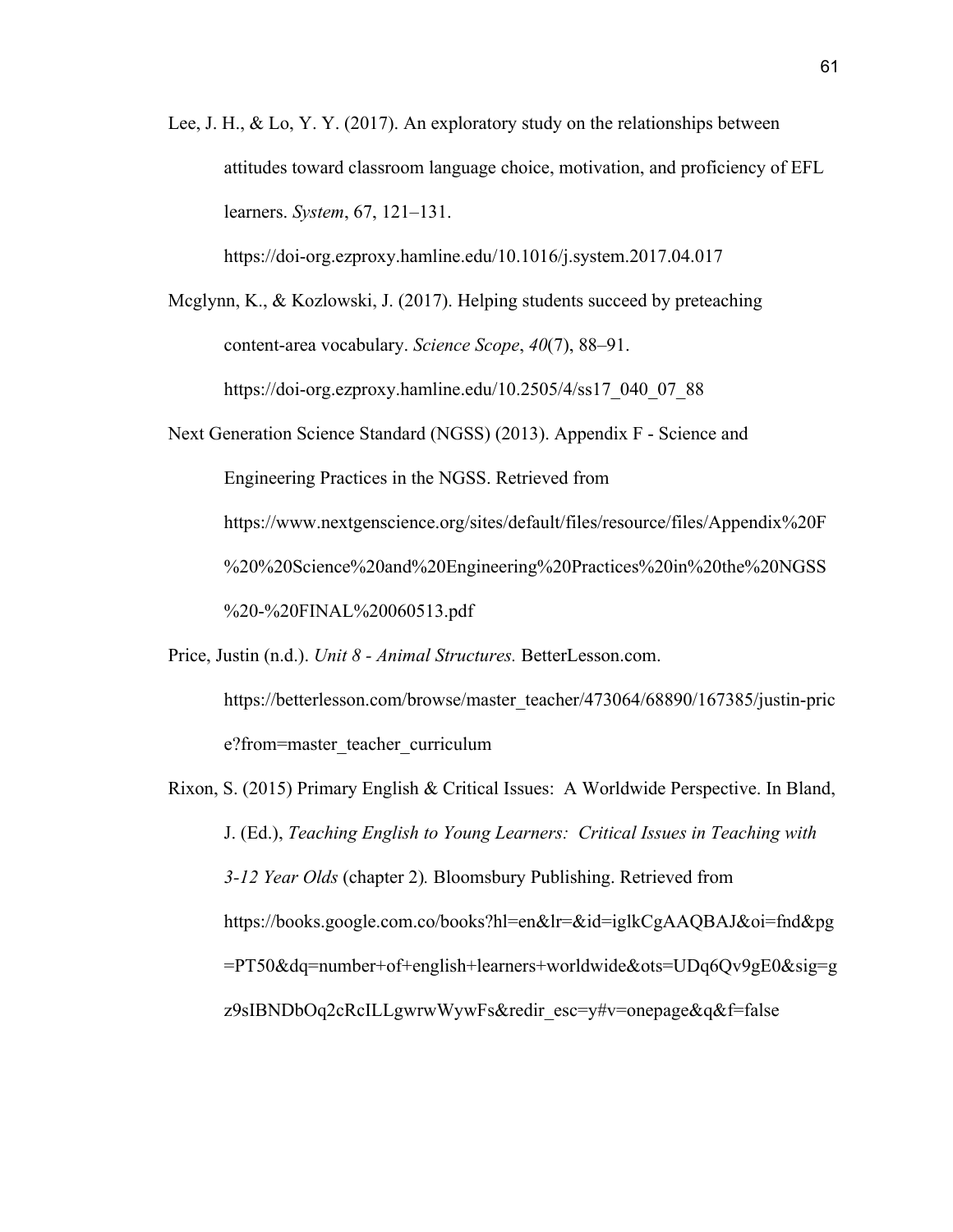Roberts, T. A. (2014). Not so silent after all: Examination and analysis of the silent stage in childhood second language acquisition. *Early Childhood Research Quarterly, 29*(1), 22–40. https://doi-org.ezproxy.hamline.edu/10.1016/j.ecresq.2013.09.001

Robinson, J. M. (2018). Evaluation of teaching methods to improve reading performance of English language learners. *Journal for the Advancement of Educational Research International, 12*(1), 25–33. Retrieved from https://search-ebscohost-com.ezproxy.hamline.edu/login.aspx?direct=true&db=eri c&AN=EJ1209451&site=ehost-live

Schulman, R. (2018). Understanding the difference between BICS and CALP in English language acquisition.

http://www.ednewsdaily.com/understanding-the-difference-between-bics-and-cal p-in-english-language-acquisition/

- Singh, K. (2008). Affective filter. In J. Gonzalez (Ed.), *Encyclopedia of bilingual education.* SAGE Publications, Inc.
- Songer, N. B., Shah, A. M., & Fick, S. (2013). Characterizing teachers' verbal scaffolds to guide elementary students' creation of scientific explanations. *School Science and Mathematics, 113*(7), 321–332. Retrieved from https://search-ebscohost-com.ezproxy.hamline.edu/login.aspx?direct=true&db=eri c&AN=EJ1026514&site=ehost-live
- Tanaka, Y., & Kutsuki, A. (2018). Motivation for learning English in the immersion environment of an international school in Japan. *International Journal of*